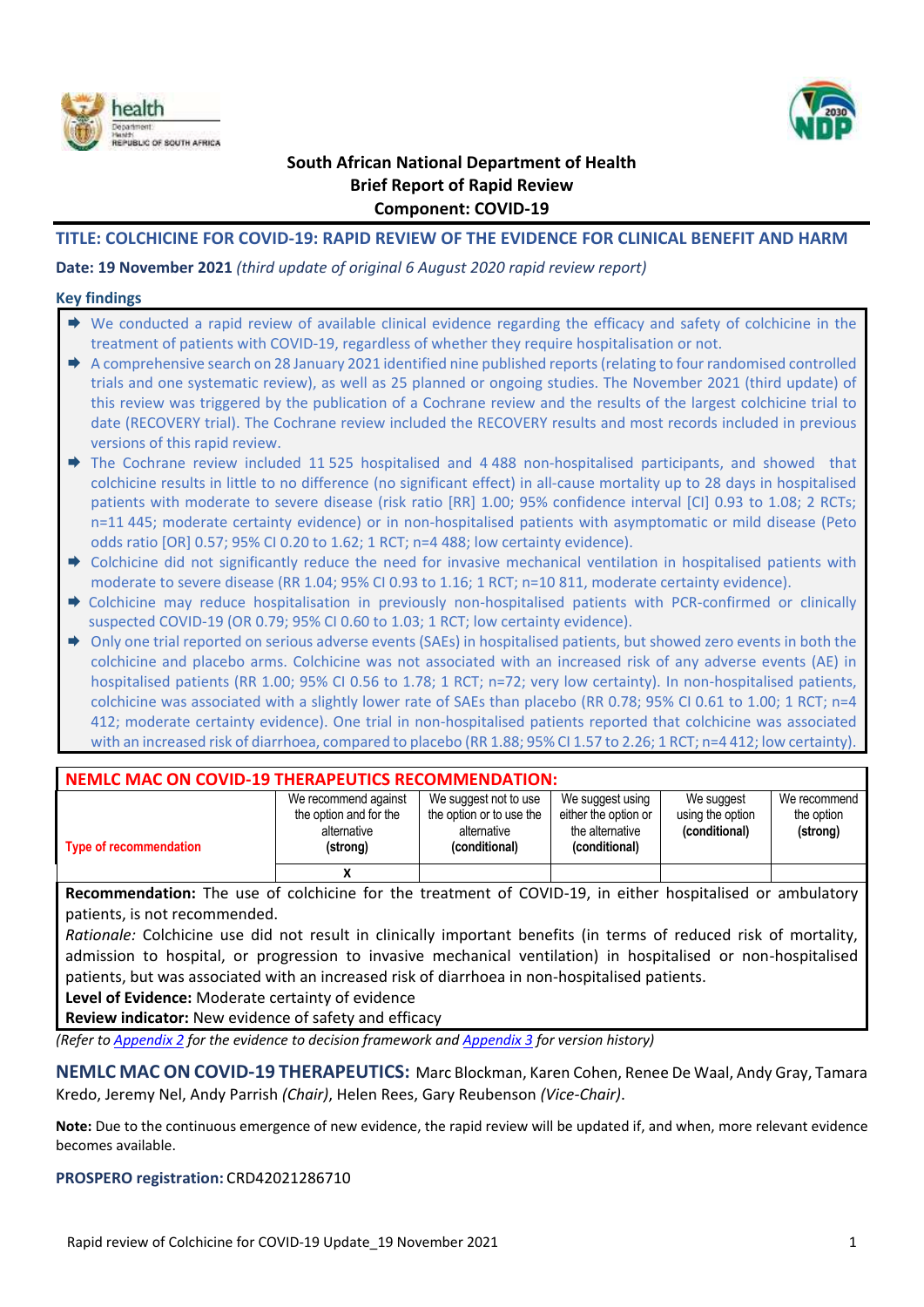### **BACKGROUND**

Colchicine, an oral anti-inflammatory drug used to treat gout, has been proposed as a potential treatment for COVID-19. Its mechanisms of action include inhibition of neutrophil and monocyte recruitment, and inhibition of proinflammatory cytokines, both of which are thought to be important mediators of COVID-19 disease severity.<sup>1,2</sup>

This third update of the rapid review was triggered by the publication of the Cochrane review by Mikolajewska *et al*.  $(2021)^3$  and the RECOVERY trial by Horby *et al.*  $(2021)^{4,5}$ .

**RESEARCH QUESTION:** Should colchicine be used to treat patients with COVID-19, with or without other medicines?

#### **METHODS**

We previously conducted a rapid review of the evidence relating to colchicine through the systematic searching of three electronic databases (Epistemonikos<sup>6</sup>, the Cochrane COVID Register<sup>7</sup> and www.covid-nma.com<sup>8</sup>) on 17 July 2020, and updated the search on 7 October 2020 and 28 January 2021. The search strategy is shown in [Appendix 1.](#page-27-0) Screening of records was done independently and in duplicate (MM and AB for the updates), with arbitration by a third reviewer where necessary, using Covidence systematic review software<sup>9</sup>.

#### **November 2021 update**

We did not perform a new search for this update. AB and MM evaluated studies included in the recently published Cochrane systematic review by Mikolajewska *et al*. 2021<sup>3</sup> against records included in previous versions of this rapid review. AB and MM also compared the results of the pre-print of the RECOVERY trial<sup>5</sup>, included in the Cochrane systematic review, with those in the published version (Horby et al. 2021<sup>4</sup>) to ensure that the systematic review summarised the latest available evidence.

Relevant study data were extracted in a narrative table of results (MM for the update); results were reviewed, checked and reported by another reviewer (AB). Where outcomes were not obtained from the Cochrane systematic review<sup>3</sup>, we used appraisals from previous versions of the rapid review; either obtained by appraising evidence with GRADEpro GDT software<sup>10</sup> (MM and AB), or from existing MAGICapp<sup>11</sup> appraisals. RdW and AG reviewed the overall report.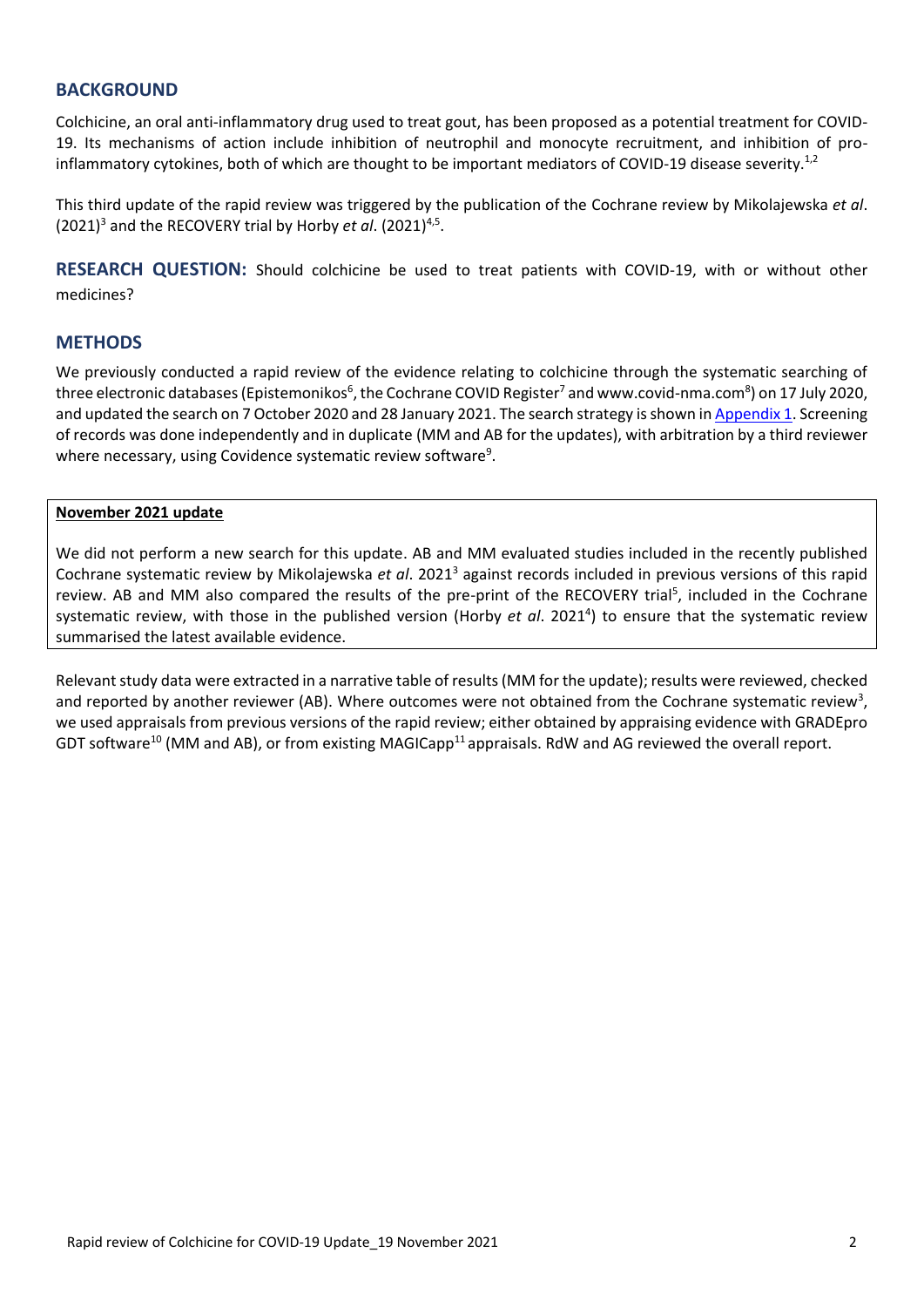## **Eligibility criteria for review**

- *Population:* Patients with confirmed COVID-19, no restriction to age or co-morbidity.
- *Intervention:* Colchicine, either alone or in combination with other medicines. No restriction on dose, frequency, or timing with respect to onset of symptoms/severity of disease.
- *Comparators:* Any (standard of care/placebo or active comparator).
- *Outcomes:* Mortality; hospitalisation; duration of hospitalisation; proportion with negative SARS-CoV-2 PCR on nasopharyngeal swab at chosen time point(s) post-diagnosis; time to negative SARS-CoV-2 PCR on nasopharyngeal swab; progression to ICU admission; progression to mechanical ventilation; progression to requiring oxygen; duration of ICU stay; adverse reactions and adverse events; clinical improvement on an ordinal scale at chosen time points; and time to clinical improvement.

*Study designs:* Systematic reviews of randomised controlled trials; individual randomised controlled trials.

## **RESULTS**

#### *Description of included studies*

In the previous version of this rapid review, we identified four RCTs. Tardif *et al.* 2021<sup>12</sup> randomised 4 488 nonhospitalised adult patients aged ≥40 years with COVID-19 and at least one 'high-risk' criterion to treatment with colchicine or placebo. This was the largest trial at that point, but had not been published in peer-reviewed form. In addition, the trial was terminated early due to logistical issues, and consequently did not reach the planned sample size of 6 000. The RCT by Deftereos *et al.* 2020<sup>13</sup> initially aimed to recruit 180 patients (which would provide 90% power to detect a 50% reduction in the primary clinical end point: time to a 2-point deterioration on a 7-point modified ordinal scale, at α=0.05), but only included 110 patients due to declining incidence of COVID-19 in Greece. The 7-point modified ordinal scale used by the authors of the trial is shown in Appendix 2. The authors reported that the trial was not powered to detect differences in rare adverse events. Of note, almost all of the included patients received concomitant treatment thought at the time to have an effect on SARS-CoV-2, mostly chloroquine or hydroxychloroquine (98%) and azithromycin (92%). Lopes *et al.* 2021<sup>14</sup> reported on a study that achieved the target sample size (n=30 per trial arm). The primary endpoints were clinical parameters, such as the time of need for supplemental oxygen; time of hospitalisation; need for admission and length of stay in ICU; and death rate and causes of mortality. Salehzadeh *et al.* 2020<sup>15</sup> included 100 patients and the planned outcomes included duration of hospitalisation; cessation of fever; mortality; transfer to ICU and discharge. However, the authors only reported duration of hospitalisation and inflammatory biomarkers.

#### **November 2021 update**

The Cochrane systematic review by Mikolajewska *et al*. 2021<sup>3</sup> included three of the RCTs included in the previous rapid review (Tardif *et al*. 2020<sup>12</sup>, Deftereos *et al*. 2020<sup>13</sup>, Lopes *et al*. 2020<sup>14</sup>); including updated records of two of them (a second publication of Deftereos *et al*. in the *Hellenic Journal of Cardiology* and the published version of the COLCORONA study by Tardif *et al*. in *Lancet Respiratory Medicine*). In addition, the Cochrane systematic review included the pre-print of the RECOVERY trial<sup>5</sup>. The included RECOVERY data were identical to those presented in the final publication (Horby *et al.* 2021<sup>4</sup>). The pre-print by Salehzadeh *et al.* 2020<sup>15</sup> was placed under awaiting classification in the Cochrane systematic review, and was retained in this rapid review.

The Cochrane systematic review by Mikolajewska *et al.* 2021<sup>3</sup> included 11 525 hospitalised and 4 488 non-hospitalised participants. The authors pre-specified the following as the most important outcomes in hospitalised patients with moderate to severe disease: all-cause mortality, worsening and improvement of clinical status, quality of life, adverse events and serious adverse events. They pre-specified the following as the most important outcomes in nonhospitalised participants with asymptomatic or mild disease: all-cause mortality, admission to hospital or death, symptom resolution, duration to symptom resolution, quality of life, adverse events and serious adverse events.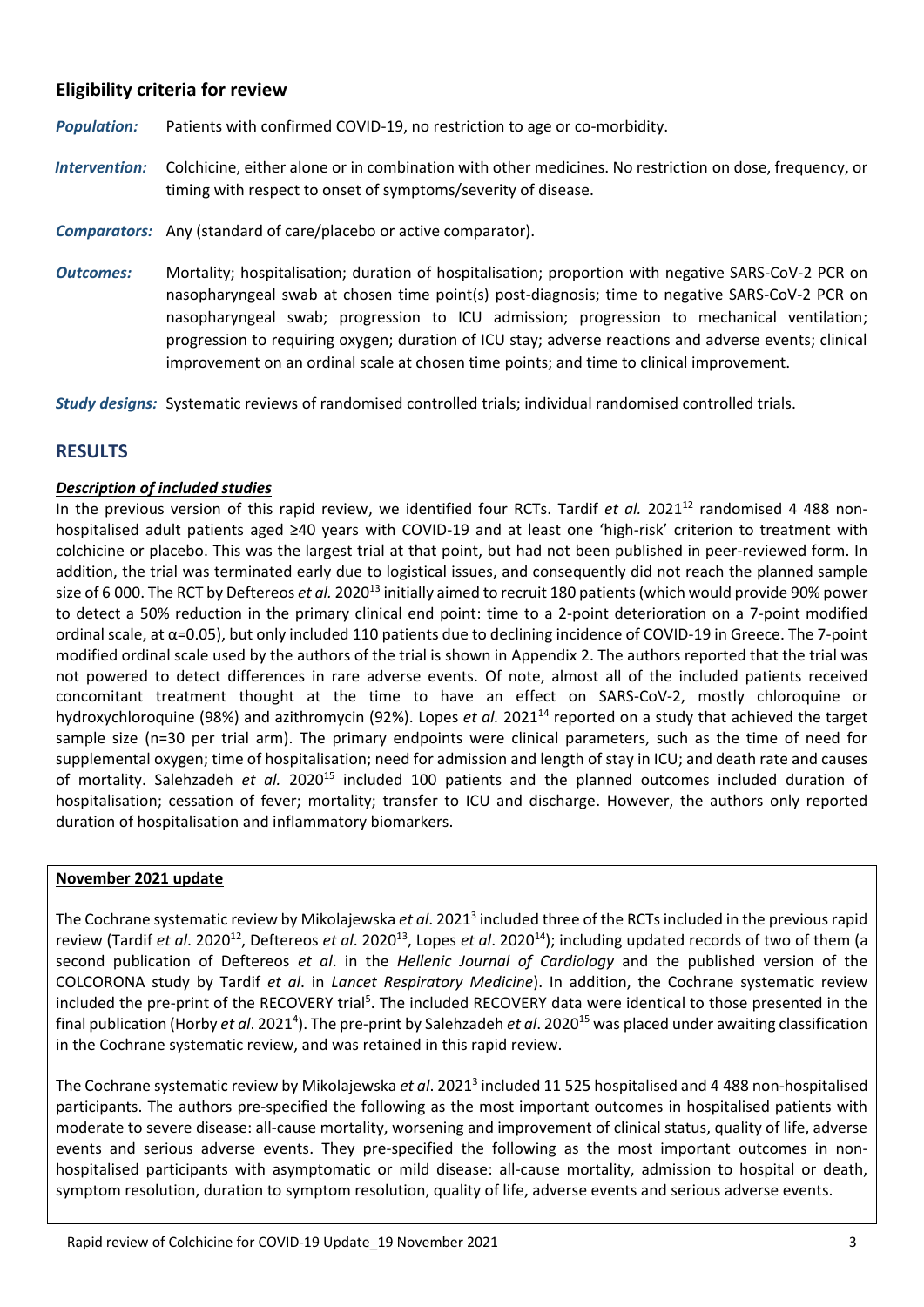The RECOVERY trial<sup>4,5</sup> is multi-centered and described as 'well powered'; recruiting 19 423 participants, 11 340 of whom were eligible to receive colchicine. Planned primary and secondary outcomes were all-cause mortality, time to discharge from hospital alive within 28 days, receipt of invasive mechanical ventilation or extracorporeal membrane oxygenation (ECMO) or death in patients not on invasive mechanical ventilation at baseline. Pre-specified subsidiary clinical outcomes were use of non-invasive respiratory support, time to successful cessation of invasive mechanical ventilation, use of haemodialysis or –filtration, cause-specific mortality, bleeding and thrombotic events, and major cardiac arrhythmias.

#### *Effects of the intervention*

The currently available evidence on the safety and effectiveness of colchicine for the treatment of people with COVID-19 requiring hospitalisation is of low to moderate certainty. However, the certainty of evidence has improved since earlier reviews in 2020; evolving from very low certainty.

The evidence profiles for results in hospitalised patients with moderate to severe disease are presented in [Table 4;](#page-22-0) evidence profiles for results in non-hospitalised patients with asymptomatic or mild disease are found in [Table 5.](#page-24-0) Certainty of evidence for outcomes not formally assessed with GRADE in the systematic review by Mikolajewska *et al*.  $2021<sup>3</sup>$  is reported narratively in the text. The quality appraisal of studies included in the systematic review (Mikolajewska et al. 2021<sup>3</sup>) are presented in the meta-analysis figures; the GRADE assessment for the outcome of hospitalisation in non-hospitalised patients, reported by Tardif *et al.* 2021<sup>12</sup>, is shown in [Table 6;](#page-25-0) the quality appraisal of Salehzadeh *et al*. 2020<sup>15</sup> from covid-nma.com<sup>8</sup> can be found in [Table 7](#page-26-0).

#### *Mortality*

The meta-analysis, conducted by Mikolajewska *et al*. 2021<sup>3</sup> [\(Figure 1\)](#page-3-0) showed that colchicine results in little to no difference in all-cause mortality (no significant difference/effect) up to 28 days in hospitalised patients with moderate to severe disease (risk ratio [RR] 1.00; 95% confidence interval [CI] 0.93 to 1.08; 2 RCTs; n=11 445; moderate certainty evidence).



<span id="page-3-0"></span>**Figure 1. Forest plot for all-cause mortality at up to day 28 in hospitalised patients with moderate to severe disease (Mikolajewska** *et al***. 2021<sup>3</sup> )**

A second meta-analysis<sup>3</sup> presents the all-cause mortality at hospital discharge for one small study<sup>14</sup> (RR 0.14; 95% CI 0.01 to 2.60; 1 RCT; n=75), and is shown in [Figure 2.](#page-4-0) This outcome was not formally assessed using GRADE, as it was not an important pre-specified outcome of the Cochrane systematic review<sup>3</sup>. This is likely to be very low certainty evidence, due to some concerns around bias arising in the randomisation process, small numbers of events and an imprecise 95% CI around the point estimate.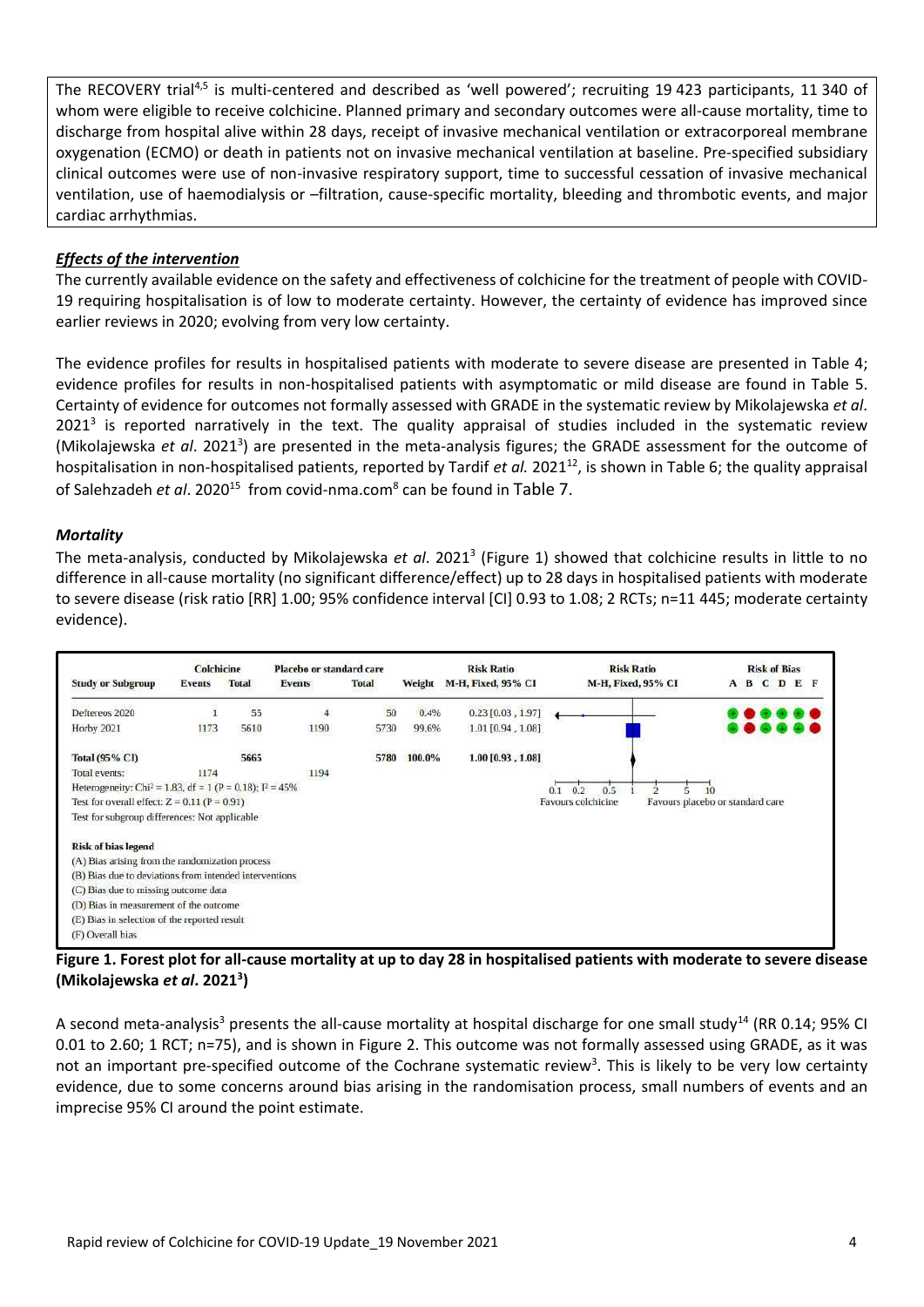|                                                        | <b>Colchicine</b> |              | Placebo or standard care |       |        | <b>Risk Ratio</b>   | <b>Risk Ratio</b>   | <b>Risk of Bias</b>              |
|--------------------------------------------------------|-------------------|--------------|--------------------------|-------|--------|---------------------|---------------------|----------------------------------|
| <b>Study or Subgroup</b>                               | Events            | <b>Total</b> | <b>Events</b>            | Total | Weight | M-H, Random, 95% CI | M-H, Random, 95% CI | A B C D<br>E F                   |
| <b>Lopes 2021</b>                                      | $\bf{0}$          | 38           | $\overline{3}$           | 37    | 100.0% | $0.14$ [0.01, 2.60] |                     |                                  |
| <b>Total (95% CI)</b>                                  |                   | 38           |                          | 37    | 100.0% | $0.14$ [0.01, 2.60] |                     |                                  |
| <b>Total events:</b>                                   | $\bf{0}$          |              | $\overline{\mathbf{3}}$  |       |        |                     |                     |                                  |
| Heterogeneity: Not applicable                          |                   |              |                          |       |        | 0.02                | 0.1<br>50<br>IO.    |                                  |
| Test for overall effect: $Z = 1.32$ ( $P = 0.19$ )     |                   |              |                          |       |        |                     | Favours colchicine  | Favours placebo or standard care |
| Test for subgroup differences: Not applicable          |                   |              |                          |       |        |                     |                     |                                  |
| <b>Risk of bias legend</b>                             |                   |              |                          |       |        |                     |                     |                                  |
| (A) Bias arising from the randomization process        |                   |              |                          |       |        |                     |                     |                                  |
| (B) Bias due to deviations from intended interventions |                   |              |                          |       |        |                     |                     |                                  |
| (C) Bias due to missing outcome data                   |                   |              |                          |       |        |                     |                     |                                  |
| (D) Bias in measurement of the outcome                 |                   |              |                          |       |        |                     |                     |                                  |
| (E) Bias in selection of the reported result           |                   |              |                          |       |        |                     |                     |                                  |
|                                                        |                   |              |                          |       |        |                     |                     |                                  |

<span id="page-4-0"></span>**Figure 2. Forest plot for all-cause mortality at hospital discharge in hospitalised patients with moderate to severe disease (Mikolajewska** *et al***. 2021<sup>3</sup> )**

The meta-analysis by Mikolajewska et al. 2021<sup>3</sup> [\(Figure 3\)](#page-4-1) showed that the evidence is uncertain about the effect of colchicine on all-cause mortality at 28 days in non-hospitalised patients with asymptomatic or mild COVID-19 (Peto odds ratio [OR] 0.57; 95% CI 0.20 to 1.62; 1 RCT; n=4 488; low certainty evidence).



<span id="page-4-1"></span>**Figure 3. Forest plot for all-cause mortality at day 28 in non-hospitalised patients with asymptomatic or mild disease (Mikolajewska** *et al***. 2021<sup>3</sup> )**

#### *Hospitalisation*

Tardif *et al.* (2021)<sup>12</sup> reported a reduced odds of hospitalisation (OR 0.79; 95% CI 0.60 to 1.03) in the intention-totreat analysis (including both PCR-confirmed and clinically suspected COVID-19), and in the per protocol analysis (PCR-confirmed COVID-19 only) (OR 0.75; 95% CI 0.57 to 0.99). This is assessed with GRADEpro GDT<sup>10</sup> as low certainty evidence in the previous version of the review [\(Table 6\)](#page-25-0).

#### *Duration of hospitalisation*

The Cochrane systematic review (Mikolajewska et al. 2021<sup>3</sup>) reported on the duration of hospitalisation in hospitalised participants with moderate to severe disease (mean difference [MD] -2.00; 95% CI -3.32 to -0.68; 1 RCT; n=72), as shown in [Figure 4.](#page-5-0) This outcome was not formally assessed using GRADE, as it was not an important pre-specified outcome of the Cochrane systematic review<sup>3</sup>. This is likely to be very low certainty evidence, due to some concerns around bias arising in the randomisation process and high risk of bias due to missing outcome data, low sample numbers and an imprecise 95% CI around the point estimate.

Deftereos *et al.* 2020<sup>13</sup> reported the median (IQR) duration of hospitalisation to be 12 days (9 to 22) in the colchicine group and 13 days (9 to 18) in the control group, with no significant difference between the two groups (p=0.91). Salehzadeh et al. 2020<sup>15</sup> reported a mean duration of hospitalisation of 8.12 days in the placebo group and 6.28 days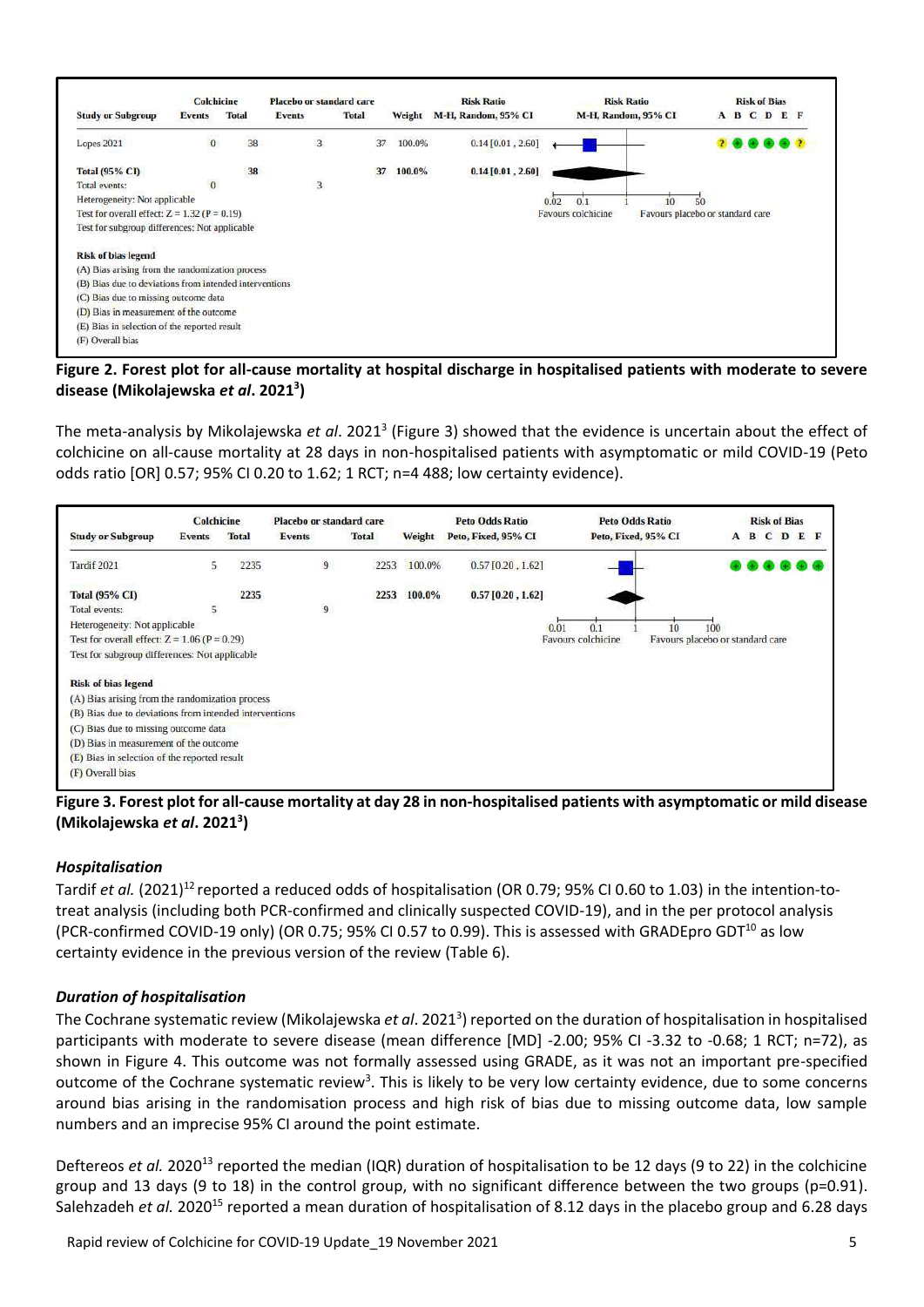in the colchicine group; assessed as very low certainty evidence due to very serious risk of bias and very serious imprecision by MAGICapp<sup>11</sup>.

|                                                        |             | Colchicine |              |             | Placebo or standard care |              | <b>Mean Difference</b>    | <b>Mean Difference</b>                             | <b>Risk of Bias</b>              |
|--------------------------------------------------------|-------------|------------|--------------|-------------|--------------------------|--------------|---------------------------|----------------------------------------------------|----------------------------------|
| <b>Study or Subgroup</b>                               | Mean [days] | SD [days]  | <b>Total</b> | Mean [days] | SD [days]                | <b>Total</b> | IV, Random, 95% CI [days] | IV, Random, 95% CI [days]                          | A B C D E F                      |
| Lopes 2021                                             | 6.6         | 2.6        | 36           | 8.6         | 3.1                      | 36           | $-2.00$ $[-3.32, -0.68]$  |                                                    | .                                |
| Test for subgroup differences: Not applicable          |             |            |              |             |                          |              |                           | $-50$<br>50<br>$-100$<br>100<br>Favours colchicine | Favours placebo or standard care |
| <b>Risk of bias legend</b>                             |             |            |              |             |                          |              |                           |                                                    |                                  |
| (A) Bias arising from the randomization process        |             |            |              |             |                          |              |                           |                                                    |                                  |
| (B) Bias due to deviations from intended interventions |             |            |              |             |                          |              |                           |                                                    |                                  |
|                                                        |             |            |              |             |                          |              |                           |                                                    |                                  |
| (C) Bias due to missing outcome data                   |             |            |              |             |                          |              |                           |                                                    |                                  |
| (D) Bias in measurement of the outcome                 |             |            |              |             |                          |              |                           |                                                    |                                  |
| (E) Bias in selection of the reported result           |             |            |              |             |                          |              |                           |                                                    |                                  |

<span id="page-5-0"></span>**Figure 4. Forest plot for duration of hospitalisation in hospitalised patients with moderate to severe disease (Mikolajewska** *et al***. 2021<sup>3</sup> )**

#### *Proportion with negative SARS-CoV-2 PCR on nasopharyngeal swab*

None of the included studies reported on this outcome.

#### *Time to negative SARS-CoV-2 PCR on nasopharyngeal swab*

None of the included studies reported on this outcome.

#### *Progression to ICU admission*

[Figure 5](#page-5-1) presents the findings for admission of hospitalised patients with moderate to severe disease to the intensive care unit for one small study<sup>14</sup> included in Mikolajewska *et al*. 2021<sup>3</sup> (RR 0.73; 95% CI 0.18 to 3.04; 1 RCT; n=75). This outcome was not formally assessed using GRADE, as it was not an important pre-specified outcome of the Cochrane systematic review<sup>3</sup>. This is likely to be very low certainty evidence, due to some concerns around bias arising in the randomisation process, small numbers of events and an imprecise 95% CI around the point estimate.



<span id="page-5-1"></span>**Figure 5. Forest plot for admission to intensive care unit in hospitalised patients with moderate to severe disease (Mikolajewska** *et al***. 2021<sup>3</sup> )**

#### *Mechanical ventilation*

The need for invasive mechanical ventilation in hospitalised patients was reported in the systematic review by Mikolajewska et al. 2021<sup>3</sup>, including results from two RCTs. The evidence was not pooled and is presented i[n Figure 6.](#page-6-0)

Deftereos *et al.* 2020<sup>13</sup> showed a protective effect of colchicine, but this was not statistically significant (RR 0.18; 95% CI 0.02 to 1.50; 1 RCT; n=105). This result was not formally assessed with GRADE in the systematic review, but is likely to represent very low certainty evidence, due to some concerns around bias in the measurement of the outcome as well as a high risk of bias for deviations from intended interventions and missing outcome data; small numbers of events and an imprecise 95% CI around the point estimate additionally lower the certainty of this evidence.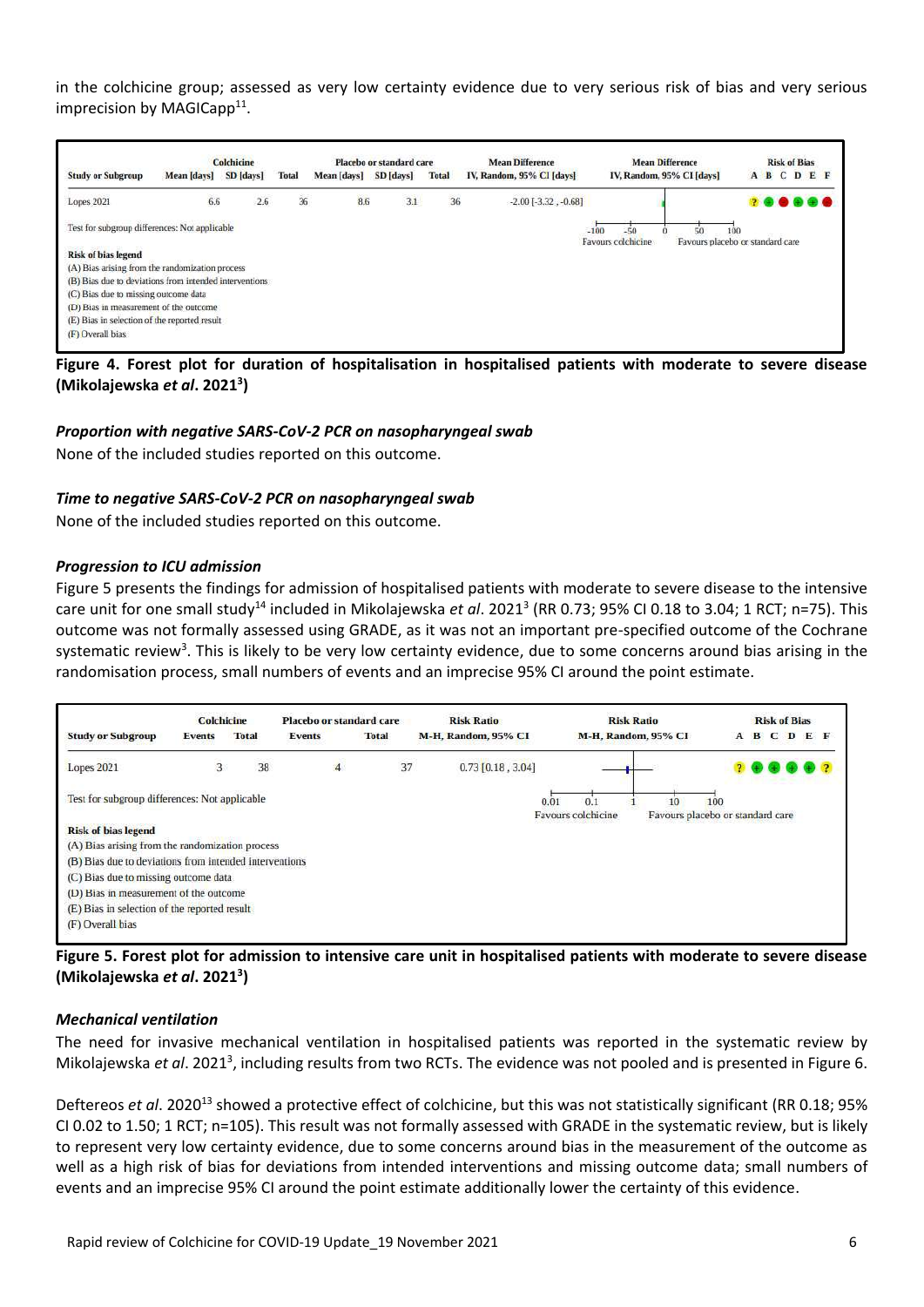Horby *et al.* 2021<sup>4</sup> showed no significant effect of colchicine on this outcome (RR 1.04; 95% CI 0.93 to 1.16; 1 RCT; n=10 811). This evidence was also not formally assessed with GRADE, but is likely to represent moderate certainty due to some concerns around bias in the measurement of the outcome, as well as a high risk of bias for deviations from intended interventions and missing outcome data.



#### <span id="page-6-0"></span>**Figure 6. Forest plot for new need for invasive mechanical ventilation in hospitalised patients with moderate to severe disease (Mikolajewska** *et al***. 2021<sup>3</sup> )**

The need for invasive mechanical ventilation in non-hospitalised patients with asymptomatic or mild disease was reported in the systematic review by Mikolajewska *et al*. 2021<sup>3</sup>, including evidence from a single RCT<sup>12</sup> [\(Figure 7\)](#page-6-1). The results indicated a non-significant effect of colchicine (Peto OR 0.54; 95% CI 0.27 to 1.08; 1 RCT; n=4 488), but the evidence is likely of very low certainty due to a high risk of bias due missing outcome data, small numbers of events and an imprecise 95% CI around the point estimate.

|                                                        | <b>Colchicine</b> |              | Placebo or standard care |              | <b>Peto Odds Ratio</b> | <b>Peto Odds Ratio</b>          | <b>Risk of Bias</b>                     |
|--------------------------------------------------------|-------------------|--------------|--------------------------|--------------|------------------------|---------------------------------|-----------------------------------------|
| <b>Study or Subgroup</b>                               | Events            | <b>Total</b> | <b>Events</b>            | <b>Total</b> | Peto, Fixed, 95% CI    | Peto, Fixed, 95% CI             | B C D<br>E F<br>A                       |
| Tardif 2021                                            | 11                | 2235         | 21                       | 2253         | $0.54$ [0.27, 1.08]    |                                 |                                         |
| Test for subgroup differences: Not applicable          |                   |              |                          |              | 0.01                   | 0.1<br>10<br>Favours colchicine | 100<br>Favours placebo or standard care |
| <b>Risk of bias legend</b>                             |                   |              |                          |              |                        |                                 |                                         |
| (A) Bias arising from the randomization process        |                   |              |                          |              |                        |                                 |                                         |
| (B) Bias due to deviations from intended interventions |                   |              |                          |              |                        |                                 |                                         |
| (C) Bias due to missing outcome data                   |                   |              |                          |              |                        |                                 |                                         |
| (D) Bias in measurement of the outcome                 |                   |              |                          |              |                        |                                 |                                         |
| (E) Bias in selection of the reported result           |                   |              |                          |              |                        |                                 |                                         |
| (F) Overall bias                                       |                   |              |                          |              |                        |                                 |                                         |

<span id="page-6-1"></span>**Figure 7. Forest plot for worsening of clinical status: clinical deterioration, defined as need for invasive mechanical ventilation non-hospitalised patients with asymptomatic or mild disease (Mikolajewska** *et al***. 2021<sup>3</sup> )**

#### *Progression to requiring oxygen*

None of the included studies reported on this outcome.

#### *Duration of ICU stay*

Lopes et al. 2021<sup>14</sup> reported no difference in duration of ICU stay, but only 4 patients in the control group and 2 patients in the colchicine group required ICU admission. The durations of ICU stay were 11 days for the control patients and 12 days for the patients treated with colchicine. The evidence is likely of very low certainty due to some concerns related to bias arising in the randomisation process, low numbers of events and small sample numbers resulting in imprecise findings.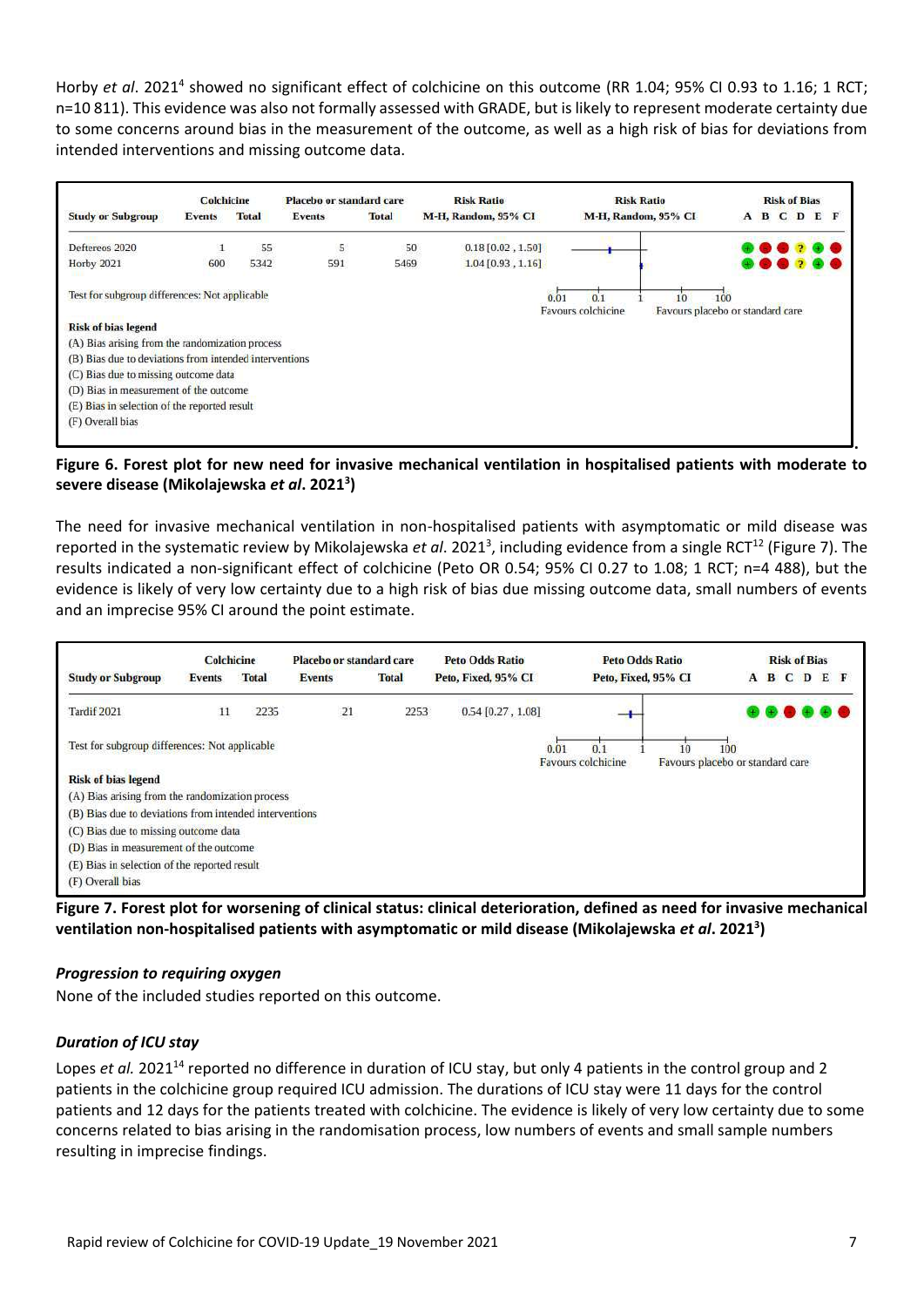#### *Serious adverse events (SAEs)*

Mikolajewska et al. 2021<sup>3</sup> reported on serious adverse events in hospitalised participants with moderate to severe disease [\(Figure 8\)](#page-7-0). The evidence was from one trial with zero events in both arms, and was considered to be very uncertain (not estimable; 1 RCT; n=105; very low certainty).

|                                                        | Colchicine    |              | Placebo or standard care |              | <b>Risk Ratio</b>   | <b>Risk Ratio</b>                                                                  |   | <b>Risk of Bias</b> |              |
|--------------------------------------------------------|---------------|--------------|--------------------------|--------------|---------------------|------------------------------------------------------------------------------------|---|---------------------|--------------|
| <b>Study or Subgroup</b>                               | <b>Events</b> | <b>Total</b> | <b>Events</b>            | <b>Total</b> | M-H, Random, 95% CI | M-H, Random, 95% CI                                                                | A |                     | <b>BCDEF</b> |
| Deftereos 2020                                         | $^{\circ}$    | 55           | $\bf{0}$                 | 50           | Not estimable       |                                                                                    |   |                     |              |
| Test for subgroup differences: Not applicable          |               |              |                          |              |                     | 0.01<br>0.1<br>100<br>10<br>Favours placebo or standard care<br>Favours colchicine |   |                     |              |
| <b>Risk of bias legend</b>                             |               |              |                          |              |                     |                                                                                    |   |                     |              |
| (A) Bias arising from the randomization process        |               |              |                          |              |                     |                                                                                    |   |                     |              |
| (B) Bias due to deviations from intended interventions |               |              |                          |              |                     |                                                                                    |   |                     |              |
| (C) Bias due to missing outcome data                   |               |              |                          |              |                     |                                                                                    |   |                     |              |
| (D) Bias in measurement of the outcome                 |               |              |                          |              |                     |                                                                                    |   |                     |              |
| (E) Bias in selection of the reported result           |               |              |                          |              |                     |                                                                                    |   |                     |              |
| (F) Overall bias                                       |               |              |                          |              |                     |                                                                                    |   |                     |              |

#### <span id="page-7-0"></span>**Figure 8. Forest plot for serious adverse events until discharge in hospitalised patients with moderate to severe disease (Mikolajewska** *et al***. 2021<sup>3</sup> )**

In non-hospitalised patients, Mikolajewska et al. 2021<sup>3</sup> reported on serious adverse events within 28 days from one RCT [\(Figure 9\)](#page-7-1). These results indicated that colchicine results in a slight reduction of serious adverse events (RR 0.78; 95% CI 0.61 to 1.00; 1 RCT; n=4 412; moderate certainty evidence).



<span id="page-7-1"></span>**Figure 9. Forest plot for serious adverse events within 28 days in non-hospitalised patients with asymptomatic or mild disease (Mikolajewska** *et al***. 2021<sup>3</sup> )**

#### *Adverse reactions and adverse events (AEs)*

Mikolajewska et al. 2021<sup>3</sup> reported on various adverse events in hospitalised patients with moderate to severe disease; including adverse events of any grade [\(Figure 10\)](#page-8-0), the incidence of abdominal pain [\(Figure 11\)](#page-8-1), the incidence of diarrhoea [\(Figure 12\)](#page-9-0) and the incidence of nausea and vomiting [\(Figure 13\)](#page-9-1).

These results indicated that the evidence is very uncertain about the effect of colchicine on any adverse events (RR 1.00; 95% CI 0.56 to 1.78; 1 RCT; n=72; very low certainty).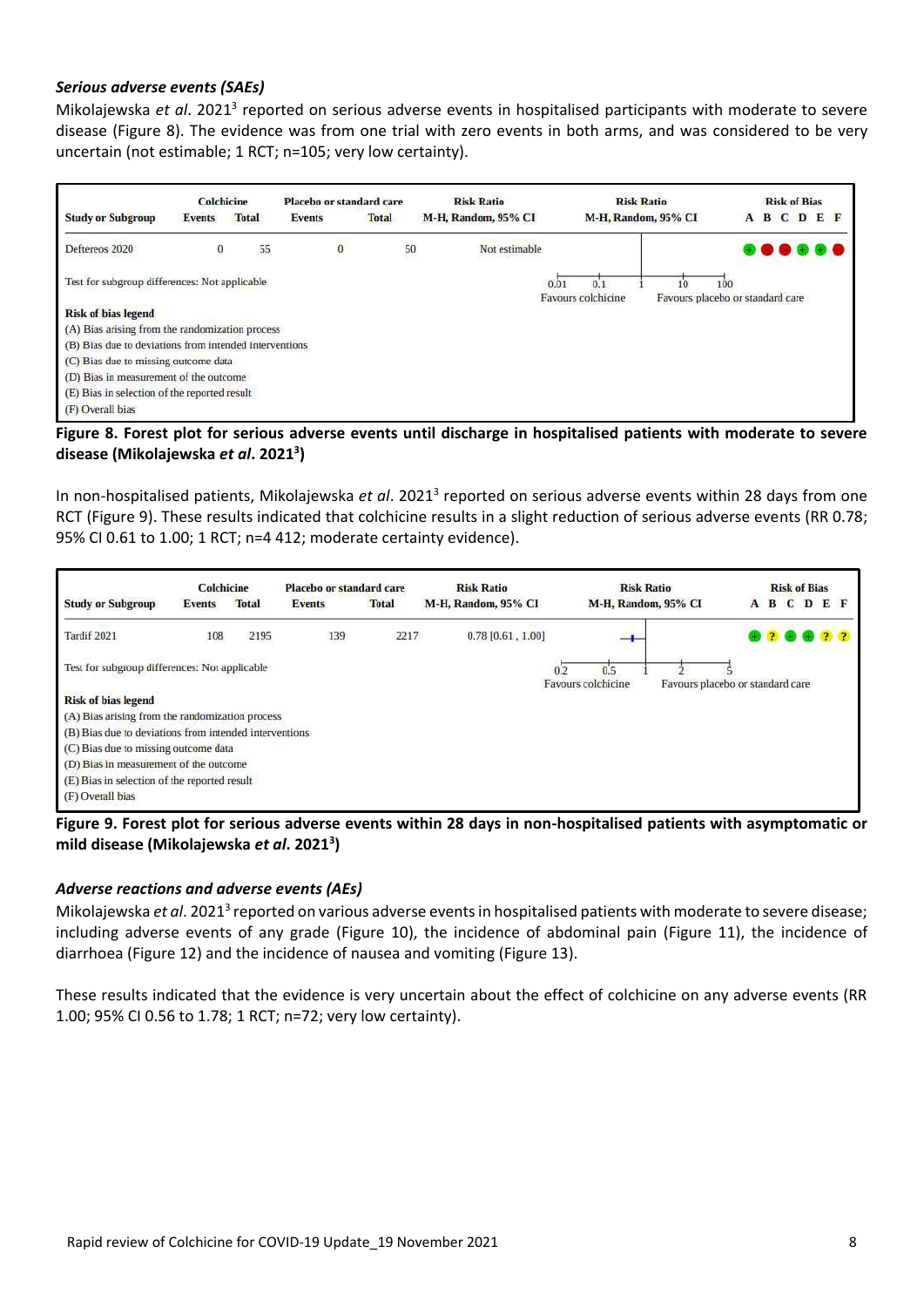|                                                        | Colchicine                    |    | Placebo or standard care      |    | <b>Risk Ratio</b>   | <b>Risk Ratio</b>                      | <b>Risk of Bias</b>                     |         |
|--------------------------------------------------------|-------------------------------|----|-------------------------------|----|---------------------|----------------------------------------|-----------------------------------------|---------|
| <b>Study or Subgroup</b>                               | <b>Total</b><br><b>Events</b> |    | <b>Total</b><br><b>Events</b> |    | M-H, Random, 95% CI | M-H, Random, 95% CI                    | B C<br>$\mathbf{D}$<br>A                | $E$ $E$ |
| Lopes 2021                                             | 14                            | 36 | 14                            | 36 | 1.00 [0.56, 1.78]   |                                        |                                         |         |
| Test for subgroup differences: Not applicable          |                               |    |                               |    | 0.01                | $10^{-1}$<br>0.1<br>Favours colchicine | 100<br>Favours placebo or standard care |         |
| <b>Risk of bias legend</b>                             |                               |    |                               |    |                     |                                        |                                         |         |
| (A) Bias arising from the randomization process        |                               |    |                               |    |                     |                                        |                                         |         |
| (B) Bias due to deviations from intended interventions |                               |    |                               |    |                     |                                        |                                         |         |
| (C) Bias due to missing outcome data                   |                               |    |                               |    |                     |                                        |                                         |         |
| (D) Bias in measurement of the outcome                 |                               |    |                               |    |                     |                                        |                                         |         |
| (E) Bias in selection of the reported result           |                               |    |                               |    |                     |                                        |                                         |         |
| (F) Overall bias                                       |                               |    |                               |    |                     |                                        |                                         |         |

<span id="page-8-0"></span>**Figure 10. Forest plot for adverse events (any grade) in hospitalised patients with moderate to severe disease (Mikolajewska** *et al***. 2021<sup>3</sup> )**

Two RCTs included in Mikolajewska *et al*. 2021<sup>3</sup> provided evidence for the incidence of abdominal pain, but these data were not pooled. Deftereos *et al.* 2020<sup>13</sup> showed a strong, highly imprecise effect in favour of placebo or standard care (RR 10.02; 95% CI 0.57 to 176.70; 1 RCT; n=105); likely of very low certainty due to various methodological limitations, small numbers of events and a very wide 95% CI around the point estimate. Lopes *et al*. 2021<sup>14</sup> showed no difference between the two treatments (RR 1.00; 95% CI 0.27 to 3.69; 1 RCT; n=72); likely also very low certainty owing to various methodological limitations, small numbers of events and an imprecise 95% CI around the point estimate.

|                                                        | <b>Colchicine</b> |              | Placebo or standard care |              | <b>Risk Ratio</b>    | <b>Risk Ratio</b>                                                          |     | <b>Risk of Bias</b> |             |
|--------------------------------------------------------|-------------------|--------------|--------------------------|--------------|----------------------|----------------------------------------------------------------------------|-----|---------------------|-------------|
| <b>Study or Subgroup</b>                               | <b>Events</b>     | <b>Total</b> | <b>Events</b>            | <b>Total</b> | M-H, Random, 95% CI  | M-H, Random, 95% CI                                                        |     |                     | A B C D E F |
| Deftereos 2020                                         | 5                 |              | $\theta$                 | 50           | 10.02 [0.57, 176.70] |                                                                            |     |                     |             |
| Lopes 2021                                             | $\overline{A}$    | 55<br>36     | 4                        | 36           | $1.00$ [0.27, 3.69]  |                                                                            |     |                     |             |
| Test for subgroup differences: Not applicable          |                   |              |                          |              | 0.0                  | 0.1<br>10<br><b>Favours colchicine</b><br>Favours placebo or standard care | 100 |                     |             |
| <b>Risk of bias legend</b>                             |                   |              |                          |              |                      |                                                                            |     |                     |             |
| (A) Bias arising from the randomization process        |                   |              |                          |              |                      |                                                                            |     |                     |             |
| (B) Bias due to deviations from intended interventions |                   |              |                          |              |                      |                                                                            |     |                     |             |
| (C) Bias due to missing outcome data                   |                   |              |                          |              |                      |                                                                            |     |                     |             |
| (D) Bias in measurement of the outcome                 |                   |              |                          |              |                      |                                                                            |     |                     |             |
| (E) Bias in selection of the reported result           |                   |              |                          |              |                      |                                                                            |     |                     |             |
| (F) Overall bias                                       |                   |              |                          |              |                      |                                                                            |     |                     |             |

<span id="page-8-1"></span>**Figure 11. Forest plot for incidence of abdominal pain events during the study period in hospitalised patients with moderate to severe disease (Mikolajewska** *et al***. 2021<sup>3</sup> )**

Two RCTs included in Mikolajewska *et al*. 2021<sup>3</sup> provided evidence for the incidence of diarrhoea; these data were also not pooled. Both Deftereos *et al*. 2020<sup>13</sup> (RR 2.53; 95% CI 1.31 to 4.88; 1 RCT; n=105) and Lopes *et al*. 2021<sup>14</sup> (RR 3.00; 95% CI 0.65 to 13.88; 1 RCT; n=72) showed effects in favour of placebo or standard care; both are likely very low certainty due to various methodological limitations, low numbers of events and an imprecise 95% CI around both point estimates.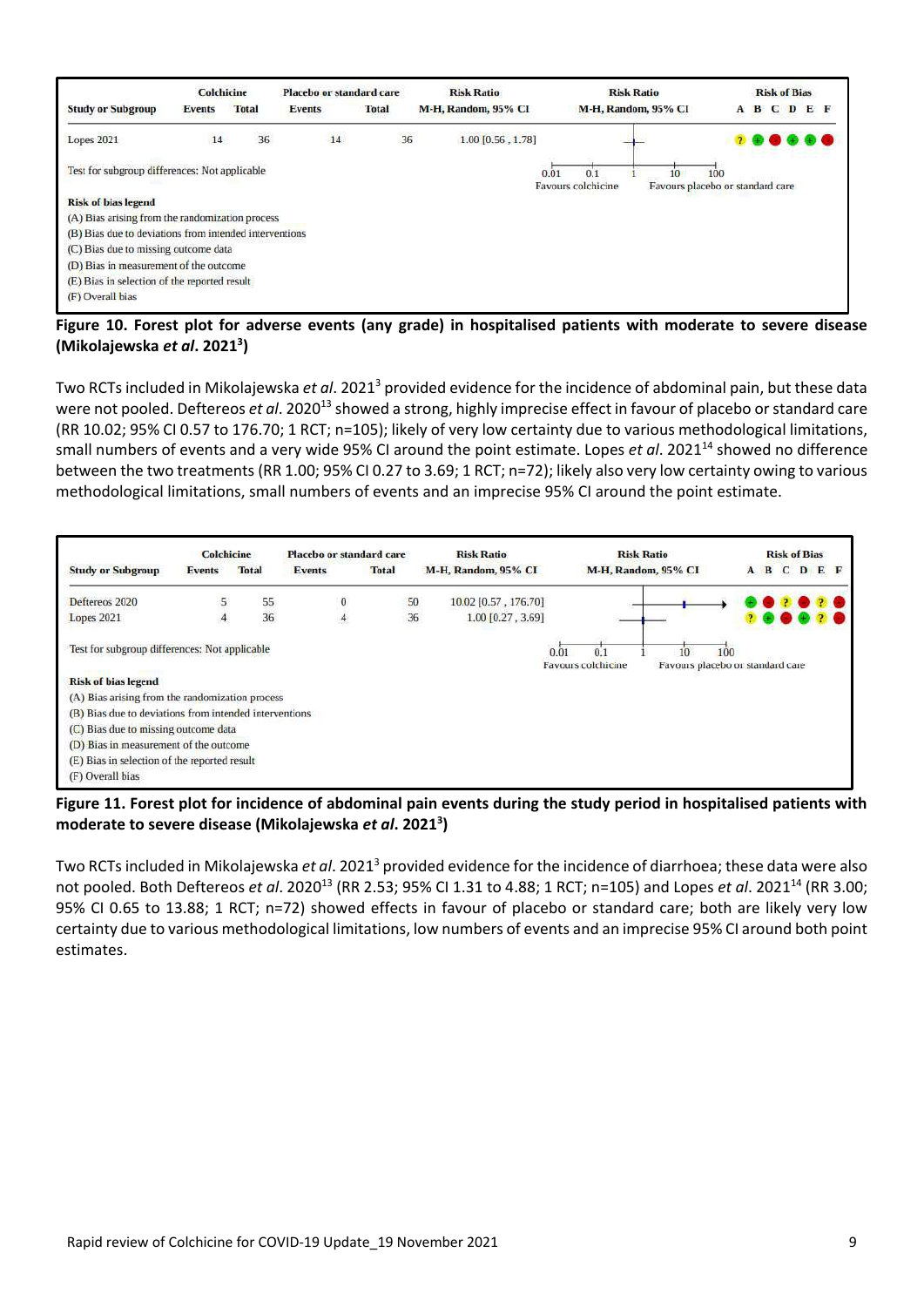|                                                        | Colchcine      |              | Placebo or standard care |              | <b>Risk Ratio</b>   |      | <b>Risk Ratio</b>         |                                        |     |   | <b>Risk of Bias</b> |         |
|--------------------------------------------------------|----------------|--------------|--------------------------|--------------|---------------------|------|---------------------------|----------------------------------------|-----|---|---------------------|---------|
| <b>Study or Subgroup</b>                               | <b>Events</b>  | <b>Total</b> | <b>Events</b>            | <b>Total</b> | M-H, Random, 95% CI |      | M-H, Random, 95% CI       |                                        | A   | в |                     | C D E F |
| Deftereos 2020                                         | 25             | 55           | 9                        | 50           | $2.53$ [1.31, 4.88] |      |                           |                                        |     |   |                     |         |
| <b>Lopes 2021</b>                                      | $\overline{6}$ | 36           | $\overline{2}$           | 36           | 3.00 [0.65, 13.88]  |      |                           |                                        |     |   |                     |         |
| Test for subgroup differences: Not applicable          |                |              |                          |              |                     | 0.01 | 0.1<br>Favours colchicine | 10<br>Favours placebo or standard care | 100 |   |                     |         |
| <b>Risk of bias legend</b>                             |                |              |                          |              |                     |      |                           |                                        |     |   |                     |         |
| (A) Bias arising from the randomization process        |                |              |                          |              |                     |      |                           |                                        |     |   |                     |         |
| (B) Bias due to deviations from intended interventions |                |              |                          |              |                     |      |                           |                                        |     |   |                     |         |
| (C) Bias due to missing outcome data                   |                |              |                          |              |                     |      |                           |                                        |     |   |                     |         |
| (D) Bias in measurement of the outcome                 |                |              |                          |              |                     |      |                           |                                        |     |   |                     |         |
| (E) Bias in selection of the reported result           |                |              |                          |              |                     |      |                           |                                        |     |   |                     |         |
| (F) Overall bias                                       |                |              |                          |              |                     |      |                           |                                        |     |   |                     |         |

<span id="page-9-0"></span>**Figure 12. Forest plot for incidence of diarrhoea events during the study period in hospitalised patients with moderate to severe disease (Mikolajewska** *et al***. 2021<sup>3</sup> )**

One RCT included in Mikolajewska *et al*. 2021<sup>3</sup> provided evidence for the incidence of nausea and vomiting, showing an effect in favour of placebo or standard care (RR 2.00; 95% CI 0.39 to 10.24; 1 RCT; n=72). This evidence is likely of very low certainty due to various methodological limitations, low numbers of events and a wide 95% CI around the point estimate.



<span id="page-9-1"></span>**Figure 13. Forest plot for incidence of nausea and vomiting events during the study period in hospitalised patients with moderate to severe disease (Mikolajewska** *et al***. 2021<sup>3</sup> )**

Mikolajewska *et al*. 2021<sup>3</sup> did not find any studies reporting on adverse events in general in non-hospitalised patients. However, the authors did report on diarrhoea as a specific adverse event in non-hospitalised patients with asymptomatic or mild disease; these results are shown in [Figure 14.](#page-10-0) Tardif *et al.* 2021<sup>12</sup> showed a significant effect in favour of placebo or standard care (RR 1.88; 95% CI 1.57 to 2.26; 1 RCT; n=4 412; low certainty), but the evidence is uncertain.

|                                                        | <b>Colchicine</b> |               | Placebo or standard care |              |        | <b>Risk Ratio</b>   | <b>Risk Ratio</b>   | <b>Risk of Bias</b>              |
|--------------------------------------------------------|-------------------|---------------|--------------------------|--------------|--------|---------------------|---------------------|----------------------------------|
| <b>Study or Subgroup</b>                               | <b>Events</b>     | <b>Total</b>  | <b>Events</b>            | <b>Total</b> | Weight | M-H, Random, 95% CI | M-H, Random, 95% CI | CDEF<br>B<br>A                   |
| Tardif 2021                                            | 300               | 2195          | 161                      | 2217         | 100.0% | 1.88 [1.57, 2.26]   |                     |                                  |
| <b>Total (95% CI)</b>                                  |                   | ಯಾರುವ<br>2195 |                          | 2217         | 100.0% | 1.88 [1.57, 2.26]   |                     |                                  |
| Total events:                                          | 300               |               | 161                      |              |        |                     |                     |                                  |
| Heterogeneity: Not applicable                          |                   |               |                          |              |        | 0.01                | 0.1<br>100<br>10    |                                  |
| Test for overall effect: $Z = 6.80$ (P < 0.00001)      |                   |               |                          |              |        |                     | Favours colchicine  | Favours placebo or standard care |
| Test for subgroup differences: Not applicable          |                   |               |                          |              |        |                     |                     |                                  |
| <b>Risk of bias legend</b>                             |                   |               |                          |              |        |                     |                     |                                  |
| (A) Bias arising from the randomization process        |                   |               |                          |              |        |                     |                     |                                  |
| (B) Bias due to deviations from intended interventions |                   |               |                          |              |        |                     |                     |                                  |
| (C) Bias due to missing outcome data                   |                   |               |                          |              |        |                     |                     |                                  |
| (D) Bias in measurement of the outcome                 |                   |               |                          |              |        |                     |                     |                                  |
| (E) Bias in selection of the reported result           |                   |               |                          |              |        |                     |                     |                                  |
| (F) Overall bias                                       |                   |               |                          |              |        |                     |                     |                                  |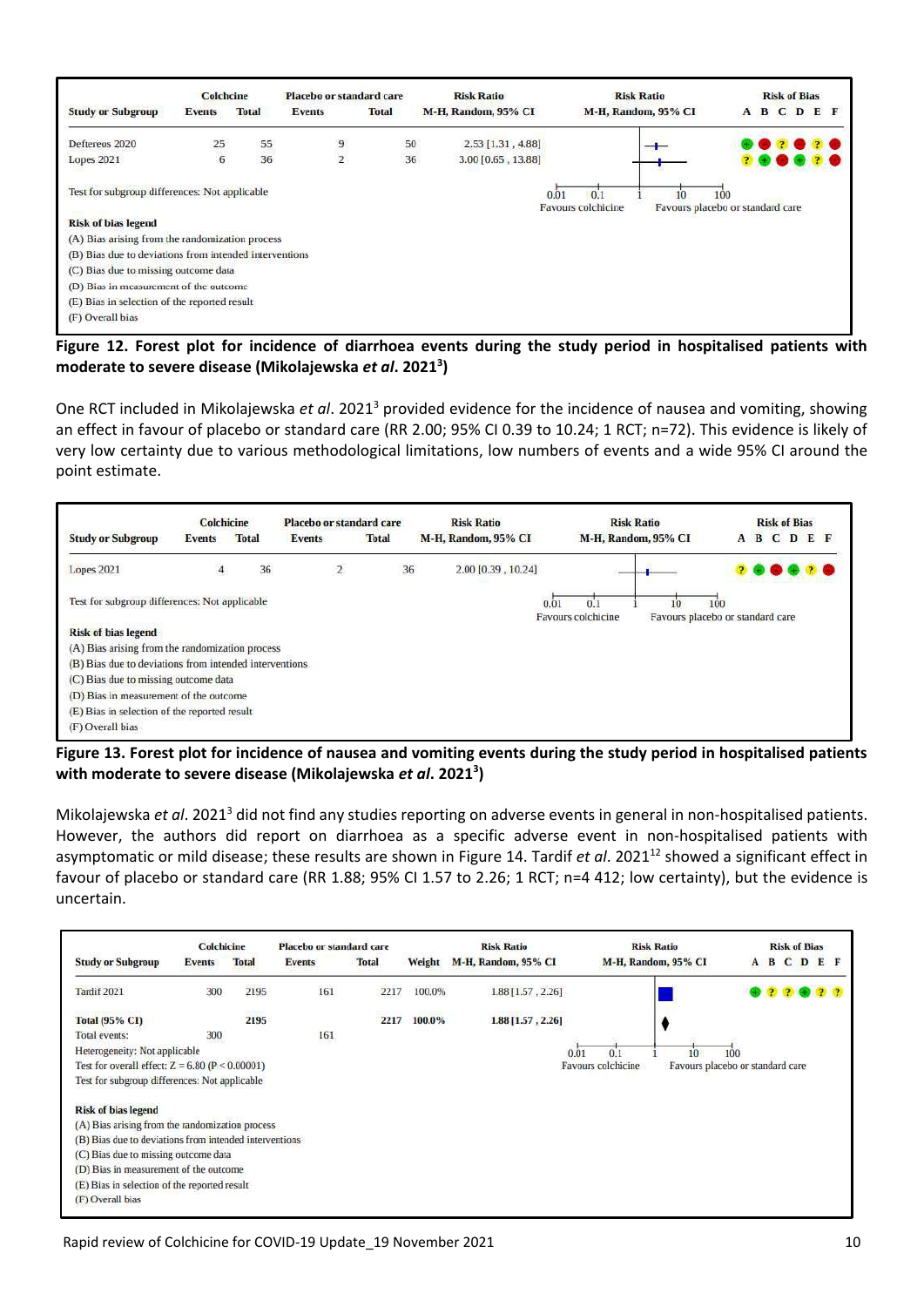#### <span id="page-10-0"></span>**Figure 14. Forest plot for incidence of diarrhoea events during the study period in non-hospitalised patients with asymptomatic or mild disease (Mikolajewska** *et al***. 2021<sup>3</sup> )**

#### *Clinical improvement or deterioration on an ordinal scale at chosen time points*

The systematic review by Mikolajewska et al. 2021<sup>3</sup> reported on clinical deterioration and clinical improvement outcomes in hospitalised patients. The results shown in [Figure 15](#page-10-1) indicate that colchicine has little to no impact on clinical deterioration, defined as the new need for invasive mechanical ventilation or death up to day 28 (RR 1.02; 95% CI 0.96 to 1.09; 2 RCTs; n=10 916; moderate certainty).



<span id="page-10-1"></span>**Figure 15. Forest plot for clinical deterioration, defined as new need for invasive mechanical ventilation or death up to day 28, in hospitalised patients with moderate to severe disease (Mikolajewska** *et al***. 2021<sup>3</sup> )**

Clinical improvement, defined as participants discharged alive up to day 28, is shown in [Figure 16.](#page-10-2) The evidence in [Figure 16](#page-10-2) indicated that colchicine results in little to no difference in improvement of clinical status using this definition (RR 0.99; 95% CI 0.96 to 1.01; 1 RCT; n=11 340; moderate certainty).

|                                                        | <b>Colchicine</b> |              | <b>Placebo or standard care</b> |              |        | <b>Risk Ratio</b>                | <b>Risk Ratio</b>   | <b>Risk of Bias</b>    |
|--------------------------------------------------------|-------------------|--------------|---------------------------------|--------------|--------|----------------------------------|---------------------|------------------------|
| <b>Study or Subgroup</b>                               | <b>Events</b>     | <b>Total</b> | <b>Events</b>                   | <b>Total</b> | Weight | M-H, Random, 95% CI              | M-H, Random, 95% CI | C<br>в<br>EF<br>D<br>A |
| <b>Horby 2021</b>                                      | 3901              | 5610         | 4032                            | 5730         | 100.0% | $0.99$ [0.96, 1.01]              |                     |                        |
| <b>Total (95% CI)</b>                                  |                   | 5610         |                                 | 5730         | 100.0% | $0.99$ [0.96, 1.01]              |                     |                        |
| Total events:                                          | 3901              |              | 4032                            |              |        |                                  |                     |                        |
| Heterogeneity: Not applicable                          |                   |              |                                 |              |        | 0.01                             | 0.1                 | 100                    |
| Test for overall effect: $Z = 0.96$ (P = 0.34)         |                   |              |                                 |              |        | Favours placebo or standard care | Favours colchicine  |                        |
| Test for subgroup differences: Not applicable          |                   |              |                                 |              |        |                                  |                     |                        |
| <b>Risk of bias legend</b>                             |                   |              |                                 |              |        |                                  |                     |                        |
| (A) Bias arising from the randomization process        |                   |              |                                 |              |        |                                  |                     |                        |
| (B) Bias due to deviations from intended interventions |                   |              |                                 |              |        |                                  |                     |                        |
| (C) Bias due to missing outcome data                   |                   |              |                                 |              |        |                                  |                     |                        |
| (D) Bias in measurement of the outcome                 |                   |              |                                 |              |        |                                  |                     |                        |
| (E) Bias in selection of the reported result           |                   |              |                                 |              |        |                                  |                     |                        |
| (F) Overall bias                                       |                   |              |                                 |              |        |                                  |                     |                        |

<span id="page-10-2"></span>**Figure 16. Forest plot for clinical improvement, defined as participants discharged alive up to day 28, in hospitalised patients with moderate to severe disease (Mikolajewska** *et al***. 2021<sup>3</sup> )**

Clinical improvement, defined as participants discharged alive at longest follow-up, is shown in [Figure 17.](#page-11-0) The evidence in [Figure 17](#page-11-0) showed no significant effect (RR 1.09; 95% CI 0.98 to 1.21; 1 RCT; n=75). Although this evidence was not formally assessed using GRADE, it is likely of low certainty due to some concerns with bias arising from the randomisation process as well as low numbers of events.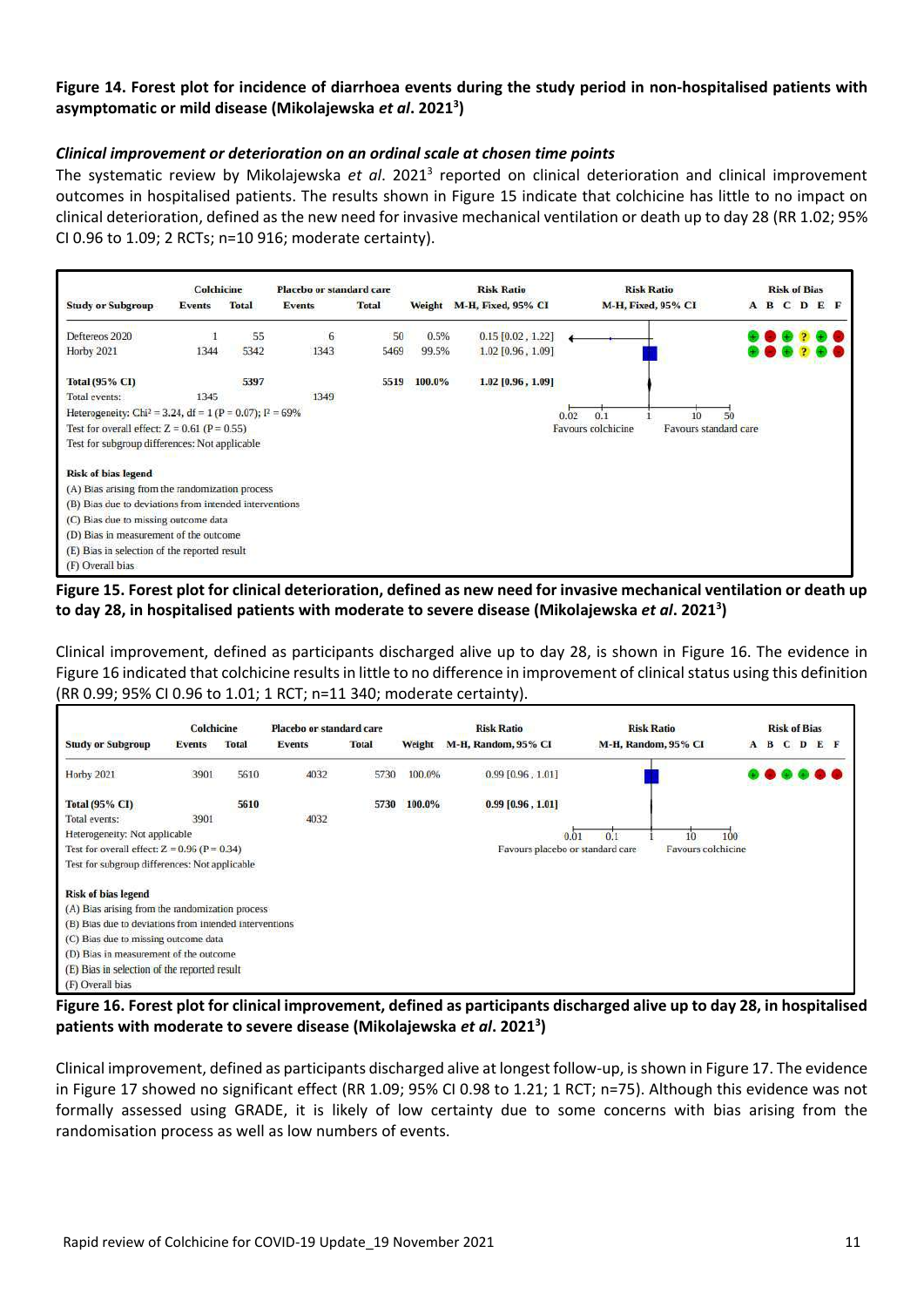|                                                        | <b>Colchicine</b> |              | Placebo or standard care |              |        | <b>Risk Ratio</b>                | <b>Risk Ratio</b>         |  | <b>Risk of Bias</b> |     |
|--------------------------------------------------------|-------------------|--------------|--------------------------|--------------|--------|----------------------------------|---------------------------|--|---------------------|-----|
| <b>Study or Subgroup</b>                               | Events            | <b>Total</b> | <b>Events</b>            | <b>Total</b> | Weight | M-H, Random, 95% CI              | M-H, Random, 95% CI       |  | A B C D             | E F |
| Lopes 2021                                             | 38                | 38           | 34                       | 37           | 100.0% | $1.09$ [0.98, 1.21]              |                           |  |                     |     |
| <b>Total (95% CI)</b>                                  |                   | 38           |                          | 37           | 100.0% | 1.09 [0.98, 1.21]                |                           |  |                     |     |
| Total events:                                          | 38                |              | $\overline{34}$          |              |        |                                  |                           |  |                     |     |
| Heterogeneity: Not applicable                          |                   |              |                          |              |        | 0.01                             | 100<br>0.1                |  |                     |     |
| Test for overall effect: $Z = 1.53$ (P = 0.13)         |                   |              |                          |              |        | Favours placebo or standard care | <b>Favours colchicine</b> |  |                     |     |
| Test for subgroup differences: Not applicable          |                   |              |                          |              |        |                                  |                           |  |                     |     |
| <b>Risk of bias legend</b>                             |                   |              |                          |              |        |                                  |                           |  |                     |     |
| (A) Bias arising from the randomization process        |                   |              |                          |              |        |                                  |                           |  |                     |     |
| (B) Bias due to deviations from intended interventions |                   |              |                          |              |        |                                  |                           |  |                     |     |
| (C) Bias due to missing outcome data                   |                   |              |                          |              |        |                                  |                           |  |                     |     |
| (D) Bias in measurement of the outcome                 |                   |              |                          |              |        |                                  |                           |  |                     |     |
| (E) Bias in selection of the reported result           |                   |              |                          |              |        |                                  |                           |  |                     |     |
| (F) Overall bias                                       |                   |              |                          |              |        |                                  |                           |  |                     |     |

<span id="page-11-0"></span>**Figure 17. Forest plot for clinical improvement, defined as participants discharged alive at longest follow-up, in hospitalised patients with moderate to severe disease (Mikolajewska** *et al***. 2021<sup>3</sup> )**

The results shown in [Figure 18,](#page-11-1) indicated a non-significant effect (RR 1.06; 95% CI 0.82 to 1.36; 1 RCT; n=529) on weaning from ventilation and surviving, but the evidence is likely of very low certainty. There were some concerns related to the measurement of the outcome, a high risk of bias due to deviations from intended interventions and selection of the reported result, small numbers of events and an imprecise 95% CI around the point estimate.



<span id="page-11-1"></span>**Figure 18. Forest plot for weaned from mechanical ventilation, and surviving, in hospitalised patients with moderate to severe disease (Mikolajewska** *et al***. 2021<sup>3</sup> )**

#### *Time to clinical improvement*

The time to cessation of supplemental oxygen provision in hospitalised patients with moderate to severe disease was reported in the systematic review by Mikolajewska *et al*. 2021<sup>3</sup> , including evidence from a single RCT [\(Figure 19\)](#page-11-2). The results indicated a shorter time to cessation of oxygen support in the colchicine group (MD -2.50; 95% CI -3.70 to - 1.30; 1 RCT; n=72), but the evidence is likely of low certainty due to some concerns related to bias arising in the randomisation process and small sample numbers.



<span id="page-11-2"></span>**Figure 19. Forest plot for duration to liberation from supplemental oxygen in hospitalised patients with moderate to severe disease (Mikolajewska** *et al***. 2021<sup>3</sup> )**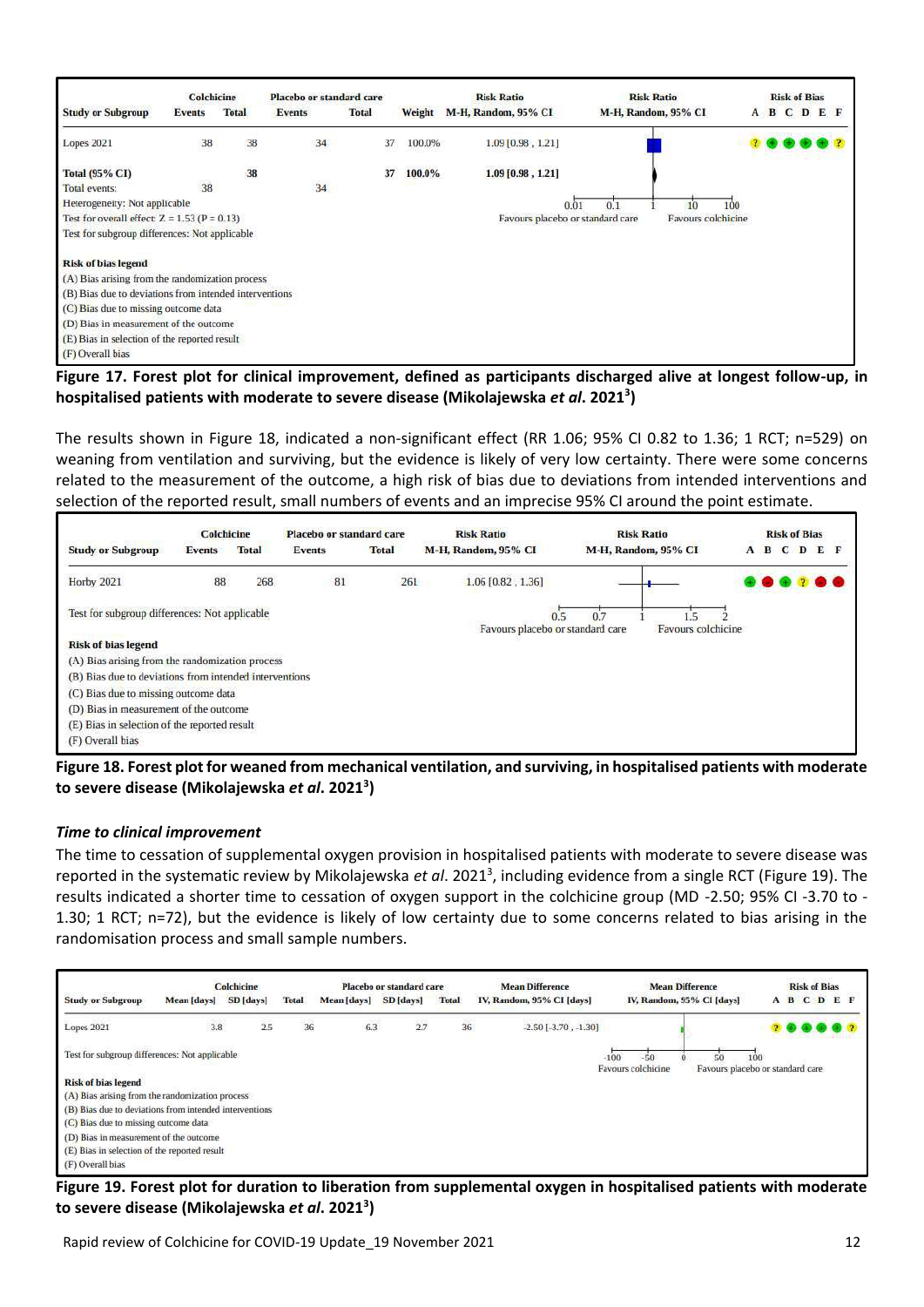### **CONCLUSION**

Colchicine has no significant effect on clinically important outcomes such as mortality, hospitalisation, or need for oxygen or mechanical ventilation, and is associated with an increased risk of diarrhoea. The current evidence does not support the inclusion of colchicine in treatment guidelines for hospitalised and non-hospitalised COVID-19 patients in South Africa.

**Reviewers:** Updated review: Michael McCaul, Amanda Brand, Renee de Waal, Andy Gray.

**Declaration of interests:** MM (Centre for Evidence-based Health Care, Stellenbosch University and SA GRADE Network), AB (Centre for Evidence-based Health Care, Stellenbosch University and SA GRADE Network), RdW (School of Public Health and Family Medicine, University of Cape Town) and AG (Discipline of Pharmaceutical Sciences, University of KwaZulu-Natal) have no relevant conflicts of interest to declare.

#### **REFERENCES**

- 1. Rizk JG, Kalantar-Zadeh K, Mehra MR, *et al*. Pharmaco-Immunomodulatory Therapy in COVID-19. *Drugs* 2020. [https://doi.org/10.1007/s40265-020-01367-z.](https://doi.org/10.1007/s40265-020-01367-z)
- 2. Nasiripour S, Zamani F, Farasatinasab. Can colchicine as an old anti-inflammatory agent be effective in COVID-19? *The Journal of Clinical Pharmacology* 2020;00(0):1-2[. https://pubmed.ncbi.nlm.nih.gov/32445400/](https://pubmed.ncbi.nlm.nih.gov/32445400/)
- 3. Mikolajewska A, Fischer AL, Piechotta V, *et al*. Colchicine for the treatment of COVID-19. Cochrane Database of Systematic Reviews 2021; 10(10):CD015045. 10.1002/14651858.CD015045.
- 4. Horby PW, Campbell M, Spata E, *et al*. for the RECOVERY Collaborative Group. Colchicine in patients admitted to hospital with COVID-19 (RECOVERY): a randomised, controlled, open-label, platform trial. *Lancet Respiratory Medicine* 2021. [https://doi.org/10.1016/S2213-](https://doi.org/10.1016/S2213-2600(21)00435-5) [2600\(21\)00435-5](https://doi.org/10.1016/S2213-2600(21)00435-5)
- 5. Horby PW, Campbell M, Spata E, *et al*. for the RECOVERY Collaborative Group. Colchicine in patients admitted to hospital with COVID-19 (RECOVERY): a randomised, controlled, open-label, platform trial. *medRxiv* 2021.<https://doi.org/10.1101/2021.05.18.21257267>
- 6. Epistemonikos database. Available fro[m https://www.epistemonikos.org/](https://www.epistemonikos.org/)
- 7. Cochrane COVID-19 Study Register. Available fro[m https://covid-19.cochrane.org/](https://covid-19.cochrane.org/)
- 8. The COVID-NMA initiative: a living mapping and living systematic review of Covid-19 trials. Available fro[m https://covid-nma.com/](https://covid-nma.com/)
- 9. Covidence systematic review software, Veritas Health Innovation, Melbourne, Australia. Available a[t www.covidence.org](http://www.covidence.org/)
- 10. GRADEpro GDT: GRADEpro Guideline Development Tool [Software]. McMaster University 2015. Developed by Evidence Prime, Inc.). Available fro[m https://gradepro.org./](https://gradepro.org./)
- 11. MAGICapp (Making GRADE the Irresistible Choice) Australian guidelines for the clinical care of people with COVID-19 from the National COVID-19 Clinical Evidence Taskforce. Available fro[m https://app.magicapp.org/#/guideline/ L4Q5An/section/L0OPkj](https://app.magicapp.org/#/guideline/ L4Q5An/section/L0OPkj)
- 12. Tardif J-C, Bouabdallaoui N, L'Allier PL, *et al*. Efficacy of colchicine in non-hospitalized patients with COVID-19. *medRxiv* 2021. <https://doi.org/10.1101/2021.01.26.21250494>
- 13. Deftereos SG, Giannopoulos G, Vrachatis DA, et al. Effect of colchicine vs standard care on cardiac and inflammatory biomarkers and clinical outcomes in patients hospitalized with coronavirus disease 2019: the GRECCO-19 randomized clinical trial. JAMA 2020;3(6):e2013136. https://pubmed.ncbi.nlm.nih.gov/32579195/
- 14. Lopes MIF, Bonjorno LP, Giannini MC, et al. Beneficial effects of colchicine for moderate to severe COVID-19: a randomized, double-blinded, placebo-controlled clinical trial. RMD Open 2021. http://dx.doi.org/10.1136/rmdopen-2020-001455
- 15. Salehzadeh F, Pourfarzi F, Ataei S. The impact of colchicine on the COVID-19 patients; a clinical trial study. Research Square 2020. <https://doi.org/10.21203/rs.3.rs-69374/v1>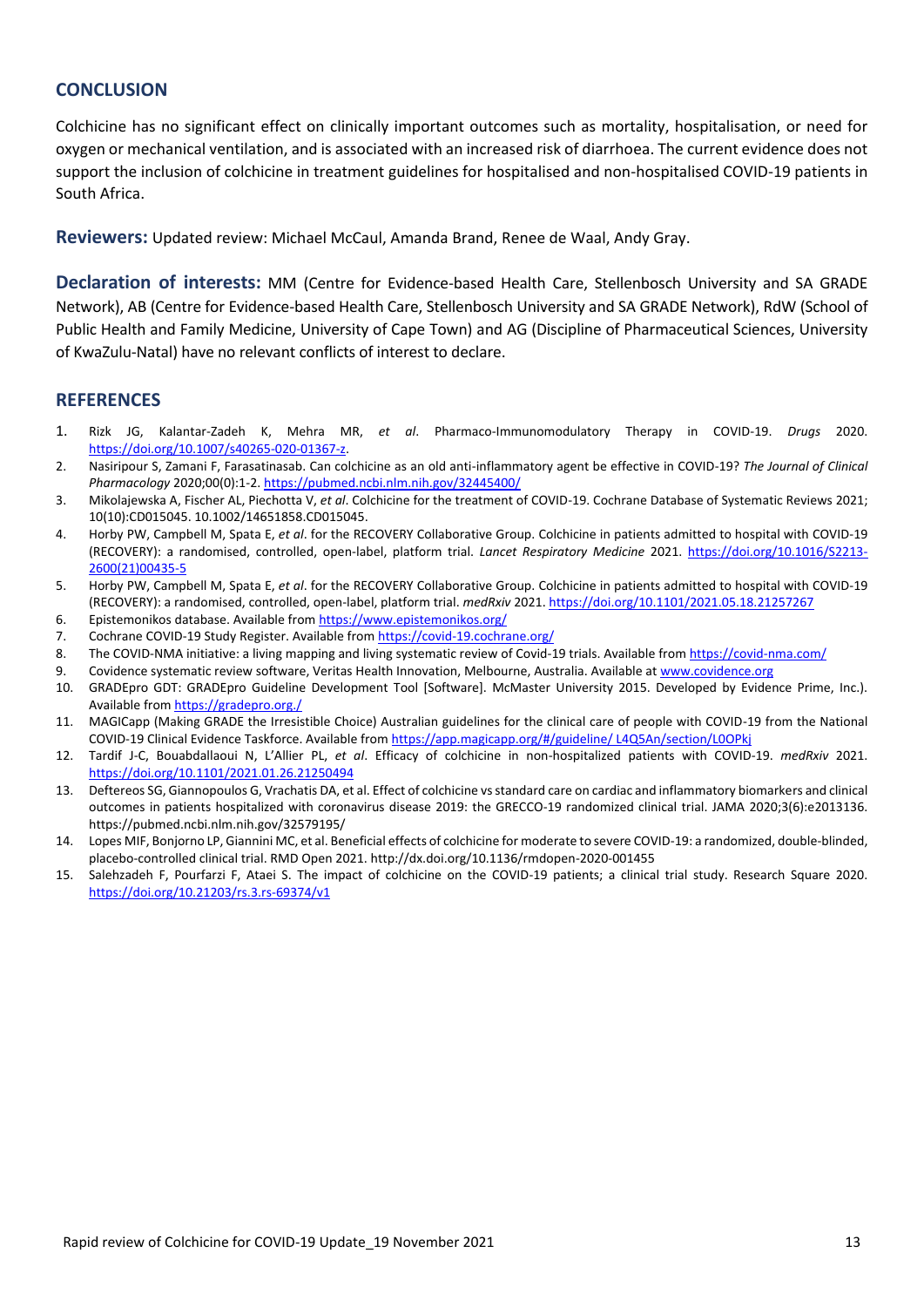| Table 1. Characteristics of included studies |  |
|----------------------------------------------|--|
|----------------------------------------------|--|

| <b>Citation</b>           | <b>Study design</b> | Population (n)                                 | <b>Treatment</b> | <b>Main findings</b>                                     |
|---------------------------|---------------------|------------------------------------------------|------------------|----------------------------------------------------------|
| Mikolajewska, A. et al.   | Cochrane            | Included three RCTs with 11 525 hospitalised   |                  | Hospitalised people with moderate to severe COVID-       |
| Cochrane Database of      | Systematic          | participants and one RCT with 4488 non-        |                  | 19                                                       |
| <b>Systematic Reviews</b> | Review of RCTs      | hospitalised participants. Mean age was 64 yrs |                  |                                                          |
| $2021^3$                  |                     | and 55 years respectively.                     |                  | All cause mortality                                      |
| Systematic review         | Search date 21      |                                                |                  | Colchicine plus standard care results in little to no    |
|                           | May 2021,<br>no     | 17 ongoing studies.                            |                  | difference in all-cause mortality up to 28 days          |
|                           | restrictions.       |                                                |                  | compared to standard care alone (risk ratio (RR) 1.00,   |
|                           |                     |                                                |                  | 95% confidence interval (CI) 0.93 to 1.08; 2 RCTs,       |
|                           |                     |                                                |                  | 11 445 participants; moderate-certainty evidence)        |
|                           |                     |                                                |                  | <b>Adverse events:</b>                                   |
|                           |                     |                                                |                  | The evidence is very uncertain about the effect of       |
|                           |                     |                                                |                  | colchicine on adverse events compared to placebo (RR     |
|                           |                     |                                                |                  | 1.00, 95% CI 0.56 to 1.78; 1 RCT, 72 participants; very  |
|                           |                     |                                                |                  | low-certainty evidence).                                 |
|                           |                     |                                                |                  | Serious adverse events:                                  |
|                           |                     |                                                |                  | The evidence is very uncertain about the effect of       |
|                           |                     |                                                |                  | colchicine plus standard care on serious adverse events  |
|                           |                     |                                                |                  | compared to standard care alone (0 events observed in    |
|                           |                     |                                                |                  | 1 RCT of 105 participants; very low-certainty evidence). |
|                           |                     |                                                |                  | <b>Worsening of clinical status:</b>                     |
|                           |                     |                                                |                  | Colchicine plus standard care results in little to no    |
|                           |                     |                                                |                  | difference in worsening of clinical status, assessed as  |
|                           |                     |                                                |                  | new need for invasive mechanical ventilation or death    |
|                           |                     |                                                |                  | compared to standard care alone (RR 1.02, 95% CI 0.96    |
|                           |                     |                                                |                  | to 1.09; 2 RCTs, 10 916 participants; moderate-certainty |
|                           |                     |                                                |                  | evidence).                                               |
|                           |                     |                                                |                  | Non-hospitalised people with asymptomatic SARS-          |
|                           |                     |                                                |                  | CoV-2 infection or mild COVID-19                         |
|                           |                     |                                                |                  | All-cause mortality:                                     |
|                           |                     |                                                |                  | The evidence is uncertain about the effect of colchicine |
|                           |                     |                                                |                  | on all-cause mortality at 28 days (Peto odds ratio (OR)  |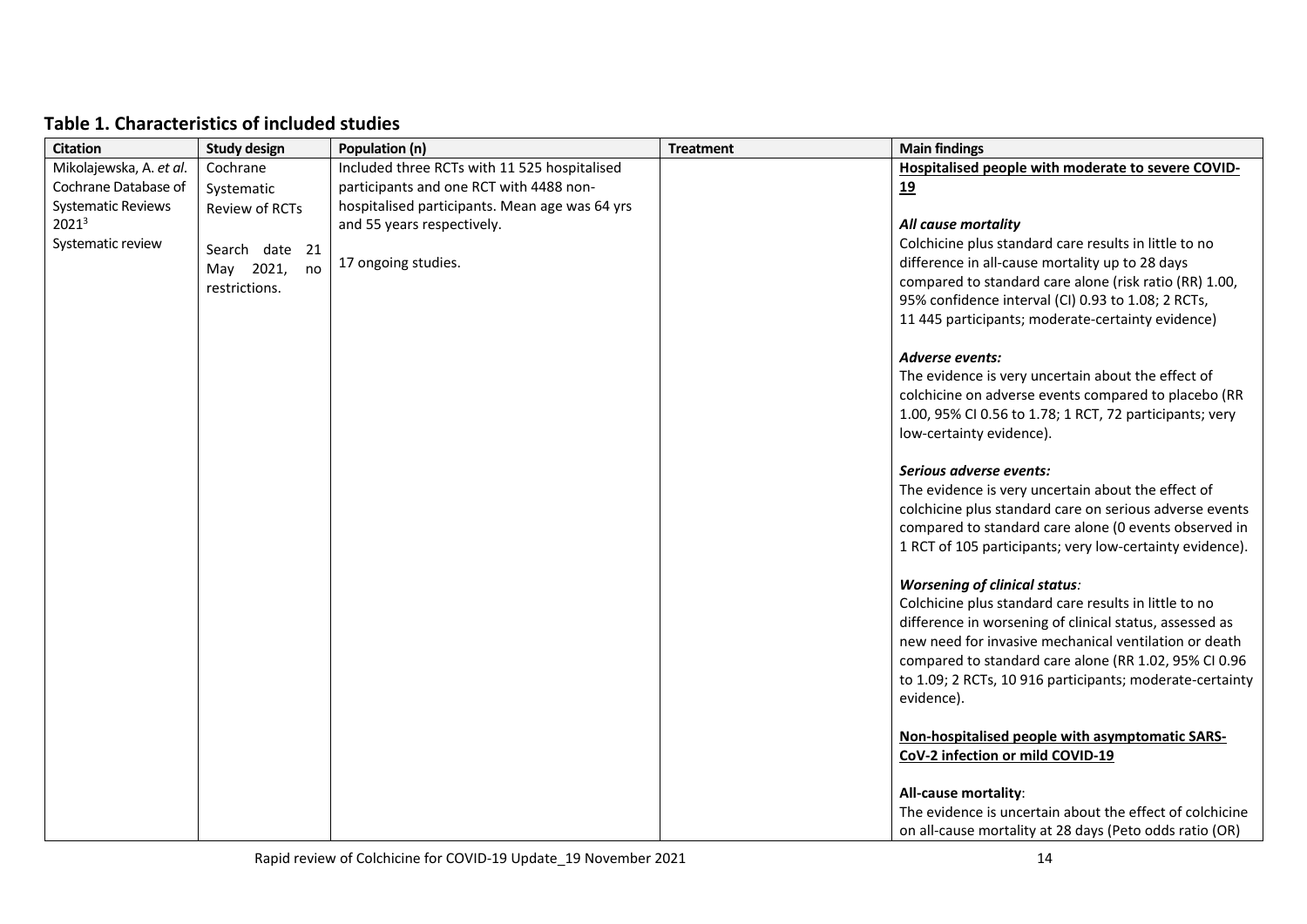| <b>Citation</b>                                                                                                                              | <b>Study design</b>                                                                    | Population (n)                                                                                                                                                                                                                                                                                                                                                                                                                                                                              | <b>Treatment</b>                                                                                                                                                                                                                           | <b>Main findings</b>                                                                                                                                                                                                                                                                                                                                                                                                                                                                                |
|----------------------------------------------------------------------------------------------------------------------------------------------|----------------------------------------------------------------------------------------|---------------------------------------------------------------------------------------------------------------------------------------------------------------------------------------------------------------------------------------------------------------------------------------------------------------------------------------------------------------------------------------------------------------------------------------------------------------------------------------------|--------------------------------------------------------------------------------------------------------------------------------------------------------------------------------------------------------------------------------------------|-----------------------------------------------------------------------------------------------------------------------------------------------------------------------------------------------------------------------------------------------------------------------------------------------------------------------------------------------------------------------------------------------------------------------------------------------------------------------------------------------------|
|                                                                                                                                              |                                                                                        |                                                                                                                                                                                                                                                                                                                                                                                                                                                                                             |                                                                                                                                                                                                                                            | 0.57, 95% CI 0.20 to 1.62; 1 RCT, 4488 participants; low-<br>certainty evidence).                                                                                                                                                                                                                                                                                                                                                                                                                   |
| Horby, PW. et al.<br>Lancet 2021 <sup>4</sup><br>Journal publication<br>*Pre-print <sup>5</sup> included<br>in latest Cochrane<br>review $3$ | RCT, multi-centre,<br>multinational,<br>open label<br>Nov 27, 2020 to<br>March 4 2021. | Setting: 117 hospitals (UK), 2 hospitals<br>(Indonesia), 2 hospitals (Nepal)<br>n= 5610 (Colchicine) in 28 day ITT<br>n= 5730 (usual care) in 28 day ITT<br>No baseline imbalances between intervention<br>and control groups.<br>Male (69 vs 70%)<br>Age, years: mean (SD) 63.3 (13.8) vs 63.5 (13.7)<br>Eligible: clinically suspected or laboratory<br>confirmed SARS-CoV-2 infection.<br>Exclusions: Children and pregnant women.<br>Patients with severe liver impairment, significant | Intervention: Colchicine 1mg<br>after randomisation, followed by<br>500 µg 12 hrs later, and then 500<br>µg twice a day for 10 days or until<br>discharge.<br>Usual care: symptomatic<br>management (although not<br>specified in article) | 28-day mortality<br>1173 (21%) vs 1190 (21%). RR 1.01 (95% CI 0.93 to 1.10)<br>p=0.77. Results similar across all subgroups, including<br>restricted to confirmed COVID-19 positive.<br>Time to being discharged alive, days<br>10 (5 to >28) vs 0 (5 to >28)<br>Discharged from hospital within<br>28 days<br>3901 (70%) vs 4032 (70%), RR 0.98 (95% CI 0.94 to<br>$1.03$ ).<br>Receipt of invasive mechanical ventilation<br>1344/5342 (11%) vs 1343/5469 (11%). RR 1.02 (95% CI<br>0.96 to 1.09) |
|                                                                                                                                              |                                                                                        | cytopaenia, concomitant use of strong CYP3A4<br>(eg, clarithromycin, erythromycin, systemic azole<br>antifungal, and HIV protease inhibitor) or P-<br>glycoprotein inhibitors (eg, ciclosporin, verapamil,<br>and quinidine), or hypersensitivity to lactose were<br>excluded from the colchicine comparison                                                                                                                                                                                |                                                                                                                                                                                                                                            |                                                                                                                                                                                                                                                                                                                                                                                                                                                                                                     |
| Tardif, J-C et al.                                                                                                                           | Double-blind,                                                                          | Setting: Multi-centre trial across 6 countries                                                                                                                                                                                                                                                                                                                                                                                                                                              | Intervention                                                                                                                                                                                                                               | ITT population (n=4 488), OR (95% CI), n (%)                                                                                                                                                                                                                                                                                                                                                                                                                                                        |
| medRxiv 2021 <sup>12</sup>                                                                                                                   | randomized                                                                             | (Canada, USA, South Africa; and unspecified                                                                                                                                                                                                                                                                                                                                                                                                                                                 | Colchicine 0.5mg twice daily for                                                                                                                                                                                                           | <b>Mortality</b>                                                                                                                                                                                                                                                                                                                                                                                                                                                                                    |
| Pre-print                                                                                                                                    | controlled trial                                                                       | countries in Europe and South America)<br>n= 2235 (Colchicine)                                                                                                                                                                                                                                                                                                                                                                                                                              | first 3 days and once daily<br>thereafter for 27 days                                                                                                                                                                                      | OR 0.56 (0.19 to 1.67), 5 (0.2) intervention vs 9 (0.4)<br>control                                                                                                                                                                                                                                                                                                                                                                                                                                  |
| *Included in latest                                                                                                                          | Multi-centre                                                                           | n= 2253 (Placebo)                                                                                                                                                                                                                                                                                                                                                                                                                                                                           |                                                                                                                                                                                                                                            |                                                                                                                                                                                                                                                                                                                                                                                                                                                                                                     |
| Cochrane review <sup>3</sup>                                                                                                                 | (across 6                                                                              |                                                                                                                                                                                                                                                                                                                                                                                                                                                                                             | Control                                                                                                                                                                                                                                    | Primary composite endpoint (death or hospitalisation for                                                                                                                                                                                                                                                                                                                                                                                                                                            |
|                                                                                                                                              | countries)                                                                             | Age, mean (sd): 54.4 (9.7) intervention arm; 54.9                                                                                                                                                                                                                                                                                                                                                                                                                                           | Placebo for 30 days (oral tablets)                                                                                                                                                                                                         | <b>COVID-19)</b>                                                                                                                                                                                                                                                                                                                                                                                                                                                                                    |
|                                                                                                                                              |                                                                                        | (9.9) control arm                                                                                                                                                                                                                                                                                                                                                                                                                                                                           |                                                                                                                                                                                                                                            | OR 0.79 (0.61 to 1.03), 104 (4.7) intervention vs 131 (5.8)                                                                                                                                                                                                                                                                                                                                                                                                                                         |
|                                                                                                                                              | Trial was                                                                              | Gender, Female, n (%): 1238 (55.4) intervention arm;                                                                                                                                                                                                                                                                                                                                                                                                                                        | Mean treatment duration for trial                                                                                                                                                                                                          | control                                                                                                                                                                                                                                                                                                                                                                                                                                                                                             |
|                                                                                                                                              | terminated early                                                                       | 1183 (52.,5) control arm                                                                                                                                                                                                                                                                                                                                                                                                                                                                    | medication was 26.2 days.                                                                                                                                                                                                                  |                                                                                                                                                                                                                                                                                                                                                                                                                                                                                                     |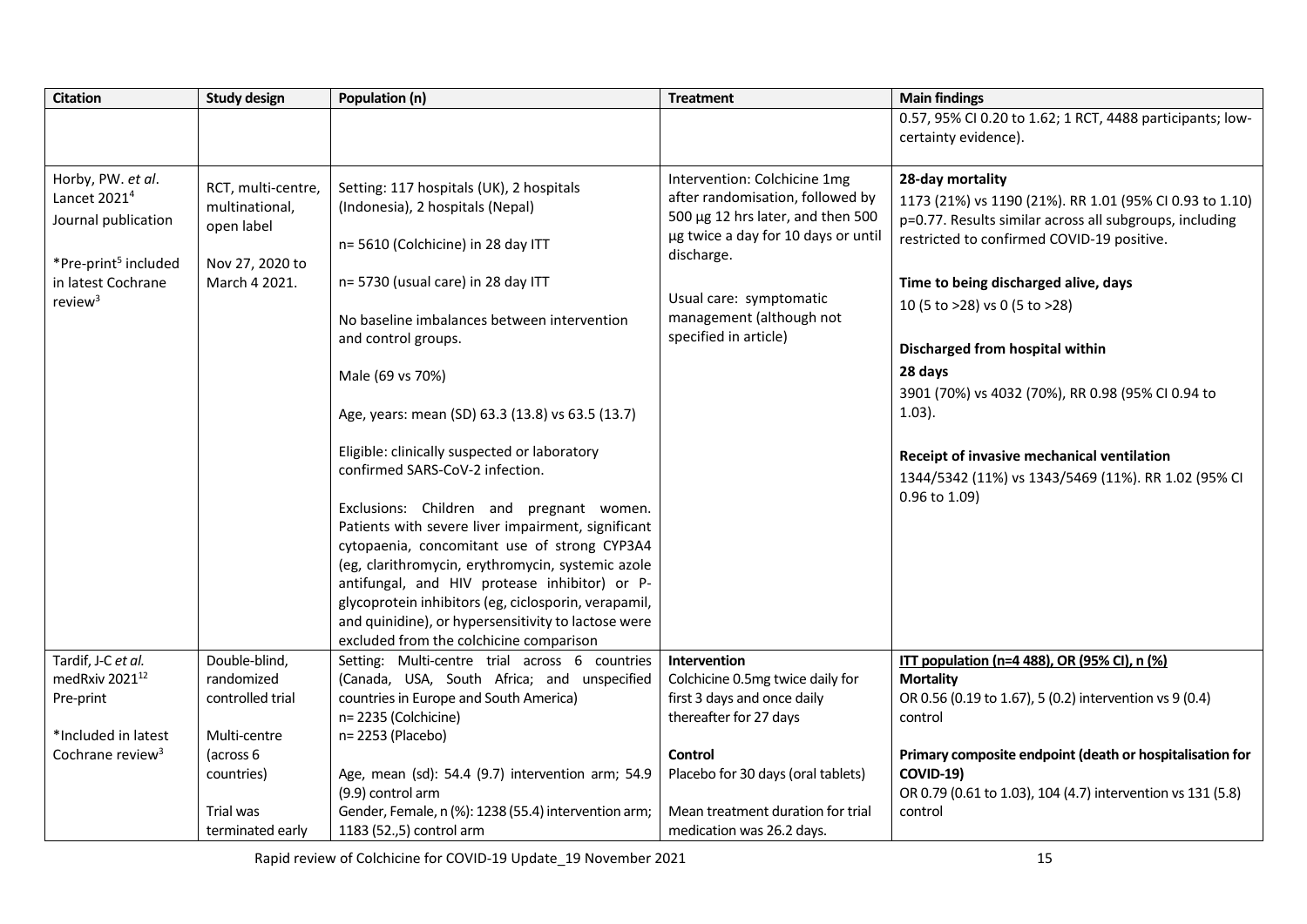| <b>Citation</b> | <b>Study design</b> | Population (n)                                        | <b>Treatment</b> | <b>Main findings</b>                                                  |
|-----------------|---------------------|-------------------------------------------------------|------------------|-----------------------------------------------------------------------|
|                 | (75% of planned     | BMI, mean (sd): 30 (6.,2) intervention arm; 30 (6.3)  |                  | <b>Hospitalisation for COVID-19</b>                                   |
|                 | study participants  | control arm                                           |                  | OR 0.79 (0.6 to 1.03), 101 (4.5) intervention vs 128 (5.7)            |
|                 | enrolled and        | Comorbidities (% intervention; % control):            |                  | control                                                               |
|                 | completed 30 day    | Smoking (9.7; 9.4), Hypertension (34.9; 37.6), DM     |                  |                                                                       |
|                 | follow up) due to   | (19.9; 20.0), Respiratory disease (26.1; 26.9), Prior |                  | <b>Mechanical ventilation</b>                                         |
|                 | logistical issues.  | MI (2.9; 3.2), Prior heart failure (1.1; 0.8).        |                  | OR 0.53 (0.25 to 1.09), 11 (0.5) intervention vs 21 (0.9)             |
|                 |                     |                                                       |                  | control.                                                              |
|                 |                     | Eligibility: Non-hospitalised adult patients (>40     |                  |                                                                       |
|                 |                     | years) with COVID-19 within 24hrs of enrollment,      |                  | Patients with PCR-proven COVID-19 (n=4 159), OR (95%                  |
|                 |                     | presenting with one of the following: age of 70 years |                  | CI), n (%)                                                            |
|                 |                     | or older, obesity (body-mass index of 30 kg/m2 or     |                  | <b>Mortality</b>                                                      |
|                 |                     | more), diabetes, uncontrolled hypertension (systolic  |                  | OR 0.56 (0.19 to 1.66), 5 (0.2) intervention vs 9 (0.4)               |
|                 |                     | blood pressure ≥150 mm Hg), known respiratory         |                  | control                                                               |
|                 |                     | disease, known heart failure, known coronary          |                  |                                                                       |
|                 |                     | disease, fever of at least 38.4°C within the last 48  |                  | Primary composite endpoint                                            |
|                 |                     | hours, dyspnea at the time of presentation,           |                  | OR 0.75 (0.57 to 0.99), 96 (4.6) intervention vs 126 (6)              |
|                 |                     | bicytopenia, pancytopenia, or the combination of      |                  | control                                                               |
|                 |                     | high neutrophil and low lymphocyte counts.            |                  |                                                                       |
|                 |                     |                                                       |                  | <b>Hospitalisation for COVID-19</b>                                   |
|                 |                     |                                                       |                  | OR 0.75 (0.57 to 0.99), 93 (4.5) intervention vs 123 (5.9)<br>control |
|                 |                     |                                                       |                  |                                                                       |
|                 |                     |                                                       |                  | <b>Duration of hospitalisation</b>                                    |
|                 |                     |                                                       |                  | Not reported                                                          |
|                 |                     |                                                       |                  |                                                                       |
|                 |                     |                                                       |                  | <b>Mechanical ventilation</b>                                         |
|                 |                     |                                                       |                  | OR 0.5 (0.23 to 1.07), 10 (0.5) intervention vs 20 (1) control        |
|                 |                     |                                                       |                  |                                                                       |
|                 |                     |                                                       |                  | Adverse events/reactions (ITT*)                                       |
|                 |                     |                                                       |                  | Any SAE, OR 0.77 (0.59 to 1.09),                                      |
|                 |                     |                                                       |                  | 108 (4.9) intervention vs 139 (6.3) control.                          |
|                 |                     |                                                       |                  | Any related AE, OR 1.78 (1.5 to 2.0),                                 |
|                 |                     |                                                       |                  | 532 (24.2) intervention vs 344 (15.5) control                         |
|                 |                     |                                                       |                  | Pneumonia SAE, OR 0.68 (0.48 to 0.95), 63 (2.9)                       |
|                 |                     |                                                       |                  | intervention vs 92 (4.1) control                                      |
|                 |                     |                                                       |                  | Pulmonary embolism, OR 5.57 (1.2 to 51.8), 11 (0.5)                   |
|                 |                     |                                                       |                  | intervention vs 2 (0.1) control                                       |
|                 |                     |                                                       |                  | Gastro-intestinal SAE, OR 2.0 (0.4 to 12.4), 6 (0.3)                  |
|                 |                     |                                                       |                  | intervention vs 3 (0.1) control                                       |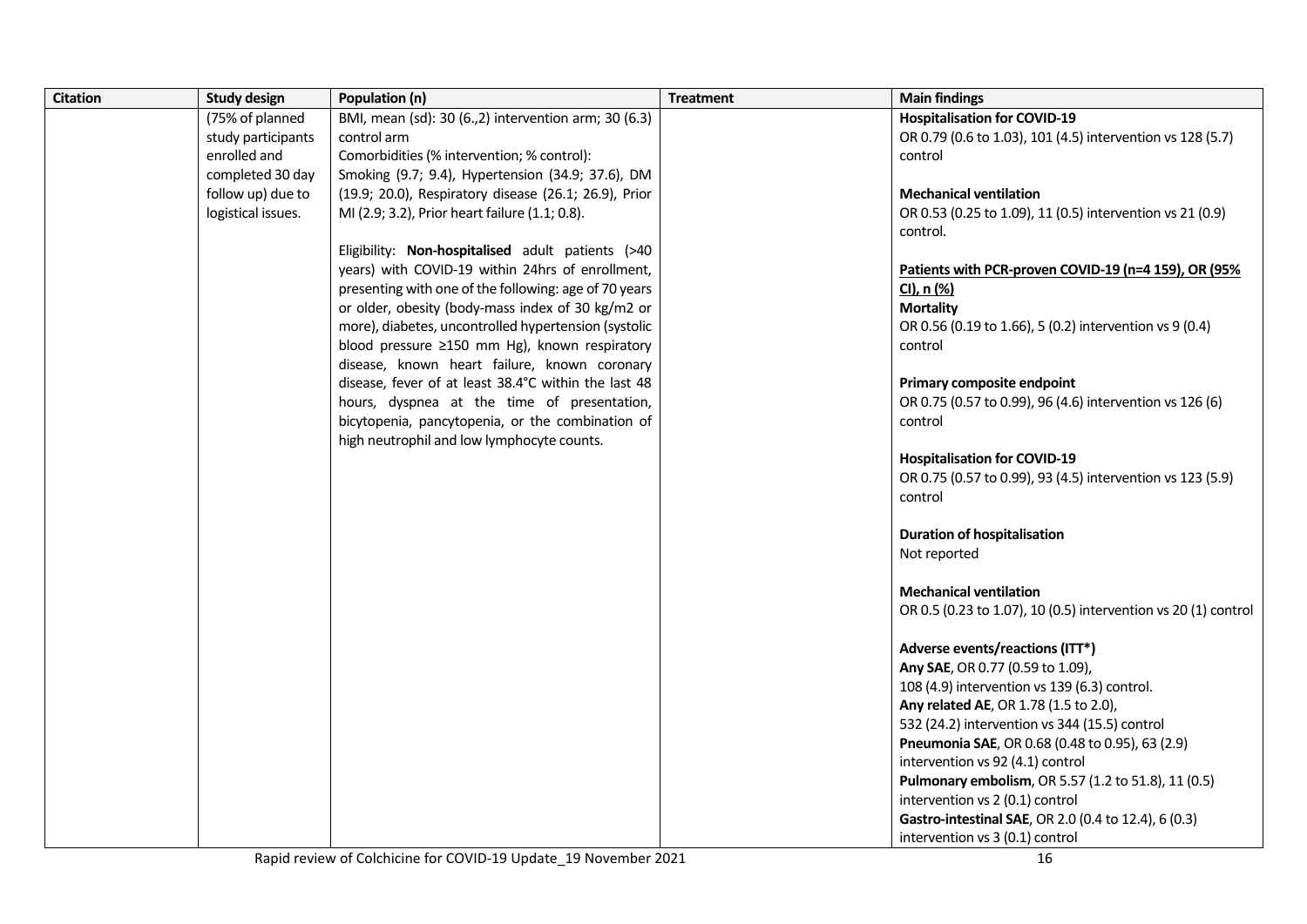| <b>Citation</b>              | <b>Study design</b>  | Population (n)                                         | <b>Treatment</b>                     | <b>Main findings</b>                                                                                               |
|------------------------------|----------------------|--------------------------------------------------------|--------------------------------------|--------------------------------------------------------------------------------------------------------------------|
|                              |                      |                                                        |                                      | Gastro-intestinal AE, OR 1.7 (1.5 to 2.0), 524 (23.9)                                                              |
|                              |                      |                                                        |                                      | intervention vs 328 (14.8) control                                                                                 |
|                              |                      |                                                        |                                      | Diarrhoea AE, OR 2.0 (1.6 to 2.4), 300 (13.7) intervention                                                         |
|                              |                      |                                                        |                                      | vs 161 (7.3) control                                                                                               |
|                              |                      |                                                        |                                      | Nausea AE, OR 0.92 (0.59 to 1.4), 43 (2.0) intervention vs                                                         |
|                              |                      |                                                        |                                      | 47 (2.1) control                                                                                                   |
|                              |                      |                                                        |                                      | GI haemorrhage AE, OR not estimable, 1 (0) intervention                                                            |
|                              |                      |                                                        |                                      | vs 0 (0) control                                                                                                   |
|                              |                      |                                                        |                                      | Rash AE, OR 0.3 (0.07 to 1), 4 (0.2) intervention vs 13 (0.6)                                                      |
|                              |                      |                                                        |                                      | control*Total randomized as denominator.                                                                           |
| Deftereos, SG et al.         | Prospective, open-   | Setting: Greece (in hospital)                          | <b>Treatment</b>                     | In the report                                                                                                      |
| JAMA 2020 <sup>13</sup>      | label, randomised    | $n = 54$ (Standard treatment)                          | Colchicine (loading dose 1.5 mg;     | The primary end points were the difference in maximal                                                              |
| Journal publication          | clinical trial       | n = 56 (Colchicine, in addition to standard            | followed by 0.5 mg 60 minutes        | high-sensitivity cardiac troponin (hs cTn) levels, the time                                                        |
|                              |                      | treatment)                                             | later if no adverse gastrointestinal | for C-reactive protein to reach levels > 3 times the upper                                                         |
| *Included in latest          | Multicenter (n=16    | Severity: Mild: n=0 / Moderate: n=102/ Severe: n=3     | effects; then 0.5 mg twice daily     | reference limit, and the time from baseline to clinical                                                            |
| Cochrane review <sup>3</sup> | tertiary care        | Critical: n=0                                          | (reduced to once daily if body       | deterioration, defined as a 2-grade increase on an ordinal                                                         |
|                              | hospitals)           |                                                        | weight <60 kg) until hospital        | clinical scale, based on the World Health Organization R&D                                                         |
|                              |                      | Age, median (IQR): 65 (54-80) intervention; 63 (55-    | discharge or a maximum of 21         | Blueprint Ordinal Clinical Scale within a time frame of 3                                                          |
|                              | Trial was            | 70) control                                            | days.)                               | weeks after randomisation or until hospital discharge                                                              |
|                              | terminated early     | Gender Male, n (%): 30 (60.0) intervention; 31         | Co-Intervention: Standard care       | (whichever occurred first).                                                                                        |
|                              | due to slow          | $(56.4)$ control                                       | Duration: 21 days                    |                                                                                                                    |
|                              | enrolment in         |                                                        |                                      | All-cause mortality                                                                                                |
|                              | Greece in late April | Eligibility: 1. Subjects ≥18 years old with laboratory | Control                              | Control: 4/54 (7.4%) vs intervention: 1/56 (1.8%).                                                                 |
|                              | 2020.                | confirmed SARS-CoV-2 PCR, who presented with           | Standard care: optimal medical       |                                                                                                                    |
|                              |                      | clinical symptoms including body temperature           | treatment according to local         | <b>Duration of hospitalisation</b>                                                                                 |
|                              |                      | >37.5°C. AND                                           | protocols, as established by the     | Median (IQR) hospitalisation was 12 (9-22) days in the                                                             |
|                              |                      | 2. At least two of the following criteria: persistent  | National Public Health Organization  | intervention and 13 (9-18) days in the control group                                                               |
|                              |                      | cough, persistent throat pain, anosmia, ageusia,       | and following the guidance of the    | $(p=0.91)$ .                                                                                                       |
|                              |                      | asthenia, arterial blood partial pressure of oxygen    | <b>European Centre for Disease</b>   |                                                                                                                    |
|                              |                      | $(PaO2)$ <95 mmHg.                                     | <b>Prevention and Control</b>        | The percentage of participants requiring mechanical<br>ventilation, in those who deteriorated by at least 2 points |
|                              |                      |                                                        | Concomitant treatment: Most          | on the ordinal scale (as defined by Deftereos et al. 2020):                                                        |
|                              |                      |                                                        | patients received chloroquine or     | Control: 6/7 (85.7%), Intervention= 1/1 (100.0%).                                                                  |
|                              |                      |                                                        | hydroxychloroquine (103; 98.1%)      |                                                                                                                    |
|                              |                      |                                                        | and azithromycin (97; 92.4%). No     | Number, type, severity, and seriousness of adverse                                                                 |
|                              |                      |                                                        | patients were reported to have       | events.                                                                                                            |
|                              |                      |                                                        | received corticosteroids.            | Adverse events were similar for the two groups, with no                                                            |
|                              |                      |                                                        |                                      | significant differences by event. The exception was                                                                |
|                              |                      |                                                        |                                      | diarrhoea, which was more frequent in the colchicine                                                               |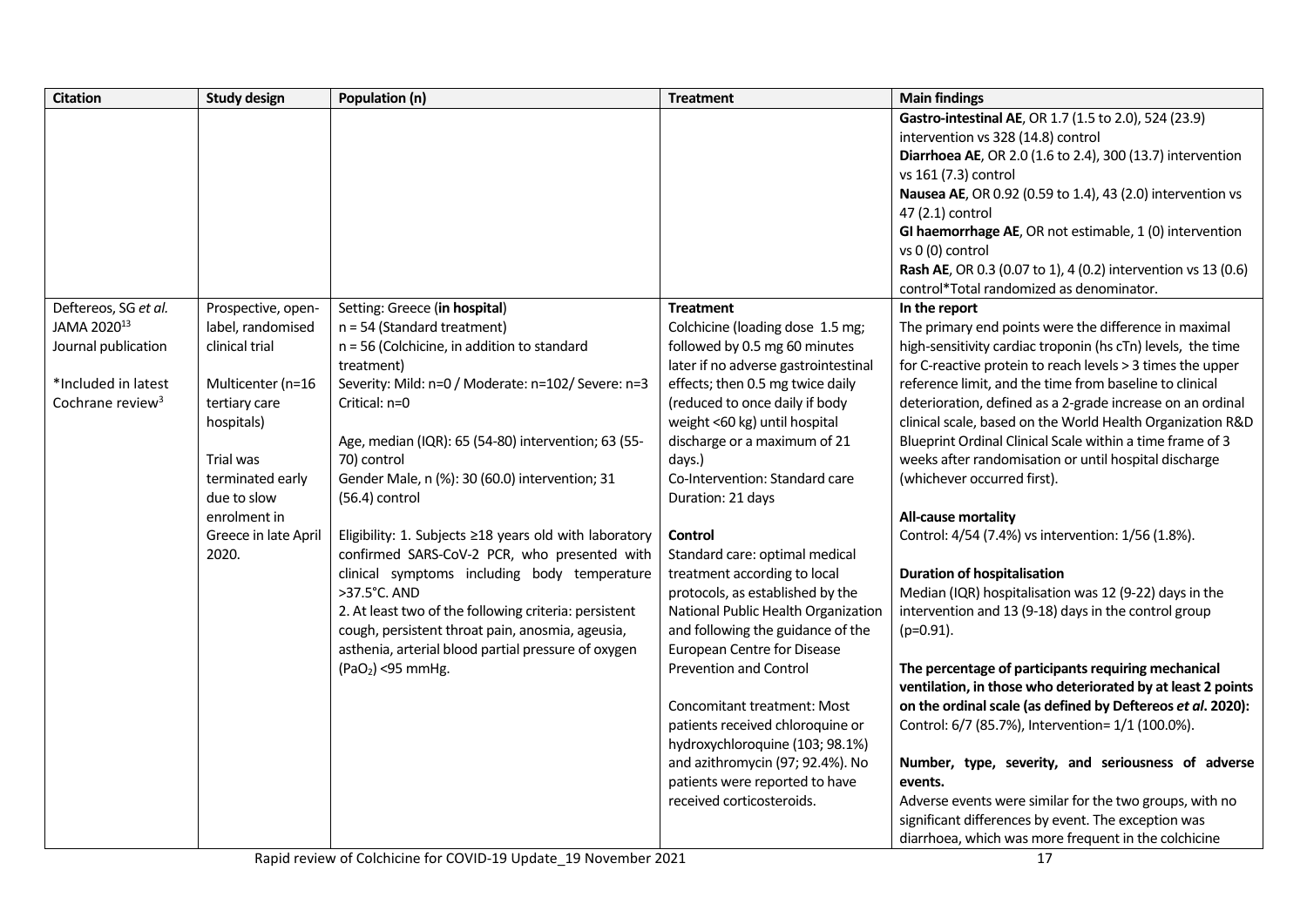| <b>Citation</b>              | <b>Study design</b> | Population (n)                                       | <b>Treatment</b>                     | <b>Main findings</b>                                       |
|------------------------------|---------------------|------------------------------------------------------|--------------------------------------|------------------------------------------------------------|
|                              |                     |                                                      |                                      | group; 25/55 (45.5%) patients in the intervention and 9/50 |
|                              |                     |                                                      |                                      | (18.0%) patients in the control group (P=0.003)            |
|                              |                     |                                                      |                                      | experienced this event.                                    |
|                              |                     |                                                      |                                      |                                                            |
|                              |                     |                                                      |                                      | Time to deterioration by 2 points on the 7-grade WHO       |
|                              |                     |                                                      |                                      | clinical status scale                                      |
|                              |                     |                                                      |                                      | Control: Mean (SD) 18.6 (0.83) days vs Intervention: 20.7  |
|                              |                     |                                                      |                                      | $(0.31)$ days.                                             |
|                              |                     |                                                      |                                      | Cumulative event-free 10-day survival Control: 83% vs      |
|                              |                     |                                                      |                                      | Intervention: 97%.                                         |
|                              |                     |                                                      |                                      |                                                            |
|                              |                     |                                                      |                                      | Maximum high-sensitivity cardiac troponin level            |
|                              |                     |                                                      |                                      | Control: Median (IQR) 0.0112 (0.0043-0.0093) vs            |
|                              |                     |                                                      |                                      | Intervention: 0.008 (0.004-0.0135) ng/mL.                  |
|                              |                     |                                                      |                                      |                                                            |
|                              |                     |                                                      |                                      | <b>Maximum C-reactive protein level</b>                    |
|                              |                     |                                                      |                                      | Control: Median (IQR) 4.5 (1.4-8.9) mg/dL vs Intervention  |
|                              |                     |                                                      |                                      | 3.1 (0.8-9.8) mg/dL.                                       |
| Lopes, MIF et al. RMD        | RCT, double blind,  | Setting: Brazil                                      | <b>Treatment</b>                     | All-cause mortality                                        |
| Open 2021 <sup>14</sup>      | placebo controlled  |                                                      | Colchicine (0.5mg thrice daily for 5 | Control: 2/37 vs Intervention: 0/38                        |
| Journal publication          |                     | n=38 (Colchicine)                                    | days, then 0.5mg twice daily for 5   |                                                            |
|                              | Single centre       | n=37 (Placebo)                                       | days) with loading dose of 1.0 mg if | <b>Discharge from hospital</b>                             |
| *Included in latest          |                     |                                                      | body weight was ≥ 80 kg              | Hospitalisation was maintained for 42% versus 72% of       |
| Cochrane review <sup>3</sup> | 11 April to 30      | Age (years, median (IQR)): 54.5 (42.5 to 64.5) in    | Co-Intervention: Standard care as    | patients at day 7; and 9% versus 39% at day 10 in the      |
|                              | August 2020         | intervention; 55 (42 to 67) in control               | described for control                | colchicine and placebo groups, respectively (p=0.002)      |
|                              |                     | 33 males (19 in intervention and 14 in control)      | Duration: 10 days                    |                                                            |
|                              |                     | Severity: Mild: n=0 / Moderate: n=12/ Severe: n=23   |                                      | <b>Duration of hospitalisation</b>                         |
|                              |                     | Critical: n=3 (severity from interim analysis)       | Control                              | Duration: 23 (Colchicine) vs 26 (Placebo) days             |
|                              |                     |                                                      | Placebo                              | Time of hospitalisation, median (IQR) :                    |
|                              |                     | Comorbidities (% intervention; % control):           | Duration: 10 days                    | Intervention: 7 (5-9)                                      |
|                              |                     | Current or former smoking (19; 25), respiratory      |                                      | Control: 9 (7-12)                                          |
|                              |                     | diseases (11; 14), cardiovascular diseases (47; 44), | All participants received the        | p-value: 0.03                                              |
|                              |                     | diabetes mellitus (36; 42), dyslipidemia (28; 33)    | institutional treatment for COVID-   |                                                            |
|                              |                     |                                                      | 19 with azithromycin                 | Time to supplemental oxygen, median (IQR), days            |
|                              |                     | Inclusion criteria:                                  | 500 mg once daily for up to 7 days,  | Intervention: 4 (2-6)                                      |
|                              |                     | Individuals hospitalised with moderate or severe     | hydroxychloroquine 400 mg twice      | Control: 6.5 (4-9)                                         |
|                              |                     | forms of COVID-19 diagnosed by RT-PCR in             | daily for 2 days, then               | p-value: < 0.001                                           |
|                              |                     | nasopharyngeal swab specimens and lung               |                                      |                                                            |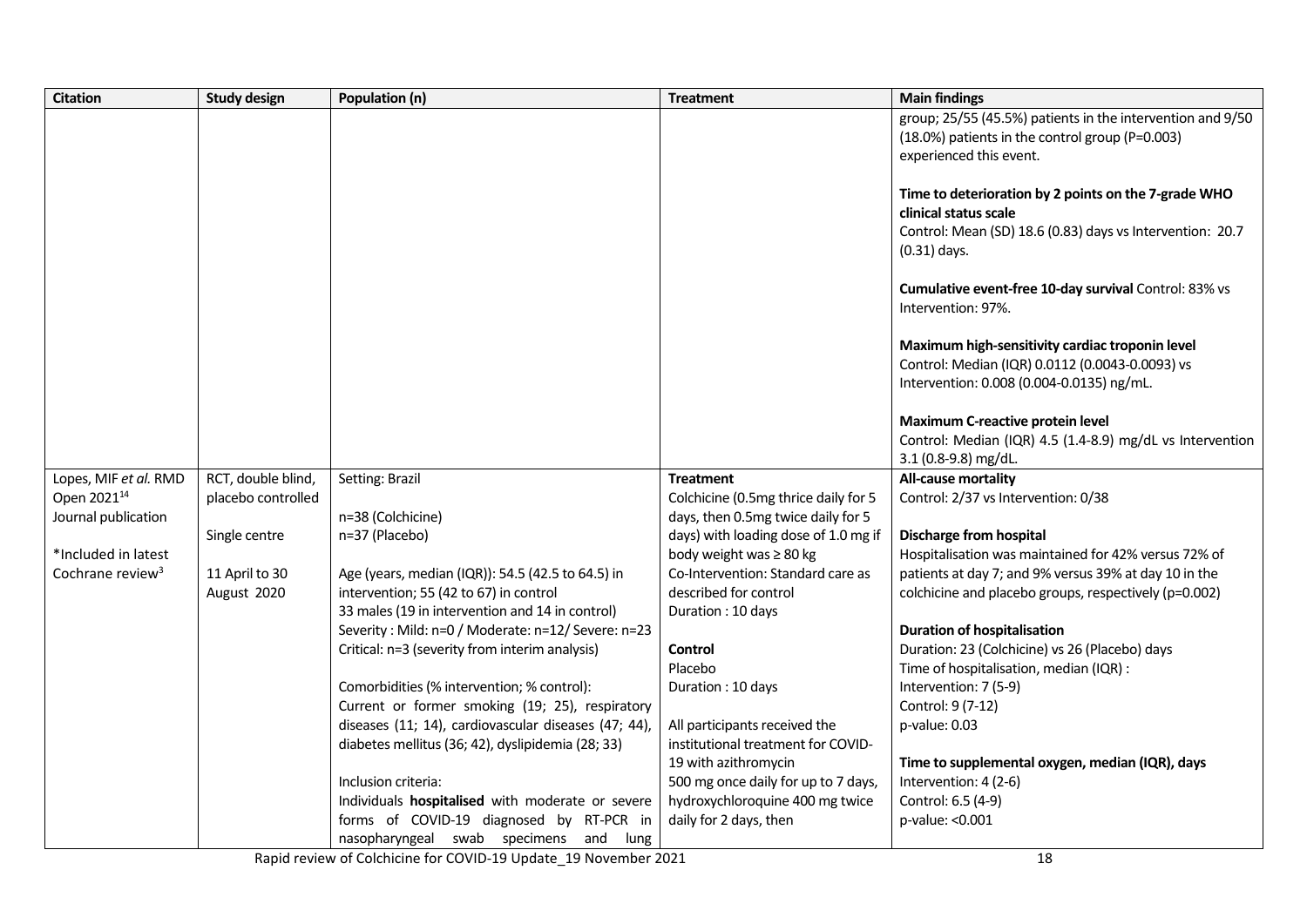| <b>Citation</b>                                                         | <b>Study design</b>                     | Population (n)                                                                                                                                                                                                                                                                                                                                                                                                                                                                                                                                                                                                                                                                                                                                                                                                                                                                                                                                                                                                                                                                                                                                                                                                                                                                                                                                                                                                                                                                           | <b>Treatment</b>                                                                                                                                                                                                                                                                                                                                                                                                                                                                              | <b>Main findings</b>                                                                                                                                                                                                                                                                                                                                                                                                                                                                                                                                                                                                                                                          |
|-------------------------------------------------------------------------|-----------------------------------------|------------------------------------------------------------------------------------------------------------------------------------------------------------------------------------------------------------------------------------------------------------------------------------------------------------------------------------------------------------------------------------------------------------------------------------------------------------------------------------------------------------------------------------------------------------------------------------------------------------------------------------------------------------------------------------------------------------------------------------------------------------------------------------------------------------------------------------------------------------------------------------------------------------------------------------------------------------------------------------------------------------------------------------------------------------------------------------------------------------------------------------------------------------------------------------------------------------------------------------------------------------------------------------------------------------------------------------------------------------------------------------------------------------------------------------------------------------------------------------------|-----------------------------------------------------------------------------------------------------------------------------------------------------------------------------------------------------------------------------------------------------------------------------------------------------------------------------------------------------------------------------------------------------------------------------------------------------------------------------------------------|-------------------------------------------------------------------------------------------------------------------------------------------------------------------------------------------------------------------------------------------------------------------------------------------------------------------------------------------------------------------------------------------------------------------------------------------------------------------------------------------------------------------------------------------------------------------------------------------------------------------------------------------------------------------------------|
| Salehzadeh, F et al.<br>Research Square<br>202015<br>Pre-print<br>2020. | RCT, single centre<br>21 May to 20 June | computed<br>involvement<br>tomography<br>scan<br>compatible with COVID-19 pneumonia; older than<br>18 years; body weight > 50 kg; normal levels of<br>serum Ca2+ and K+; QT interval < 450 ms at 12<br>derivations electrocardiogram (according to the<br>Bazett formula) and negative serum or urinary $\beta$ -<br>HCG if women under 50.<br>Exclusion criteria:<br>Mild form of COVID-19 or in need for ICU admission;<br>diarrhoea resulting in dehydration; known allergy to<br>colchicine; diagnosis of porphyria, myasthenia gravis<br>or uncontrolled arrhythmia at enrollment;<br>pregnancy or lactation; metastatic cancer or<br>immunosuppressive chemotherapy; regular use of<br>digoxin, amiodarone, verapamil or protease<br>inhibitors; chronic liver disease with hepatic failure;<br>inability to understand consent form.<br>Setting: Iran<br>n=50 (hydroxychloroquine and colchicine)<br>n=50 (hydroxychloroquine and placebo)<br>100 patients hospitalised with COVID-19; median<br>age 56, control 55.56 vs intervention 56.56 years<br>Female 69%, control 56% vs intervention 62%<br>Comorbidities (% intervention; % control): diabetes<br>mellitus (10; 12), ischemic heart disease (12; 18),<br>hypertension (6; 16), cancer/neoplastic disorder (2;<br>2), COPD (0; 8), renal failure (8; 2), hypothyroidism<br>(2; 2)<br>Inclusion criteria:<br>Pulmonary involvement seen in CT-Scan compatible<br>with COVID-19 and Positive PCR of COVID-19<br>Exclusion: | 400 mg once daily for up to 8 days<br>and unfractionated heparin 5000<br>UI thrice daily until the end<br>of hospitalization.<br>Methylprednisolone 0.5 mg/kg/day<br>for 5 days could be added if the<br>need for<br>supplemental oxygen was 6 L/min<br>or more.<br>Treatment<br>Colchicine (1 mg)<br>Co-Intervention: Standard care<br>Duration: 6 days<br>Control<br>Placebo tablet with no therapeutic<br>effects in addition to standard care<br>(hydroxychloroquine)<br>Duration: 6 days | Need for supplemental oxygen<br>Day 2, 53% vs 83% (Colchicine vs Placebo)<br>Day 6, 24% vs 56% (Colchicine vs Placebo)<br>Log-rank, p=0,01<br>Adverse events<br>The majority of adverse events were mild, did not differ<br>significantly between groups and did not lead to patient<br>withdrawal. Diarrhoea was more frequent in the<br>Colchicine group ( $p = 0.26$ ). Cardiac adverse events were<br>absent.<br><b>Progression to ICU</b><br>Control: 4/37 vs Intervention: 2/38<br>Length of ICU stay<br>11 (Control, n=4) vs 12 (Intervention, n=2) days<br>No variation<br>Length of hospitalisation (mean)<br>6.28 days (Colchicine) vs 8.12 days (Placebo), p<0.001 |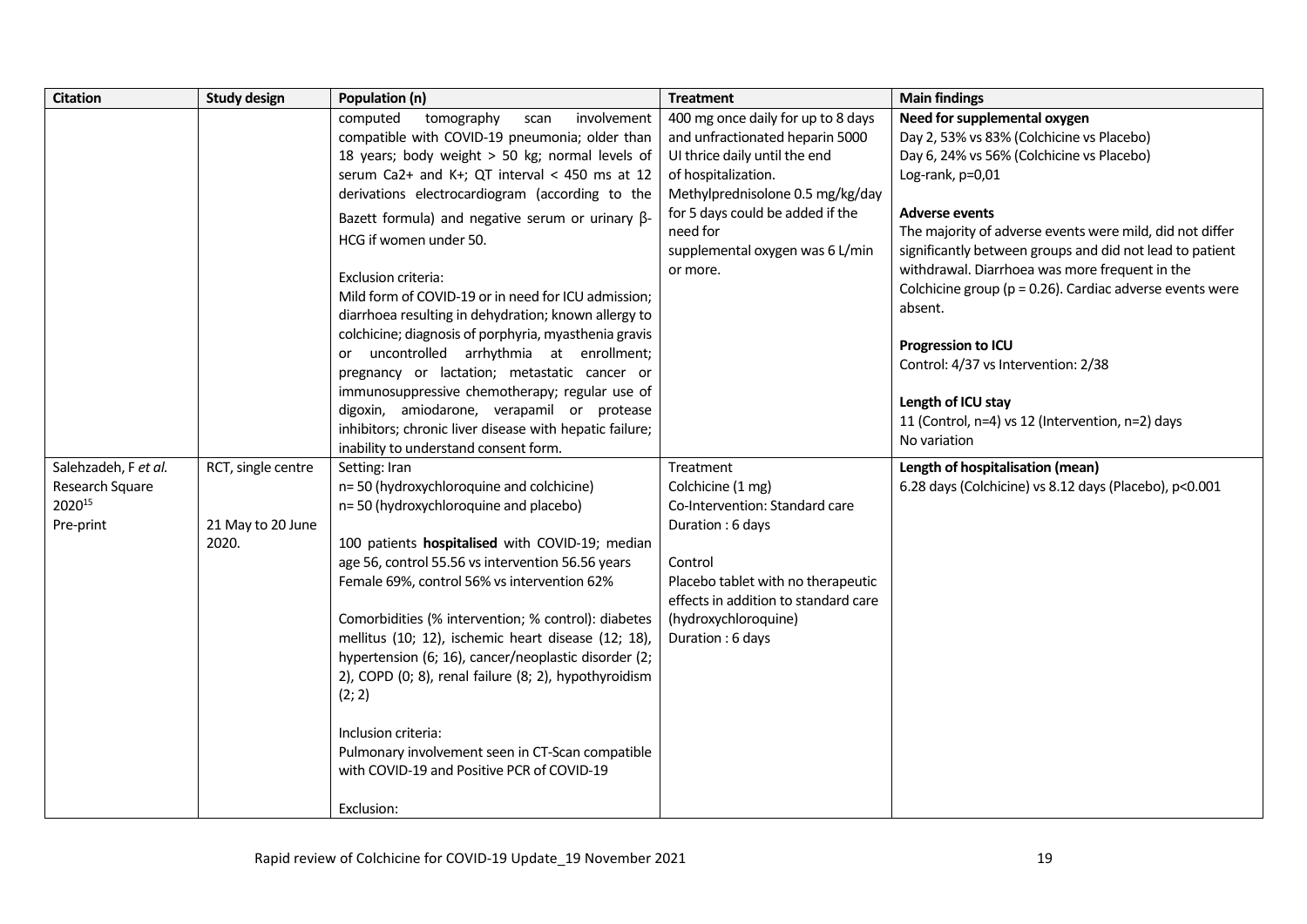| <b>Citation</b> | Study design | Population (n)                                               | Treatment | <b>Main findings</b> |
|-----------------|--------------|--------------------------------------------------------------|-----------|----------------------|
|                 |              | Sensitivity to any medications of regimens, renal            |           |                      |
|                 |              | failure, heart failure, pregnancy, participating in          |           |                      |
|                 |              | another clinical study and refusal to participate in $\vert$ |           |                      |
|                 |              | the study before or during the follow-up period              |           |                      |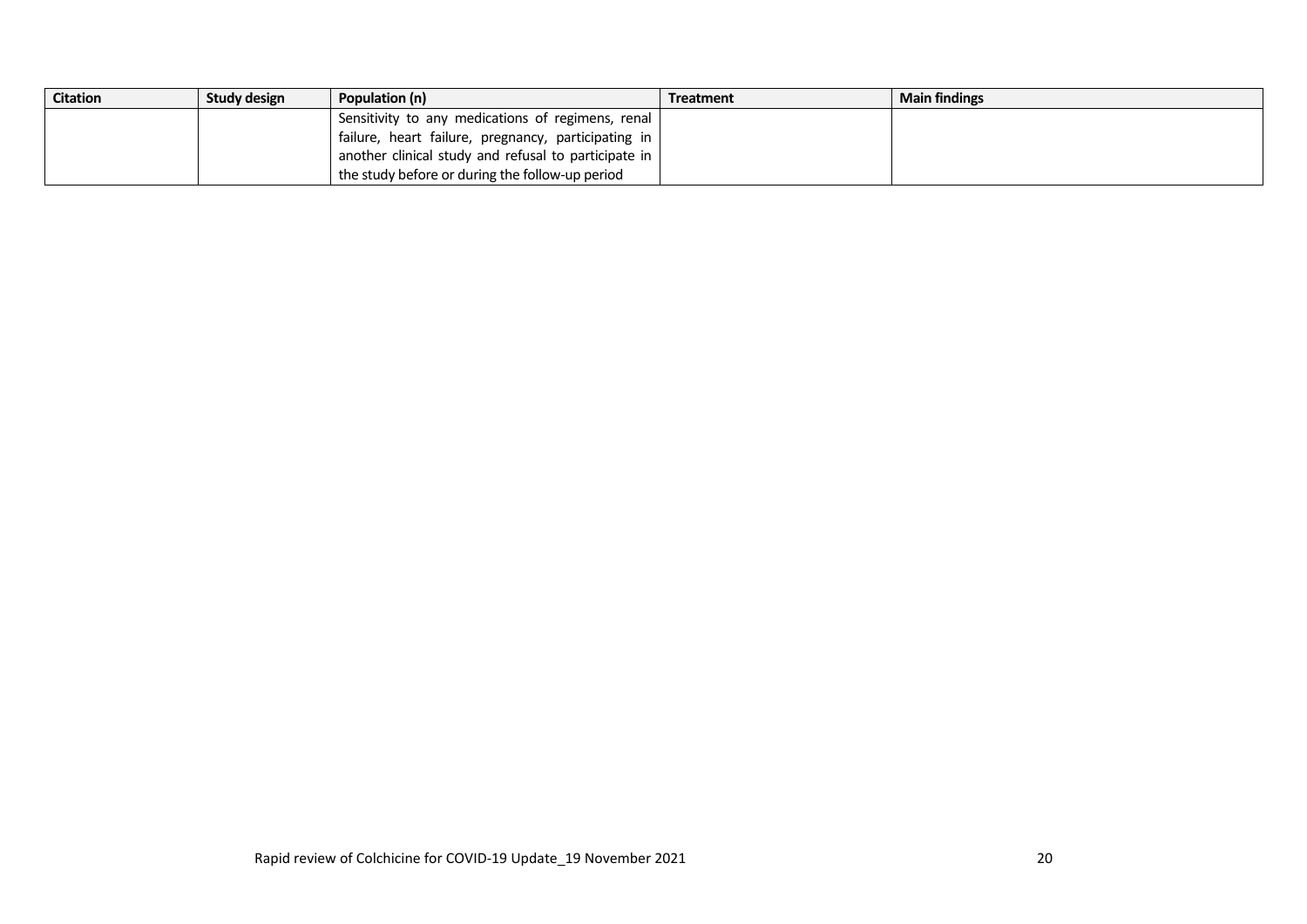## **Table 2. Characteristics of excluded studies**

| <b>Citation</b>                                                                                                                                                        | Type of record            | <b>Reason for exclusion</b>                                                                                  |
|------------------------------------------------------------------------------------------------------------------------------------------------------------------------|---------------------------|--------------------------------------------------------------------------------------------------------------|
| Brunetti L, Diawara O, Tsai A, et al. Colchicine to weather the cytokine storm in hospitalized patients with COVID-19. Journal of Clinical Medicine<br>2020;9(9):2961. | Journal article           | Wrong study design (cohort)                                                                                  |
| Cantini F, Goletti D, Petrone L, et al. Immune therapy, or antiviral therapy, or both for COVID-19: a systematic review. Drugs 2020;80(18):1929-46.                    | Journal article           | Systematic review synthesising previously included RCT(s) <sup>8</sup><br>and other ineligible study designs |
| Corral P, Corral G, Diaz R. Colchicine and COVID-19. The Journal of Clinical Pharmacology 2020;60(8):978.                                                              | Journal article (letter)  | Wrong study design                                                                                           |
| McEwan T & Robinson PC. A systematic review of the infectious complications of colchicine and the use of colchicine to treat infections. Seminars in Arthritis         | Journal article           | Systematic review synthesising previously included RCT(s) <sup>8</sup>                                       |
| and Rheumatism 2020;51(1):101-12.                                                                                                                                      |                           | and other ineligible study designs                                                                           |
| Papadopoulos C, Teperikidis E, Mouselimis D, et al. Colchicine as a potential therapeutic agent against cardiovascular complications of COVID-19: an                   | Journal article           | Wrong study design (hypothesis-generating review)                                                            |
| exploratory review. SN Comprehensive Clinical Medicine 2020;2(9):1-11.                                                                                                 |                           |                                                                                                              |
| Kobak S. COVID-19 infection in a patient with FMF: does colchicine have a protective effect? Annals of the Rheumatic Diseases 2020; 0(0):1-2.                          | Correspondence in journal | Wrong outcomes                                                                                               |
| Scarsi M, Piantoni S, Colombo E, et al. Association between treatment with colchicine and improved survival in a single-centre cohort of adult hospitalised            | Journal article           | Wrong study design (cohort)                                                                                  |
| patients with COVID-19 pneumonia and acute respiratory distress syndrome. Annals of the Rheumatic Diseases 2020;79:1286-9.                                             |                           |                                                                                                              |
| Vrachatis DA, Giannopoulos GV, Giotaki SG, et al. Impact of colchicine on mortality in patients with COVID-19. A meta-analysis. Hellenic Journal of                    | Journal article           | Systematic review synthesising previously included RCT( $s$ ) <sup>8,9</sup>                                 |
| Cardiology 2021 Jan 6; S1109-9666(20)30285-2.                                                                                                                          |                           | and other ineligible study designs                                                                           |

## **Table 3. Characteristics of planned and ongoing studies**

| <b>Citation</b>                                                                                                                                                                                                                                                                                                                                                                                         | <b>Study design</b>                    | <b>Estimated</b>  | <b>Treatment</b>                                                                                                                                                                                                                                                                                                                                   |
|---------------------------------------------------------------------------------------------------------------------------------------------------------------------------------------------------------------------------------------------------------------------------------------------------------------------------------------------------------------------------------------------------------|----------------------------------------|-------------------|----------------------------------------------------------------------------------------------------------------------------------------------------------------------------------------------------------------------------------------------------------------------------------------------------------------------------------------------------|
|                                                                                                                                                                                                                                                                                                                                                                                                         |                                        | population<br>(n) |                                                                                                                                                                                                                                                                                                                                                    |
| Azienda Ospedaliero - Universitaria di Parma. EUCTR2020-001258-23-IT,<br>first registered 20 April 2020                                                                                                                                                                                                                                                                                                 | RCT with parallel<br>assignment        | 310               | Patients will be randomised to standard of care or colchicine in tablet form                                                                                                                                                                                                                                                                       |
| Dalili N, Kashefizadeh A, Nafar M, et al. Adding colchicine to the<br>antiretroviral medication - lopinavir/ritonavir (Kaletra) in hospitalized<br>patients with non-severe Covid-19 pneumonia: a structured summary of a<br>study protocol for a randomized controlled trial. Trials 2020;21:489 AND<br>Shahid Beheshti University of Medical Sciences. NCT04360980, first<br>registered 24 April 2020 | RCT with parallel<br>assignment        | 80                | Participants will be randomised to standard treatment (3 g vitamin C, 400 mg tiamine, selenium, 500 mg omega-3,<br>vitamins A and D, azithromycin, ceftriaxone and Kaletra 400 twice a day for 10 days) or standard treatment plus 1.5 mg<br>colchicine (loading dose) followed by 0.5 mg colchicine orally twice daily                            |
| Dhaka Medical College. NCT04527562, first registered 26 August 2020                                                                                                                                                                                                                                                                                                                                     | RCT with parallel<br>assignment        | 300               | Participants will be randomised to standard treatment per the national guidelines of Bangladesh plus placebo or<br>colchicine at a starting dose of 1.2 mg (single or 12 hourly divided dose), and 0.6 mg daily thereafter for 13 days. In<br>the case of gastrointestinal compliants, omeprazole and antiemetic will be prescribed                |
| Estudios Clínicos Latino América. NCT04328480, first registered 31 March<br>2020                                                                                                                                                                                                                                                                                                                        | RCT with parallel<br>assignment        | 2500              | Participants will be randomised to local standard of care or local standard of care plus colchicine, preferentially<br>administered orally (otherwise via nasogastric route, in the case of ventilation or contraindications to oral route) at<br>dosage schedules dependent on concomitant lopinavir/ritonavir treatment                          |
| FFIS. EUCTR2020-001511-25-ES, first registered 15 April 2020                                                                                                                                                                                                                                                                                                                                            | RCT with parallel<br>assignment        | 102               | Patients will be randomised to unspecified control or 0.5 mg colchicine                                                                                                                                                                                                                                                                            |
| Fundacion para la Formacion e Investigacion Sanitarias de la Region de<br>Murcia. NCT04350320, first registered 17 April 2020                                                                                                                                                                                                                                                                           | RCT with parallel<br>assignment        | 102               | Participants will be randomised to standard therapy or standard therapy plus colchicine at a loading dose of 1.5 mg (1<br>mg and 0.5 mg two hours later), with 0.5 mg every 12 hours thereafter for seven days and 0.5 mg every 24 hours until<br>the completion of 28 days. Dosage will be adjusted in participants receiving lopinavir/ritonavir |
| Fundación Universitaria de Ciencias de la Salud. NCT04539873, first<br>registered 7 September 2020                                                                                                                                                                                                                                                                                                      | RCT with parallel<br>assignment        | Not provided      | Participants will be randomised to standard treatment per the Colombian guidelines or colchicine 1.5 mg on the first day,<br>followed by 0.5 mg every 12 hours on days 2 to 7 and 0.5 mg per day until completion on day 14 $\pm$ 1 days                                                                                                           |
| Indira Gandhi Medical College & Hospital-Shimla, Department of Medicine.<br>CTRI/2020/09/028088, first registered 28 September 2020                                                                                                                                                                                                                                                                     | <b>RCT</b> with parallel<br>assignment | 34                | Participants will be randomised to receive standard of care or standard of care plus colchicine 0.6 mg orally every 12<br>hours, aspirin 325 mg orally every 6 hours and montelukast 10 mg orally once a day until discharge                                                                                                                       |
| Insel Gruppe AG - Bern University Hospital, Department of Cardiology.<br>EudraCT 2020-002234-32, first registered 26 October 2020                                                                                                                                                                                                                                                                       | RCT with parallel<br>assignment        | 420               | Participants will be randomised to receive edoxaban tablets administered orally or colchicine tablets administered<br>orally                                                                                                                                                                                                                       |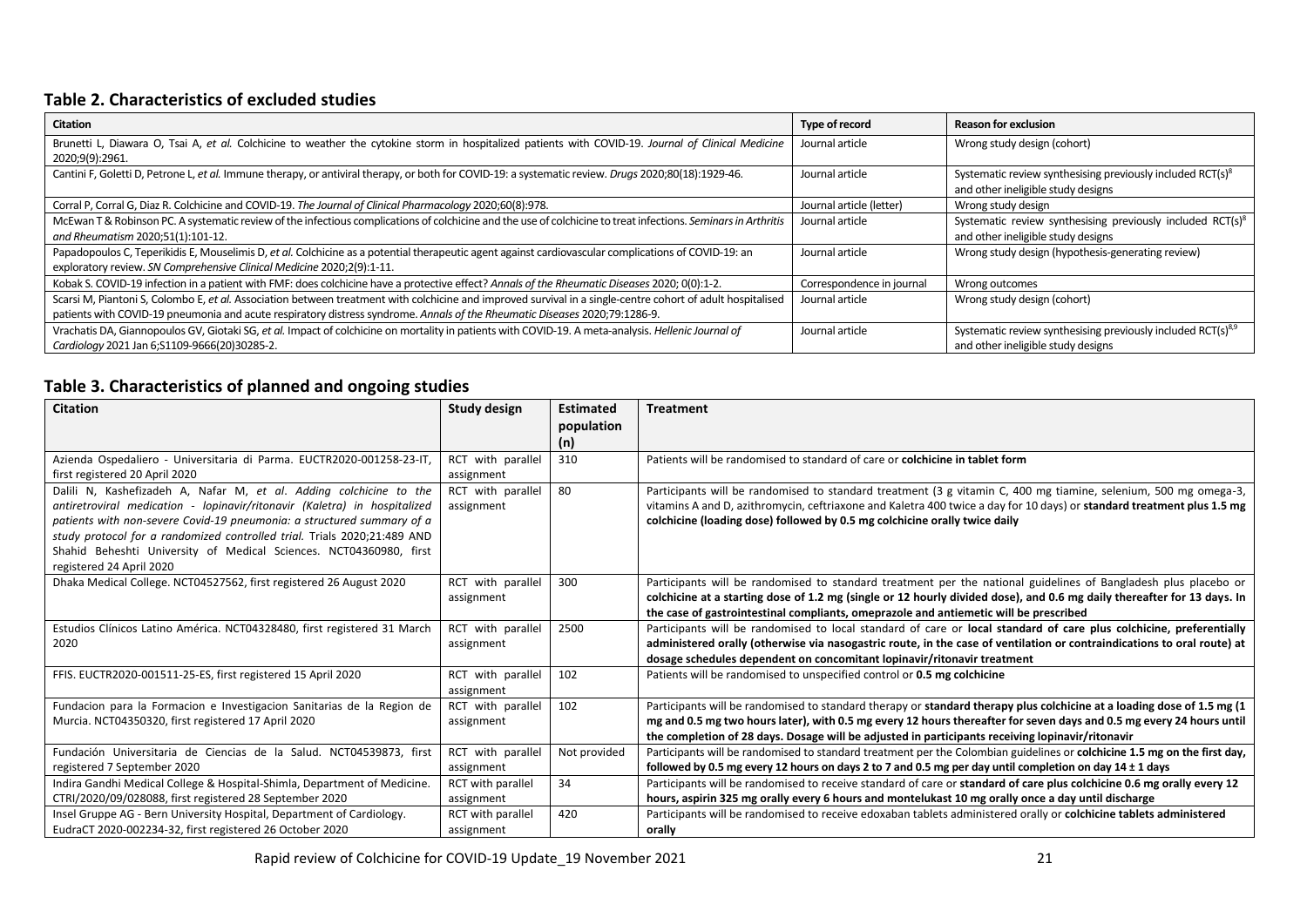| <b>Citation</b>                                                                                                                     | <b>Study design</b>                                  | <b>Estimated</b><br>population | <b>Treatment</b>                                                                                                                                                                                                                                                                                                                                                            |
|-------------------------------------------------------------------------------------------------------------------------------------|------------------------------------------------------|--------------------------------|-----------------------------------------------------------------------------------------------------------------------------------------------------------------------------------------------------------------------------------------------------------------------------------------------------------------------------------------------------------------------------|
| Instituto de Investigación Marqués de Valdecilla. NCT04416334, first<br>registered 4 June 2020                                      | RCT with parallel<br>assignment                      | (n)<br>954                     | Participants will be randomised to receive symptomatic treatment (paracetamol and treatment based on physician<br>recommendation) or symptomatic treatment plus colchicine 0.5 mg orally twice daily for three days, then once daily<br>for 18 days                                                                                                                         |
| Instituto Nacional de Ciencias Medicas y Nutricion Salvador Zubiran.<br>NCT04367168, first registered 29 April 2020                 | RCT with parallel<br>assignment                      | 174                            | Participants will be randomised to placebo tablets taken orally, 1.5 tablets on day 1 and half a tablet twice daily for 10<br>days thereafter, or colchicine 1 mg at the same dosing frequency                                                                                                                                                                              |
| Kermanshah University of Medical Sciences. NCT04392141, first registered<br>18 May 2020                                             | RCT with parallel<br>assignment                      | 200                            | Participants will be randomised to standard treatment based on national recommendations or standard treatment plus<br>colchicine and a herbal extraction containing phenolic monoterpene fractions                                                                                                                                                                          |
| Liaquat University of Medical & Health Sciences. NCT04603690, first<br>registered 27 October 2020                                   | RCT with parallel<br>assignment                      | Not provided                   | Participants will be randomised to receive standard care as per hospital guidelines or colchicine at an initial dose of 1.5 mg (1<br>mg initially and 0.5 mg two hours later), followed by 0.5 mg every 12 hours for seven days or 0.5 mg every 24 hours for 14<br>days (dose halved in patients receiving ritonavir or lopinavir, and those with impaired renal clearance) |
| Lomonosov Moscow State University Medical Research and Educational<br>Center. NCT04403243, first registered 27 May 2020             | RCT with parallel<br>assignment                      | 70                             | Participants will be randomised to ruxolitinib 5 mg taken orally twice daily for 10 days, or colchicine 0.5 mg taken orally<br>twice daily during the first three days and then 0.5 mg taken orally once daily if weight is < 86 kg, or twice daily if<br>weight is > 86 kg, for seven days                                                                                 |
| Maimonides Medical Center. NCT04363437, first registered 27 April 2020                                                              | RCT with parallel<br>assignment                      | 70                             | Participants will be randomised to usual care or 1.2 mg colchicine (loading dose) followed by 0.6 mg two hours later,<br>in the absence of severe gastrointestinal symptoms, on the first day; followed by 0.6 mg twice daily for 14 days or<br>until discharge                                                                                                             |
| Maria Joyera Rodríguez. NCT04492358, first registered 30 July 2020                                                                  | RCT with parallel<br>assignment                      | 144                            | Participants will be randomised to standard of care or colchicine 0.3 mg/kg/day (with adjustments for age, weight and<br>kidney function) plus prednisone 60 mg/day for three days, followed by 0.5 mg/day colchicine for a further 14 days                                                                                                                                 |
| Mashhad University of Medical Sciences. IRCT20200408046990N2, first<br>registered 25 April 2020                                     | RCT with parallel<br>assignment                      | 40                             | Patients will be randomised to placebo tablets once daily for two weeks or 1 mg colchicine tablets once daily for two<br>weeks                                                                                                                                                                                                                                              |
| Medical Biology Research Center, Kermanshah University Medical<br>Sciences. IRCT20150623022884N3, first registered 18 November 2020 | RCT with parallel<br>assignment                      | 120                            | Participants are randomised to receive standard care (Kaletra or hydroxychloroquine, naproxen or other accessory<br>drugs) or standard care plus MAB98 (colchicine, thymoquinone and thymol fractions from Colchicum autumnale,<br>Nigella sativa and Trachyspermum ammi) capsules 125/250 mg two or three times daily, for 6 days (outpatients) or<br>12 days (inpatients) |
| Miami Cardiac and Vascular Institute. NCT04510038, first registered 12<br>August 2020                                               | RCT with parallel<br>assignment                      | 75                             | Participants will be randomised to standard of care or standard of care plus colchicine 0.6 mg twice daily for 30 days,<br>with decreased dose of 0.3 to 0.6 mg daily in the case of gastrointestinal intolerance, CYP3A4 or protease inhibitor,<br>chronic kidney disease at stage 4 or above, end stage renal disease, or dialysis                                        |
| Saghafi, F. IRCT20190810044500N5, first registered 18 May 2020                                                                      | RCT with parallel<br>assignment                      | 200                            | Patients will be randomised, in addition to standard treatment of 200 mg hydroxychloroquine daily, to two tablets of<br>placebo for the first to the third day and one daily dose for 12 days thereafter; or 0.5 mg colchicine for the first to the<br>third day and 1 mg daily for 12 days thereafter in addition to 200 mg hydroxychloroquine daily                       |
| Sociedad Española de Cardiología. EUCTR2020-001841-38-ES,<br>first<br>registered 26 May 2020                                        | Clinical trial with<br>single<br>group<br>assignment | 240                            | Patients will receive 0.5 to 1 mg colchicine                                                                                                                                                                                                                                                                                                                                |
| University of California. NCT04355143, first registered 21 April 2020                                                               | RCT with parallel<br>assignment                      | 150                            | Patients will be randomised to current care as determined by treating physician or current care plus 0.6 mg colchicine<br>tablets taken orally every 12 hours for 30 days                                                                                                                                                                                                   |
| University of Perugia. NCT04375202, first registered 5 May 2020                                                                     | RCT with parallel<br>assignment                      | 308                            | Participants will be randomised to current care or current care plus 1 mg colchicine twice daily (0.5 taken orally every<br>8 hours) for 30 days, with dosage halved for those weighing < 100 kg                                                                                                                                                                            |
| University of Sao Paulo. NCT04724629, first registered 26 January 2021                                                              | RCT with parallel<br>assignment                      | 60                             | Participants will be randomised to receive standard of care (corticosteroids and antivirals), IL-17 inhibitor (ixekizumab)<br>80 mg/week for four weeks, low-dose IL-2 (aldesleukin) 1.5 million IU/day for seven days or indirect IL-6 inhibitor<br>(colchicine) 0.5 mg every 8 hours for three days followed by 0.5 mg twice daily for four weeks                         |
| Yale University. NCT04472611, first registered 15 July 2020                                                                         | RCT with parallel<br>assignment                      | 824                            | Participants will be randomised to standard of care or standard of care plus rosuvastatin 40 mg daily and colchicine 0.6<br>mg twice daily for three days, and 0.6 mg once daily thereafter for the duration of hospitalisation                                                                                                                                             |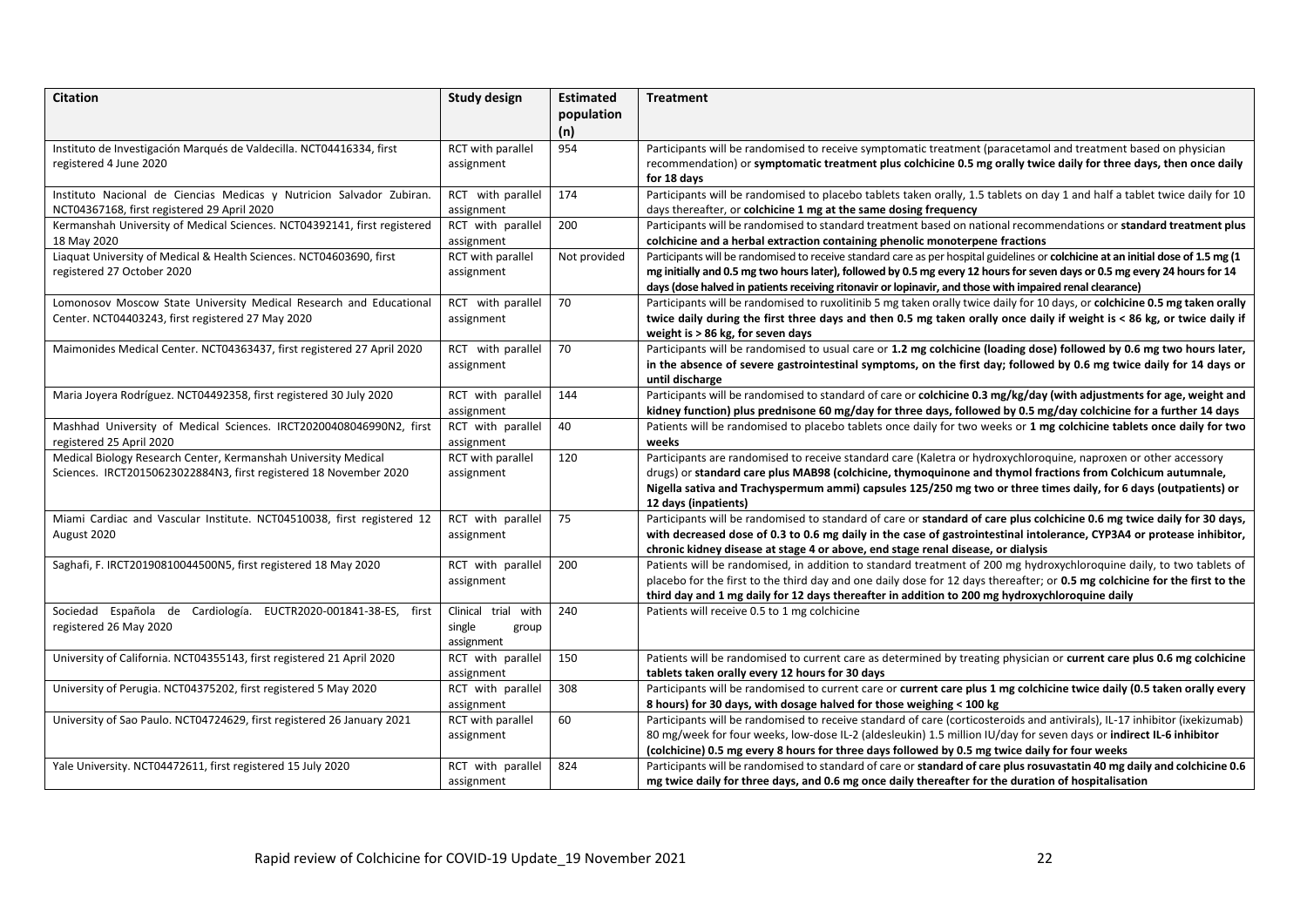# <span id="page-22-0"></span>**Table 4. Summary of findings for hospitalised patients with moderate to severe COVID-19 (Mikolajewska** *et al***. 2021<sup>3</sup> )**

#### SUMMARY OF FINDINGS

Summary of findings 1. Colchicine plus standard care compared to standard care (plus/minus placebo) for hospitalised patients with COVID-19 and moderate to severe disease

Colchicine plus standard care compared to standard care (plus/minus placebo) for hospitalised patients with COVID-19 and moderate to severe disease

Patient or population: people with COVID-19 and moderate to severe disease

Settings: hospitalised

Intervention: colchicine plus standard care

Comparation standard cars following a confer-

| <b>Outcomes</b>                                                                                                                                                 |                                                   | Absolute effects from study(ies)* (95% CI)          |                                                                                                                                                                                                                                        | No of partic-<br>ipants (stud-<br>ies) | Certainty of<br>the evidence<br>(GRADE) | Plain language summary.                                                                                                                                                                                                                     | Comments:                                                                                                                                                                                                                                                                                                                                                                        |
|-----------------------------------------------------------------------------------------------------------------------------------------------------------------|---------------------------------------------------|-----------------------------------------------------|----------------------------------------------------------------------------------------------------------------------------------------------------------------------------------------------------------------------------------------|----------------------------------------|-----------------------------------------|---------------------------------------------------------------------------------------------------------------------------------------------------------------------------------------------------------------------------------------------|----------------------------------------------------------------------------------------------------------------------------------------------------------------------------------------------------------------------------------------------------------------------------------------------------------------------------------------------------------------------------------|
|                                                                                                                                                                 | Risk with<br>placebo or<br>standard<br>care alone | <b>Risk with</b><br>colchicine                      | <b>Relative risk</b><br>[risk differ-<br>ence; 95% Ci]                                                                                                                                                                                 |                                        |                                         |                                                                                                                                                                                                                                             |                                                                                                                                                                                                                                                                                                                                                                                  |
| All-cause mortality<br>assessed up to day<br>28                                                                                                                 | 207 per 1000                                      | 207 per 1000<br>(193 to 224)                        | RR 1.00 (95% C)<br>0.93 to 1.08%<br>[0 more per<br>1000; 14 fewer                                                                                                                                                                      | 11,445 (2)<br>studies)                 | 0444<br>Moderate <sup>b</sup>           | Colchicine probably results<br>in little to no difference in<br>all-cause mortality up to 28<br>days.                                                                                                                                       | Additionally, one study re-<br>ported all-cause mortality<br>at hospital discharge for 75<br>participants (Lopes 2021).                                                                                                                                                                                                                                                          |
|                                                                                                                                                                 | to 17 more)                                       |                                                     | One study analysed also<br>reported all-cause mor-<br>tality over time (time-to-<br>event) for 11,340 partici-<br>pants (Horby 2021), which<br>similarly showed little to<br>no effect on mortality (HR<br>1.01, 95% CI 0.93 to 1.10). |                                        |                                         |                                                                                                                                                                                                                                             |                                                                                                                                                                                                                                                                                                                                                                                  |
| Worsening of clini-<br>cal status:                                                                                                                              | 244 per 1000                                      | 249 per 1000                                        | RR 1.02 (95% CI)<br>0.96 to 1.09 <sup>c</sup>                                                                                                                                                                                          | 10916 (2 stud-<br>ies)                 | 0440                                    | Colchicine probably has<br>little to no impact on new                                                                                                                                                                                       | œ                                                                                                                                                                                                                                                                                                                                                                                |
| participants with                                                                                                                                               |                                                   | (234 to 266)                                        | [4 more per                                                                                                                                                                                                                            |                                        | Moderate <sup>b</sup>                   | need for invasive mechani-<br>cal ventilation or death.                                                                                                                                                                                     |                                                                                                                                                                                                                                                                                                                                                                                  |
| clinical deteriora-<br>tion, defined as new<br>need for invasive me-                                                                                            |                                                   |                                                     | 1000, 95% CI<br>10 fewer to 22<br>more                                                                                                                                                                                                 |                                        |                                         |                                                                                                                                                                                                                                             |                                                                                                                                                                                                                                                                                                                                                                                  |
| chanical ventilation<br>or death up to day 28                                                                                                                   |                                                   |                                                     |                                                                                                                                                                                                                                        |                                        |                                         |                                                                                                                                                                                                                                             |                                                                                                                                                                                                                                                                                                                                                                                  |
| Improvement of<br>clinical status:<br>$\hat{\epsilon}$ de<br>participants dis-<br>charged alive up to<br>day 28 without clini-<br>cal deterioration or<br>death | 704 of 1000                                       | 697 of 1000<br>(676 to 711)                         | RR 0.99 (95% CI<br>0.96 to 1.01)<br>[7 fewer per<br>1000, 95% CI<br>28 fewer to 7<br>more]                                                                                                                                             | 11,340 (1)<br>study)                   | addici<br>Moderate b                    | Colchicine probably results<br>in little to no difference in<br>improvement of clinical<br>status, if this is measured<br>with the number of partic-<br>ipants discharged alive up<br>to day 28 without clinical<br>deterioration or death. | One study reported par-<br>ticipants discharged alive<br>at the longest follow-up<br>and followed all partic-<br>ipants until discharge<br>(Lopes 2021) which similar-<br>ly showed that colchicine<br>may result in little to no<br>difference in the improve-<br>ment of clinical status as-<br>sessed as participants dis-<br>charged alive (RR 1.09, 95%<br>CI 0.98 to 1.21) |
| Quality of life, in-<br>cluding fatigue and<br>neurological status<br>at longest follow-up<br>available                                                         |                                                   | We identified no studies reporting quality of life. |                                                                                                                                                                                                                                        |                                        |                                         | We do not know whether<br>colchicine has any impact<br>on quality of life.                                                                                                                                                                  | -                                                                                                                                                                                                                                                                                                                                                                                |
| Adverse events (fol-<br>low-up: until dis-                                                                                                                      | 389 per 1000                                      | 389 per 1000                                        | RR 1.00 (95% CI<br>0.56 to 1.78)                                                                                                                                                                                                       | 72 (1 study)                           | 6000                                    | The evidence is very un-<br>certain about the effect                                                                                                                                                                                        | ÷.                                                                                                                                                                                                                                                                                                                                                                               |
| charge)                                                                                                                                                         |                                                   | (218 to 692)                                        | [0 fewer per<br>1000, 95% CI<br>171 fewer to<br>303 more]                                                                                                                                                                              |                                        | Very low def                            | of colchicine on adverse<br>events                                                                                                                                                                                                          |                                                                                                                                                                                                                                                                                                                                                                                  |
| Serious adverse<br>events (follow-up:<br>until hospital dis-<br>charge or a maxi-<br>mum of 21 days)                                                            | 0 events ob-<br>served                            | 0 events ob-<br>served                              | Not estimable                                                                                                                                                                                                                          | 105 (1 study)                          | 8000<br>Very low e.g.h                  | The evidence is very un-<br>certain about the effect<br>of colchicine on adverse<br>events                                                                                                                                                  |                                                                                                                                                                                                                                                                                                                                                                                  |

"The basis for the control group absolute risks from the study[les] is mean risk across study[les] unless otherwise stated in comments. The intervention absolute risk and difference is based on the risk in the comparison group and the relative effect of the intervention (and its 95% CI).

CI: confidence interval; COVID-19: coronavirus disease 2019; HR: hazard ratio; RR: risk ratio.

GRADE Working User Group grades of evidence

are the mail of the research is very unlikely to change our confidence in the estimate of effect.<br>Moderate quality: further research is likely to thange our confidence in the estimate of effect and may change the estimate.

Low quality: further research is very likely to have an important impact on our confidence in the estimate of effect and is likely to change the estimate.

#### Rapid review of Colchicine for COVID-19 Update 19 November 2021 23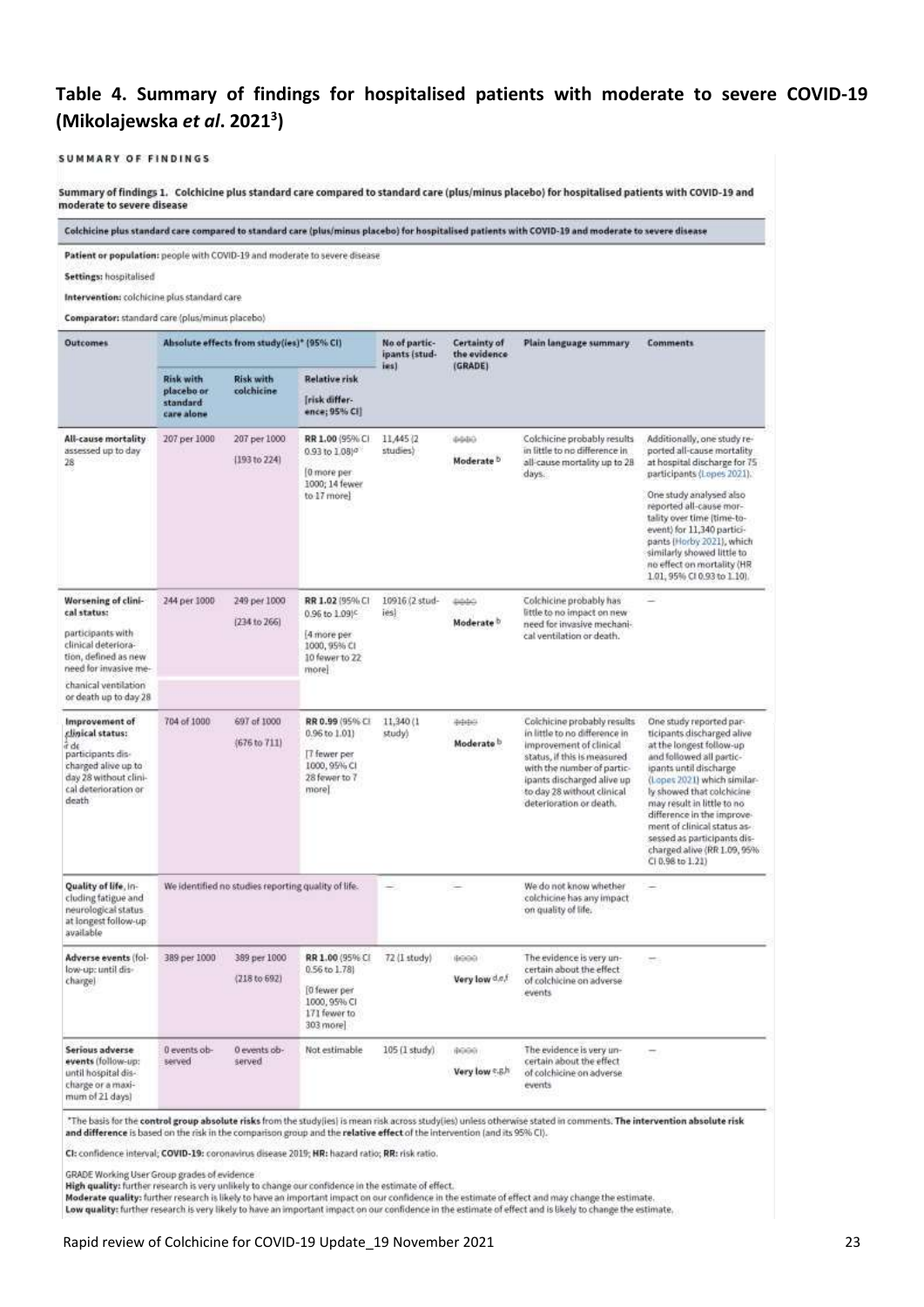# **Table 4 (continued). Explanations to the summary of findings for hospitalised patients with moderate to severe COVID-19 (Mikolajewska** *et al***. 2021<sup>3</sup> )**

<sup>a</sup>Sensitivity analysis results presented using a fixed-effect model. This was because the random-effects model meta-analysis resulted in very wide confidence intervals (RR 0.72,<br>95% CI 0.21 to 2.44), due to more weight be analysis.

<sup>1</sup>Downgraded one level for serious study limitations due to the unblinded study design.

<sup>e</sup>Sensitivity analysis results presented using a fixed-effect model. This was because the random-effects model meta-analysis resulted in very wide confidence intervals (RR 0.53, - sensitivity analysis results presented using a tixed-effect model. This was because the random-effects model meta-analysis resulted in very wide confidence intervals (MCD.55,<br>1997: [0.008 to 3.15], due to more weight bei

#Downgraded two levels for very serious imprecision due to only one study with very small number of participants and events.

\*Downgraded one level for other considerations due to selective reporting of adverse events across studies (e.g. severe treatment-associated events only).

\*Downgraded one level for serious study limitations due to the high risk of bias because of the competing event 'death.'

#Downgraded one level for serious study limitations due to the unblinded study design, and high risk of bias because of the competing event 'death."

<sup>h</sup>Downgraded two levels for very serious imprecision due to only one study and no events were observed.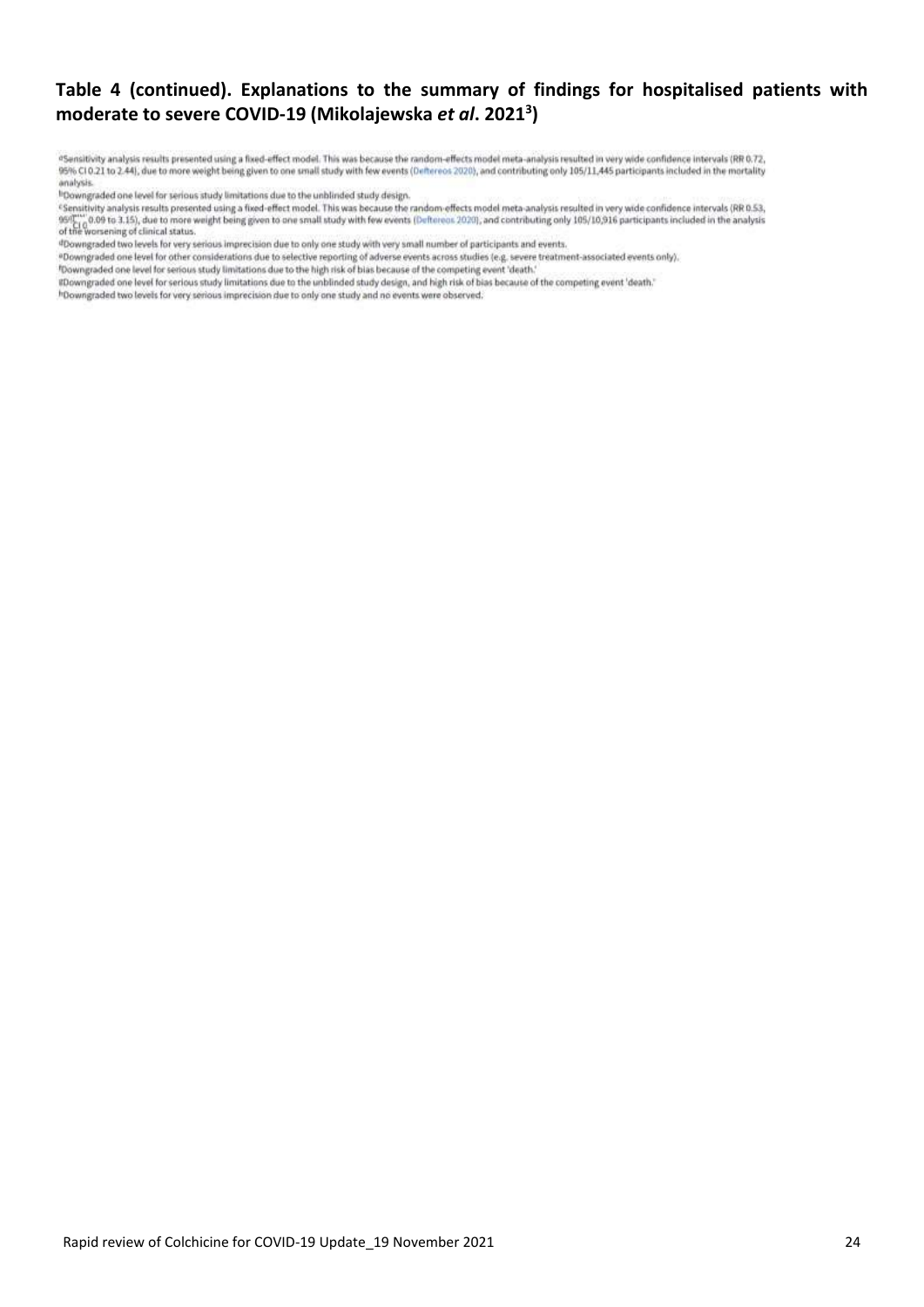# <span id="page-24-0"></span>**Table 5. Summary of findings for non-hospitalised patients with asymptomatic or mild COVID-19 (Mikolajewska** *et al***. 2021<sup>3</sup> )**

Colchicine compared to placebo or standard care alone for non-hospitalised patients with SARS-CoV-2 infection and asymptomatic or mild disease

Patient or population: people with SARS-CoV-2 infection and asymptomatic or mild disease

Settings: non-hospitalised

Intervention: colchicine

Comparator: placebo or standard care alone

| <b>Outcomes</b>                               |                                                  | Absolute effects from study(ies)* (95% CI)          |                                                                                                                                                                                                                                   | No of partici-<br>pants (studies) | Certainty of<br>the evidence<br>(GRADE) | Plain language summary                                                                              |  |
|-----------------------------------------------|--------------------------------------------------|-----------------------------------------------------|-----------------------------------------------------------------------------------------------------------------------------------------------------------------------------------------------------------------------------------|-----------------------------------|-----------------------------------------|-----------------------------------------------------------------------------------------------------|--|
|                                               | Risk with place-<br>bo or standard<br>care alone | <b>Risk with</b><br>colchicine                      | <b>Relative risk</b><br>[risk difference; 95% CI]                                                                                                                                                                                 |                                   |                                         |                                                                                                     |  |
| All-cause mor-<br>tality up to day<br>28      | 4 per 1000                                       | 2 per 1000<br>(0 to 6)                              | Peto OR 0.57 (95% CI 0.20 to<br>1.621<br>[2 fewer per 1000, 95% CI 4<br>fewer to 2 more]                                                                                                                                          | 4488 (1 study)                    | 0000<br>Low <sub>a</sub>                | The evidence is uncertain about the<br>effect of colchicine on all-cause mor-<br>tality at 28 days. |  |
| <b>Admission to</b><br>hospital or            | 58 per 1000                                      | 46 per 1000<br>(36 to 60)                           | RR 0.80 (95% CI 0.62 to 1.03)                                                                                                                                                                                                     | 4488 (1 study)                    | 4446<br>Moderate <sup>b</sup>           | Colchicine probably results in a<br>slight reduction in the risk of admis-                          |  |
| death within 28<br>days.                      |                                                  |                                                     | [12 fewer per 1000, 95% CI 22<br>fewer to 2 more)                                                                                                                                                                                 |                                   |                                         | sion to hospital or death within 28<br>days.                                                        |  |
| Symptom res-<br>olution                       | follow-up.                                       |                                                     | We identified no studies reporting symptom resolution, defined as all ini-<br>tial symptoms resolved (asymptomatic) at day 14, day 28, or up to longest                                                                           | $\overline{\phantom{a}}$          |                                         | We do not know whether colchicine<br>has any impact on symptom resolu-<br>tion.                     |  |
| <b>Duration to</b><br>symptom reso-<br>lution | follow-up.                                       |                                                     | We identified no studies reporting symptom resolution, defined as all ini-<br>tial symptoms resolved (asymptomatic) at day 14, day 28, or up to longest                                                                           | $\sim$                            | $\sim$                                  | We do not know whether colchicine<br>has any impact on symptom resolu-<br>tion.                     |  |
| Quality of life                               |                                                  | We identified no studied reporting quality of life. |                                                                                                                                                                                                                                   | $-$                               |                                         | We do not know whether colchicine<br>has any impact on quality of life.                             |  |
| <b>Adverse events</b><br>within 28 days       | the control group.                               |                                                     | We identified no study reporting any adverse events. I study (4412 partic-<br>ipants) reported treatment-related adverse events for 532/2195 (24.2%)<br>participants in the colchicine group and 344/2217 (15.5%) participants in | 4412 (1 study)                    | <b>0000</b><br>$Low \in$                | The evidence is uncertain about the<br>effect of colchicine on the risk of ad-<br>verse events.     |  |
| Serious ad-<br>verse events<br>within 28 days | 63 per 1000                                      | 49 per 1000<br>(38 to 63)                           | RR 0.78 (95% CI 0.61 to 1.00)<br>[14 fewer per 1000, 95% CI 25]<br>fewer to 0 more]                                                                                                                                               | 4412 (1 study)                    | 中中中中<br>Moderate <b>b</b>               | Colchicine probably results in a<br>slight reduction of serious adverse<br>events.                  |  |

\*The basis for the control group absolute risks from the study(les) is mean risk across study(les) unless otherwise stated in comments. The intervention absolute risk and difference is based on the risk in the comparison group and the relative effect of the intervention (and its 95% CI).

CI: confidence interval; COVID-19: coronavirus disease 2019; OR: odds ratio; RR: risk ratio; SARS-CoV-2: severe acute respiratory syndrome coronavirus 2.

GRADE Working User Group grades of evidence

High quality: further research is very unlikely to change our confidence in the estimate of effect.

Moderate quality: further research is likely to have an important impact on our confidence in the estimate of effect and may change the estimate.

Low quality: further research is very likely to have an important impact on our confidence in the estimate of effect and is likely to change the estimate.

Very low quality: we are very uncertain about the estimate.

<sup>a</sup>Downgraded two levels for very serious imprecision, because of very few events, and wide confidence intervals.

bDowngraded one level for imprecision due to data from only one study.

<sup>c</sup>Downgraded two levels for serious indirectness, because definition of outcome differed substantially from definition used in our review (treatment-related adverse events instead of any adverse events).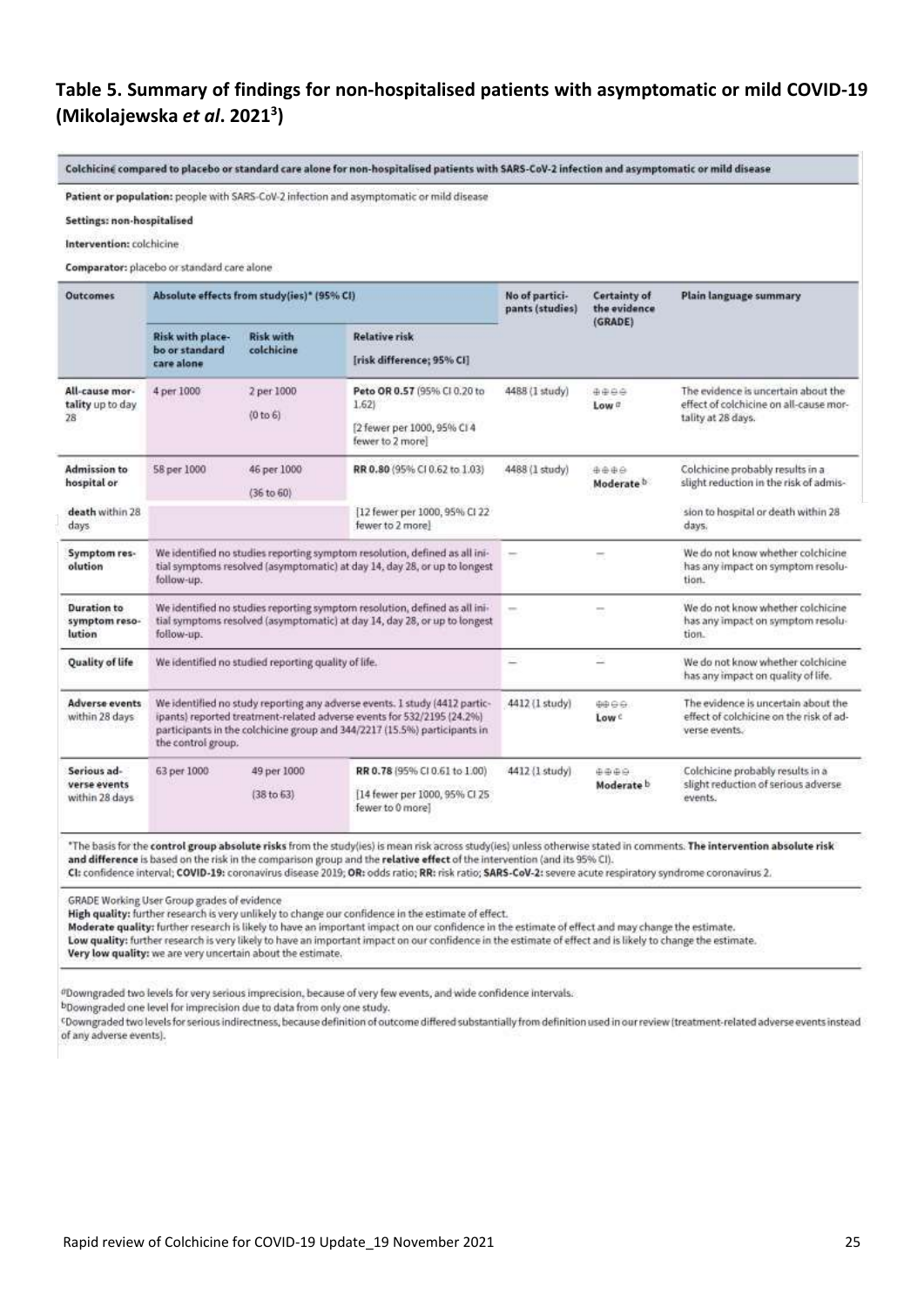# <span id="page-25-0"></span>**Table 6. Summary of findings for outcome: hospitalisation for COVID-19 in non-hospitalised patients with COVID-19 (Tardif** *et al.* **2021<sup>12</sup>)**

**Author(s)**: M.McCaul, A. Brand

**Question**: Colchicine compared to Standard treatment or placebo for non-hospitalised patients with COVID-19

**Setting**: Canada, USA, South Africa; and unspecified countries in Europe and South America

| <b>Certainty assessment</b> |                        |                 |                      |              |             |                                | $N2$ of patients |                                            | <b>Effect</b>                         |                             |                  |
|-----------------------------|------------------------|-----------------|----------------------|--------------|-------------|--------------------------------|------------------|--------------------------------------------|---------------------------------------|-----------------------------|------------------|
| Nº of<br>studies            | <b>Study</b><br>design | Risk of<br>bias | <b>Inconsistency</b> | Indirectness | Imprecision | <b>Other</b><br>considerations | Colchicine       | <b>Standard</b><br>treatment<br>or placebo | <b>Relative</b><br>$(95% \text{ Cl})$ | <b>Absolute</b><br>(95% CI) | <b>Certainty</b> |

#### **Hospitalisation for COVID-19**

|  | randomised serious<br>trials | not serious | not serious | serious <sup>b</sup> | none | 101/2235<br>$(4.5\%)$ | $(5.8\%)$ | $(0.60)$ to<br>.03) | 131/2253   OR 0.79   12 fewer per $ \oplus \oplus \bigcirc \bigcirc $<br>1,000<br>(from 22<br>fewer to 2 | LOW |
|--|------------------------------|-------------|-------------|----------------------|------|-----------------------|-----------|---------------------|----------------------------------------------------------------------------------------------------------|-----|
|  |                              |             |             |                      |      |                       |           |                     | more)                                                                                                    |     |

**CI:** Confidence interval; **OR:** Odds ratio

#### **Explanations**

a. Downgraded by 1 due to serious risk of bias in randomisation and missing outcome data

b. Downgraded by 1 due to serious imprecision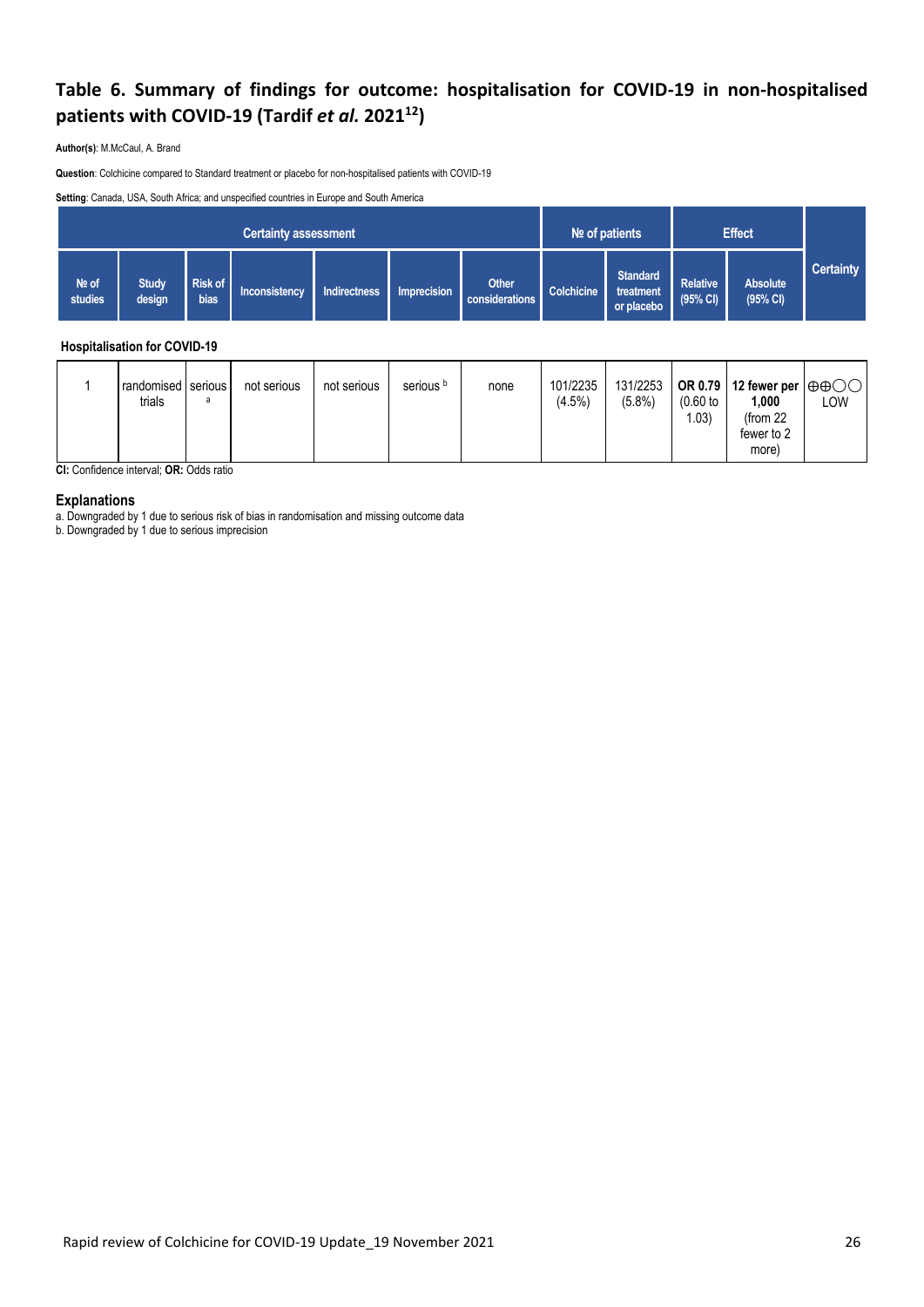# <span id="page-26-0"></span>**Table 7. Quality appraisal: overall risk of bias for the primary outcome (length of hospitalization; symptoms and co-existed disease) from Covid-nma.com<sup>8</sup> (Salehzadeh** *et al***. ,2020)<sup>15</sup>**

| <b>Bias</b>                       | Author's judgment | <b>Support for judgment</b>                                                                                                                                                                                                                                                                                                                                                                                                                                                                                                                                                         |
|-----------------------------------|-------------------|-------------------------------------------------------------------------------------------------------------------------------------------------------------------------------------------------------------------------------------------------------------------------------------------------------------------------------------------------------------------------------------------------------------------------------------------------------------------------------------------------------------------------------------------------------------------------------------|
| Randomisation                     | Some concerns     | Quote: "Patients were randomized in 1:1 allocation in two<br>groups (group-A and group-B) which contains 50 patients"<br>Comment: No information on allocation sequence. No<br>information on allocation concealment. Allocation sequence<br>probably random.                                                                                                                                                                                                                                                                                                                       |
| Deviations from intervention      | Some concerns     | Quote: "prospective, open-label, randomized and double<br>blind clinical trial"; "The participants of the placebo group<br>were received a similar tablet without therapeutic effects"<br>Comment: Blinding unclear as no description provided and<br>contradictory descriptions used in study.<br>No information on cross-over (no flow chart)<br>No information on administration of co-intervention of<br>interest: antivirals, anticoagulants. biologics, corticosteroids.<br>Data analyzed appropriately; participants analyzed according<br>to their intervention assignment. |
| Missing outcome data              | Low               | Comment: 100 patients randomized; 100 patients analyzed.<br>Risk assessed to be low for the outcome: Mortality.                                                                                                                                                                                                                                                                                                                                                                                                                                                                     |
| Measurement of the outcome        | Low               | Comment: Unclear blinding<br>Mortality is observer-reported and not involving judgement.<br>Risk assessed to be low for the outcome: Mortality.                                                                                                                                                                                                                                                                                                                                                                                                                                     |
| Selection of the reported results | Some concerns     | Comment: Neither the protocol nor the statistical analysis<br>plan was available.<br>The prospective registry was available. The mortality outcome<br>was not listed.<br>Risk assessed to be some concerns for the outcome: Mortality.                                                                                                                                                                                                                                                                                                                                              |
| Overall risk of bias              | Some concerns     |                                                                                                                                                                                                                                                                                                                                                                                                                                                                                                                                                                                     |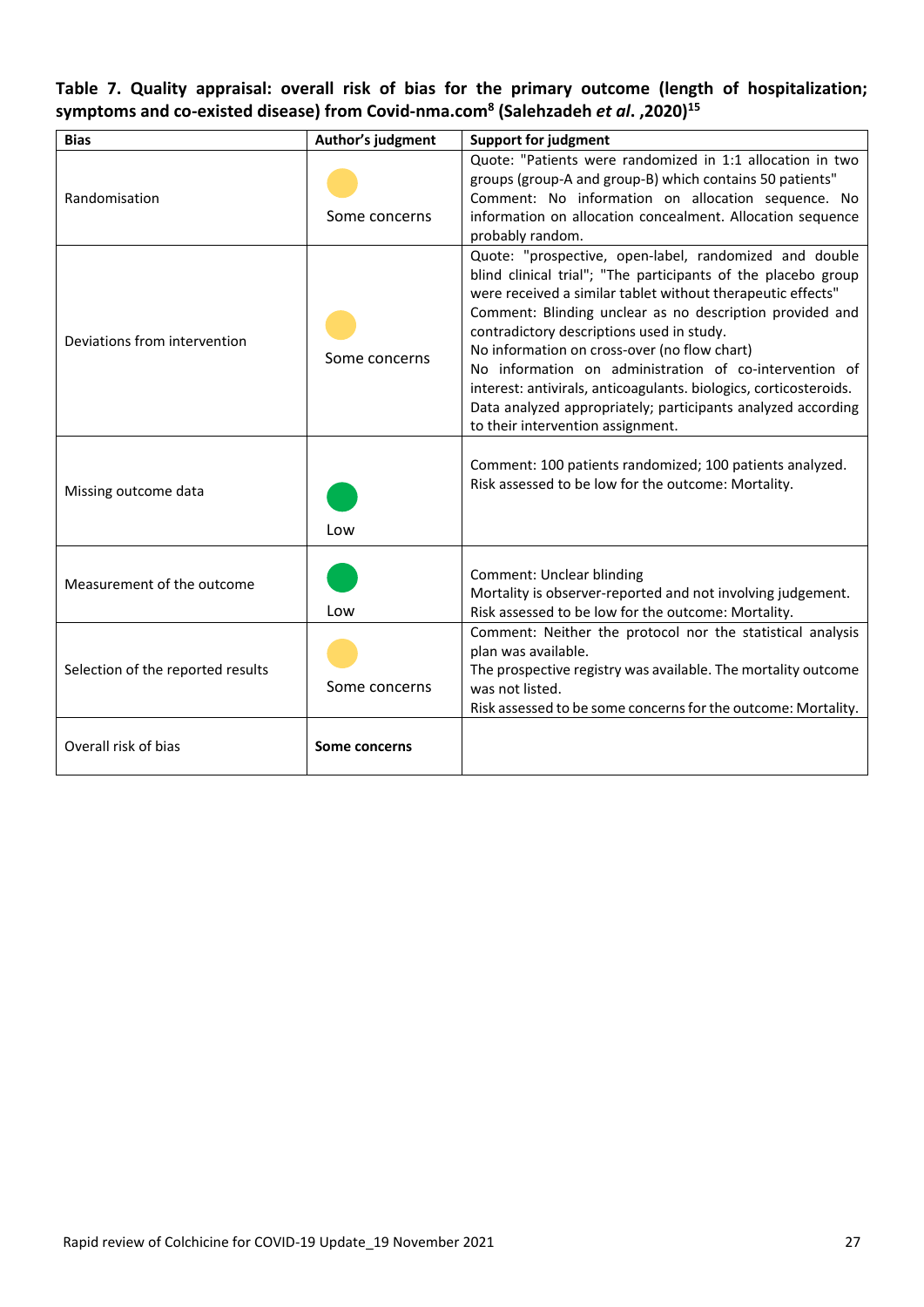## <span id="page-27-0"></span>**Appendix 1: Search strategy (current to 28 January 2021)**

#### **Epistemonikos**

(title:("covid-19" OR covid19 OR "covid 19" OR coronavirus\* OR coronovirus\* OR corona-virus OR corono-virus\* OR nCoV\*) OR abstract:("covid-19" OR covid19 OR "covid 19" OR coronavirus\* OR coronovirus\* OR corona-virus OR corono-virus\* OR nCoV\*)) AND (title:(colchicine) OR abstract:(colchicine))

**Records retrieved: 36 in initial review; 53 in first update; 82 in second update (20 relevant to PICO question)**

#### **Cochrane COVID Study Register**

Searched the register for the term "colchicine" **Records retrieved: 31 in initial review; 45 in first update; 68 in second update (15 relevant to PICO question)**

**[www.covid-nma.com](http://www.covid-nma.com/)**

Searched the website for the term "colchicine" **Records retrieved: 3**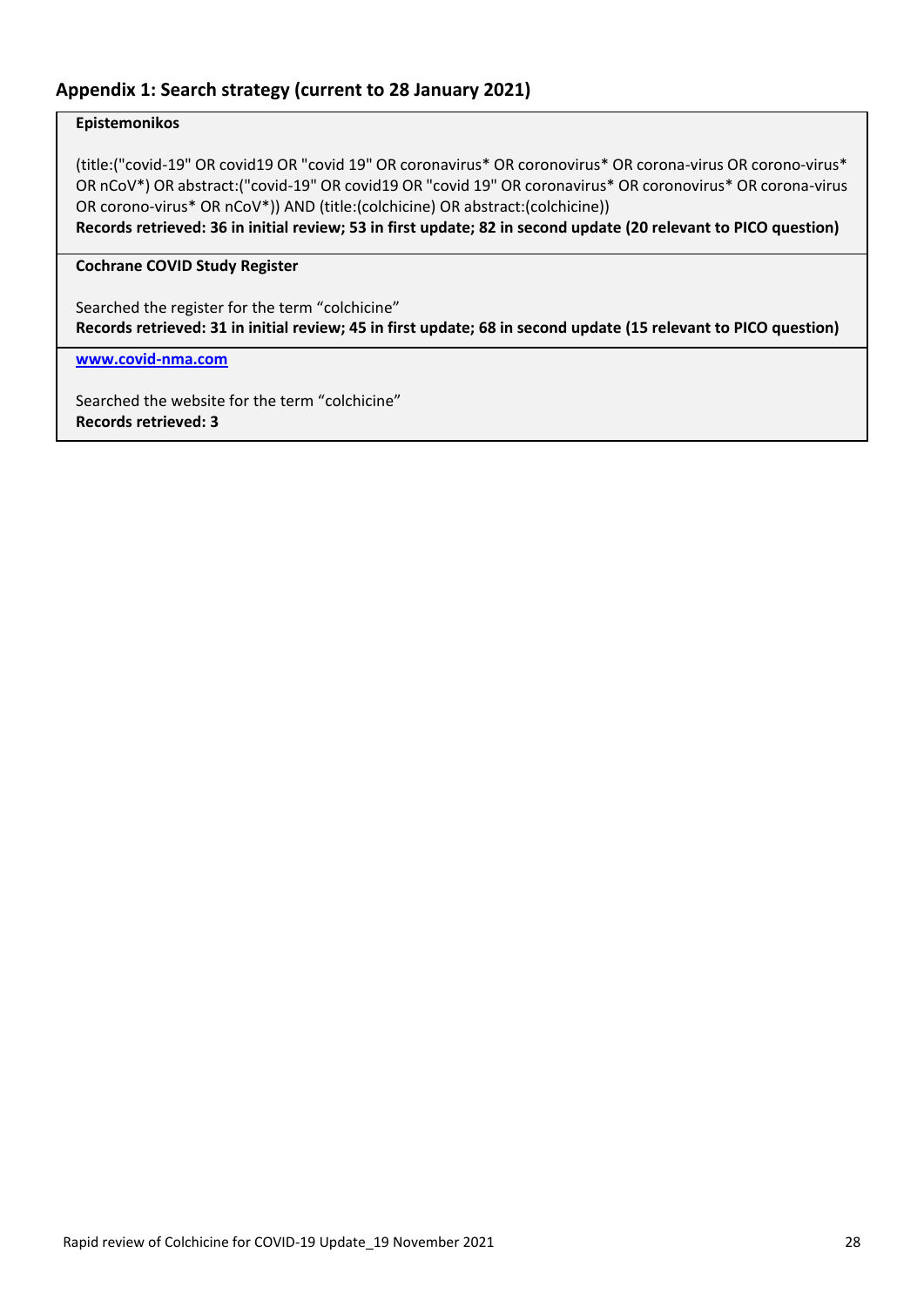# <span id="page-28-0"></span>**Appendix 2: Evidence to decision framework**

| <b>Desirable Effects</b>                                                                                                                                                                                     |                                                                                                                                                                                                                                                                                                                                                                                                                                                                                                                                                                                                                                                                                                                                                                                                                                                                                                                                                                                                                                                                                                                                                                                                                                                                                                                                                                                                                                               |                                                                                                                                                        |  |  |  |  |  |
|--------------------------------------------------------------------------------------------------------------------------------------------------------------------------------------------------------------|-----------------------------------------------------------------------------------------------------------------------------------------------------------------------------------------------------------------------------------------------------------------------------------------------------------------------------------------------------------------------------------------------------------------------------------------------------------------------------------------------------------------------------------------------------------------------------------------------------------------------------------------------------------------------------------------------------------------------------------------------------------------------------------------------------------------------------------------------------------------------------------------------------------------------------------------------------------------------------------------------------------------------------------------------------------------------------------------------------------------------------------------------------------------------------------------------------------------------------------------------------------------------------------------------------------------------------------------------------------------------------------------------------------------------------------------------|--------------------------------------------------------------------------------------------------------------------------------------------------------|--|--|--|--|--|
| <b>JUDGEMENT</b>                                                                                                                                                                                             | <b>RESEARCH EVIDENCE</b>                                                                                                                                                                                                                                                                                                                                                                                                                                                                                                                                                                                                                                                                                                                                                                                                                                                                                                                                                                                                                                                                                                                                                                                                                                                                                                                                                                                                                      | <b>ADDITIONAL</b><br><b>CONSIDERATIONS</b>                                                                                                             |  |  |  |  |  |
| <b>X</b> Trivial<br>o Small<br>o Moderate<br>o Large<br>o Varies<br>O Don't know                                                                                                                             | Colchicine results in a slight reduction (or little to no difference) in the<br>$\bullet$<br>risk of admission to hospital or death within 28 days in non-<br>hospitalised patients with asymptomatic or mild disease (RR 0.80;<br>95% CI 0.62 to 1.03; 1 RCT; n=4 488; moderate certainty evidence)<br>The evidence is uncertain about the effect of colchicine on all-cause<br>$\bullet$<br>mortality at 28 days in non-hospitalised patients with asymptomatic<br>or mild COVID-19 (Peto odds ratio [OR] 0.57; 95% CI 0.20 to 1.62; 1<br>RCT; n=4 488; low certainty evidence) Figure 3<br>Colchicine plus standard care results in little to no difference in<br>$\bullet$<br>worsening of clinical status assessed as new need for invasive<br>mechanical ventilation or death compared to standard care alone (RR<br>1.02, 95% CI 0.96 to 1.09; 2 RCTs, 10,916 participants; moderate-<br>certainty evidence).<br>Colchicine showed a potentially trivial effect in favour of placebo (RR<br>1.04; 95% CI 0.93 to 1.16; 1 RCT; n=10 811) for the new need for<br>invasive mechanical ventilation in hospitalised patients with<br>moderate to severe disease<br>Colchicine results in a slight reduction in the risk of admission to<br>$\bullet$<br>hospital or death within 28 days in non-hospitalised patients with<br>asymptomatic or mild disease (RR 0.80; 95% CI 0.62 to 1.03; 1 RCT;<br>n=4 488; moderate certainty evidence). |                                                                                                                                                        |  |  |  |  |  |
| <b>Undesirable Effects</b>                                                                                                                                                                                   |                                                                                                                                                                                                                                                                                                                                                                                                                                                                                                                                                                                                                                                                                                                                                                                                                                                                                                                                                                                                                                                                                                                                                                                                                                                                                                                                                                                                                                               |                                                                                                                                                        |  |  |  |  |  |
| <b>JUDGEMENT</b>                                                                                                                                                                                             | <b>RESEARCH EVIDENCE</b>                                                                                                                                                                                                                                                                                                                                                                                                                                                                                                                                                                                                                                                                                                                                                                                                                                                                                                                                                                                                                                                                                                                                                                                                                                                                                                                                                                                                                      | <b>ADDITIONAL</b><br><b>CONSIDERATIONS</b>                                                                                                             |  |  |  |  |  |
| o Large<br>o Moderate<br><b>X</b> Small<br>o Trivial<br>o Varies<br>o Don't know                                                                                                                             | The extent to which colchicine use is associated with serious adverse<br>$\bullet$<br>events (SAEs) and adverse events (AEs) in hospitalised patients is<br>uncertain.                                                                                                                                                                                                                                                                                                                                                                                                                                                                                                                                                                                                                                                                                                                                                                                                                                                                                                                                                                                                                                                                                                                                                                                                                                                                        |                                                                                                                                                        |  |  |  |  |  |
|                                                                                                                                                                                                              | <b>Certainty of evidence:</b> What is the overall certainty of the evidence of effects?                                                                                                                                                                                                                                                                                                                                                                                                                                                                                                                                                                                                                                                                                                                                                                                                                                                                                                                                                                                                                                                                                                                                                                                                                                                                                                                                                       |                                                                                                                                                        |  |  |  |  |  |
| <b>JUDGEMENT</b>                                                                                                                                                                                             | <b>RESEARCH EVIDENCE</b>                                                                                                                                                                                                                                                                                                                                                                                                                                                                                                                                                                                                                                                                                                                                                                                                                                                                                                                                                                                                                                                                                                                                                                                                                                                                                                                                                                                                                      | <b>ADDITIONAL</b><br><b>CONSIDERATIONS</b>                                                                                                             |  |  |  |  |  |
| o Very low<br>o Low<br><b>X</b> Moderate<br>0 High<br>o No included studies                                                                                                                                  | Overall moderate to low certainty for some outcomes                                                                                                                                                                                                                                                                                                                                                                                                                                                                                                                                                                                                                                                                                                                                                                                                                                                                                                                                                                                                                                                                                                                                                                                                                                                                                                                                                                                           |                                                                                                                                                        |  |  |  |  |  |
|                                                                                                                                                                                                              | Values: Is there important uncertainty about or variability in how much people value the main outcomes?                                                                                                                                                                                                                                                                                                                                                                                                                                                                                                                                                                                                                                                                                                                                                                                                                                                                                                                                                                                                                                                                                                                                                                                                                                                                                                                                       |                                                                                                                                                        |  |  |  |  |  |
| <b>JUDGEMENT</b>                                                                                                                                                                                             | <b>RESEARCH EVIDENCE</b>                                                                                                                                                                                                                                                                                                                                                                                                                                                                                                                                                                                                                                                                                                                                                                                                                                                                                                                                                                                                                                                                                                                                                                                                                                                                                                                                                                                                                      | <b>ADDITIONAL</b><br><b>CONSIDERATIONS</b>                                                                                                             |  |  |  |  |  |
| O Important uncertainty or variability<br>O Possibly important uncertainty or<br>variability<br><b>X</b> Probably no important<br>uncertainty or variability<br>o No important uncertainty or<br>variability | There are no available local survey data to indicate preferences in relation<br>to colchicine use in COVID-19.                                                                                                                                                                                                                                                                                                                                                                                                                                                                                                                                                                                                                                                                                                                                                                                                                                                                                                                                                                                                                                                                                                                                                                                                                                                                                                                                | The committee is of the<br>opinion that there might be<br>some support for the use of<br>colchicine, as it is available and<br>relatively inexpensive. |  |  |  |  |  |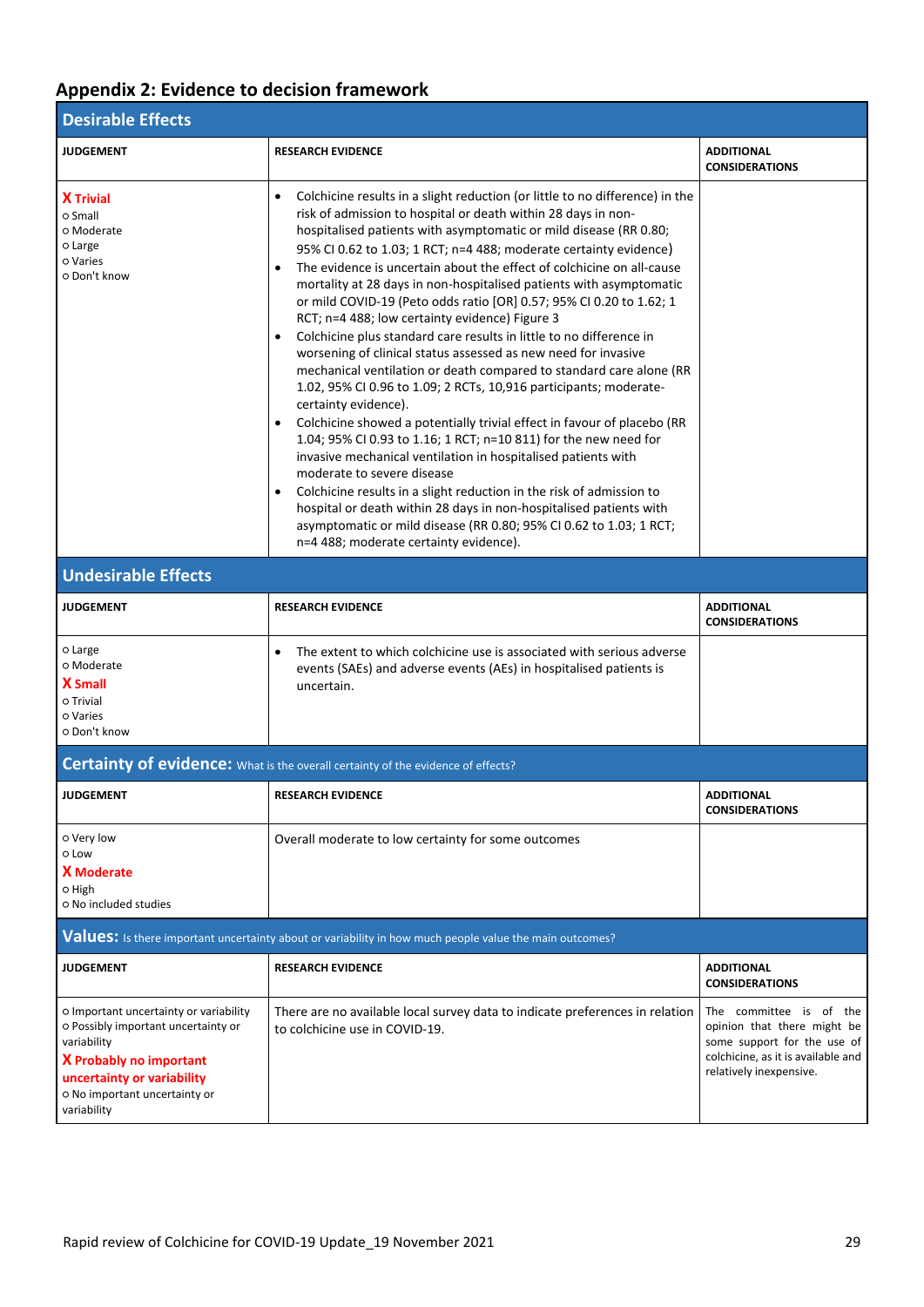|                                                                                                                                                                                                                                             | <b>Balance of effects:</b> Does the balance between desirable and undesirable effects favor the intervention or the comparison?                                                                            |                                            |
|---------------------------------------------------------------------------------------------------------------------------------------------------------------------------------------------------------------------------------------------|------------------------------------------------------------------------------------------------------------------------------------------------------------------------------------------------------------|--------------------------------------------|
| <b>JUDGEMENT</b>                                                                                                                                                                                                                            | <b>RESEARCH EVIDENCE</b>                                                                                                                                                                                   | <b>ADDITIONAL</b><br><b>CONSIDERATIONS</b> |
| <b>X Favors the comparison</b><br>o Probably favors the comparison<br>O Does not favor either the<br>intervention or the comparison<br>o Probably favors the intervention<br>O Favors the intervention<br>o Varies<br>o Don't know          | Benefit: Moderate certainty of evidence of little to no benefit for<br>colchicine<br>Harm: Moderate to low certainty of varied harms associated with the use<br>of colchicine (Figure 3)                   |                                            |
| Resources required: How large are the resource requirements (costs)?                                                                                                                                                                        |                                                                                                                                                                                                            |                                            |
| <b>JUDGEMENT</b>                                                                                                                                                                                                                            | <b>RESEARCH EVIDENCE</b>                                                                                                                                                                                   | <b>ADDITIONAL</b><br><b>CONSIDERATIONS</b> |
| o Large costs<br>o Moderate costs<br>o Negligible costs and savings<br>O Moderate savings<br>o Large savings<br>o Varies<br>o Don't know<br><b>X Not applicable</b>                                                                         | As the recommendation is not to use the intervention, the resource<br>requirements are irrelevant.                                                                                                         |                                            |
|                                                                                                                                                                                                                                             | Cost effectiveness: Does the cost-effectiveness of the intervention favor the intervention or the comparison?                                                                                              |                                            |
| <b>JUDGEMENT</b>                                                                                                                                                                                                                            | <b>RESEARCH EVIDENCE</b>                                                                                                                                                                                   | <b>ADDITIONAL</b><br><b>CONSIDERATIONS</b> |
| o Favors the comparison<br>o Probably favors the comparison<br>O Does not favor either the<br>intervention or the comparison<br>O Probably favors the intervention<br>O Favors the intervention<br>o Varies<br><b>X No included studies</b> | No studies on cost-effective are possible, as no benefits were identified.                                                                                                                                 |                                            |
| <b>Equity:</b> What would be the impact on health equity?                                                                                                                                                                                   |                                                                                                                                                                                                            |                                            |
| <b>JUDGEMENT</b>                                                                                                                                                                                                                            | <b>RESEARCH EVIDENCE</b>                                                                                                                                                                                   | <b>ADDITIONAL</b><br><b>CONSIDERATIONS</b> |
| o Reduced<br>o Probably reduced<br>O Probably no impact<br>O Probably increased<br>o Increased<br>o Varies<br>o Don't know<br><b>X Not applicable</b>                                                                                       | As the recommendation is not to use the intervention, no equity<br>considerations have been included.                                                                                                      |                                            |
| Acceptability: Is the intervention acceptable to key stakeholders?                                                                                                                                                                          |                                                                                                                                                                                                            |                                            |
| <b>JUDGEMENT</b>                                                                                                                                                                                                                            | <b>RESEARCH EVIDENCE</b>                                                                                                                                                                                   | <b>ADDITIONAL</b><br><b>CONSIDERATIONS</b> |
| o No<br>o Probably no<br>o Probably yes<br>o Yes<br>o Varies<br><b>X Don't know</b>                                                                                                                                                         | Although no studies of acceptability have been conducted, the committee<br>is of the opinion that there might be some support for the use of colchicine,<br>as it is available and relatively inexpensive. |                                            |